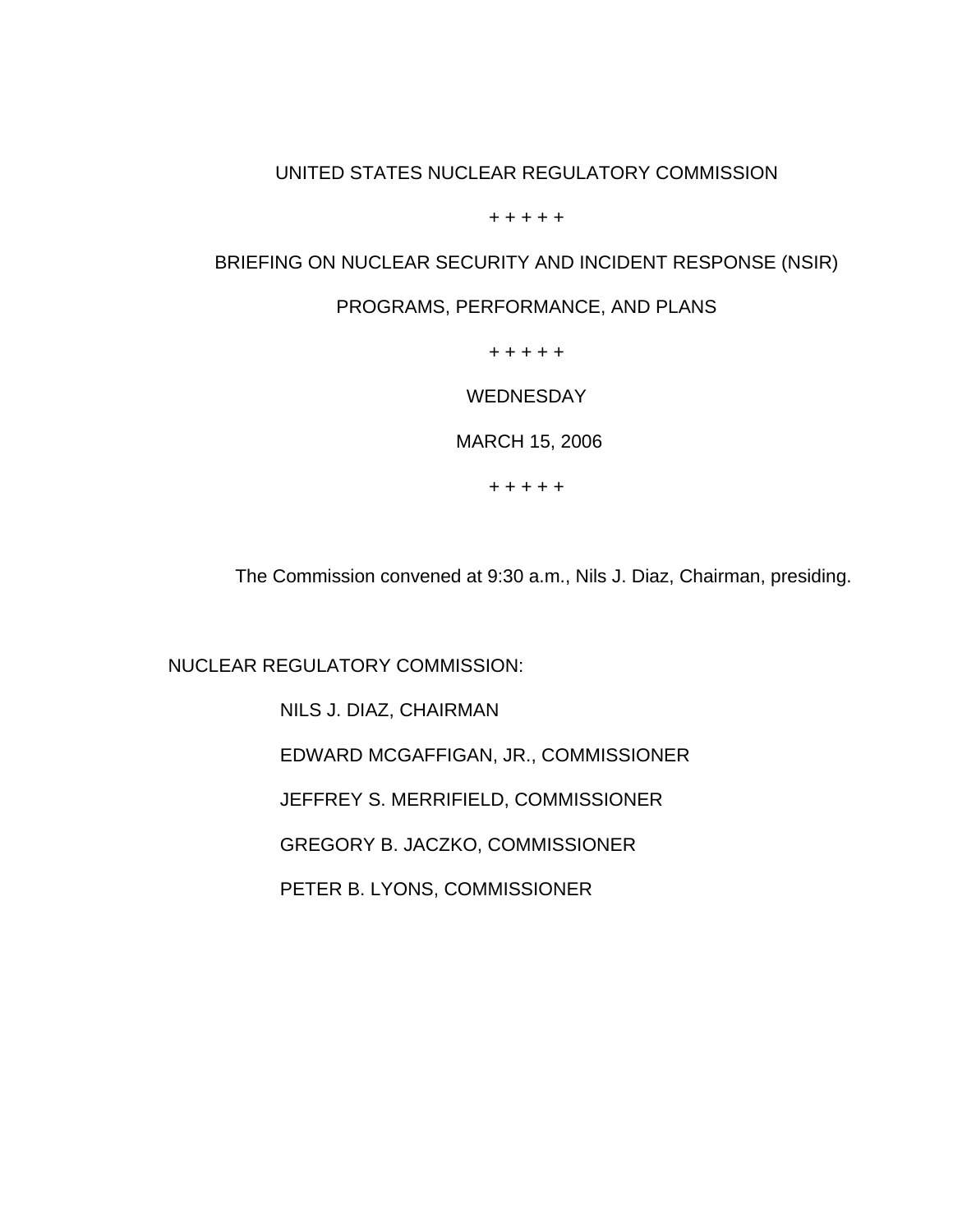PRESENTERS:

LUIS REYES, EDO

ROY ZIMMERMAN, DIRECTOR, NSIR

MARK DAPAS, DRA, REG. 1

ERIC LEEDS, DIR., PREPAREDNESS AND RESPONSE, NSIR

GLENN TRACY, DIR., SECURITY POLICY, NSIR

DAN DORMAN, DIR., SECURITY OPERATIONS, NSIR

MIRIAM COHEN, DIR., PROGRAM MANAGEMENT, POLICY

DEVELOPMENT AND ANALYSIS STAFF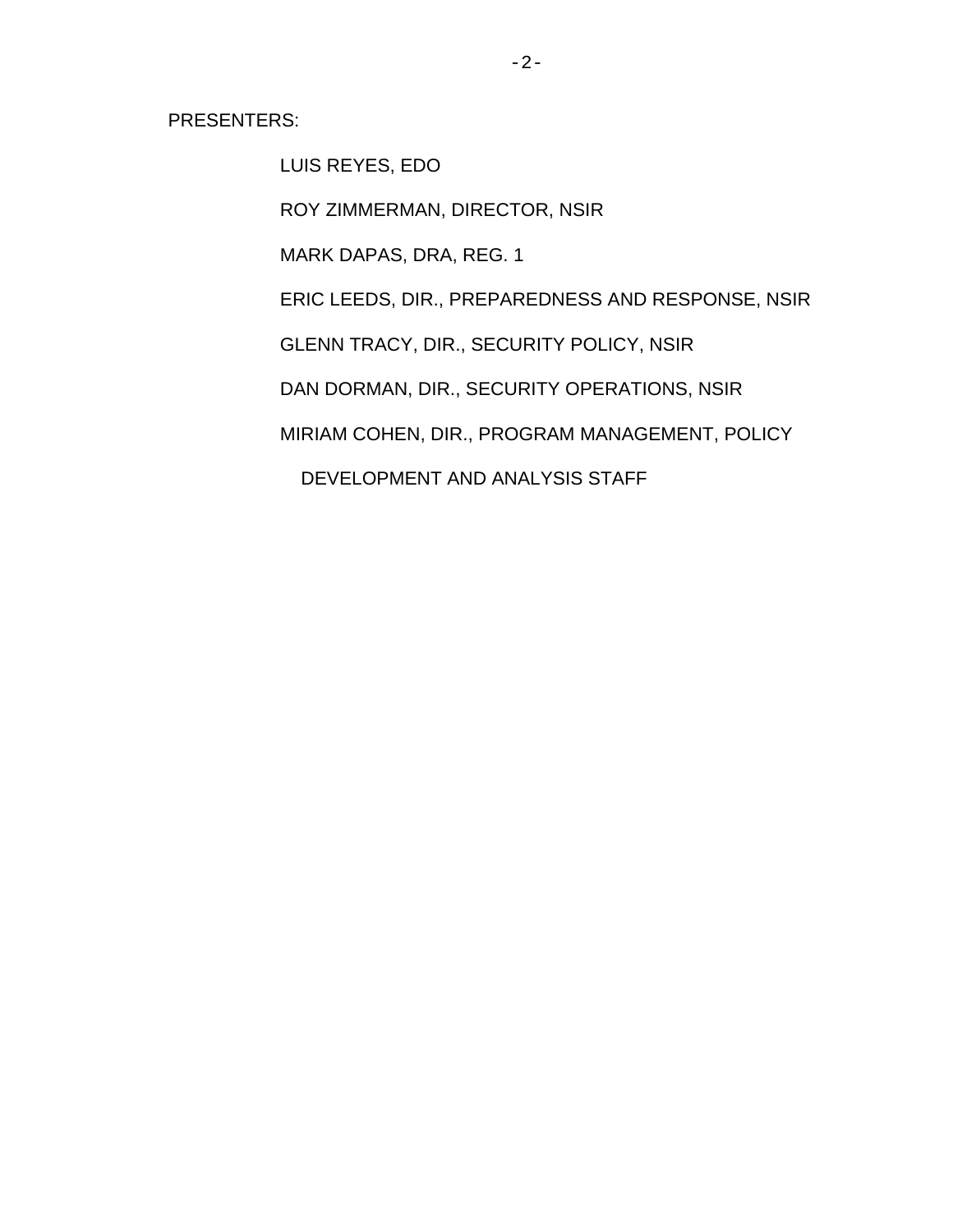| $\mathbf 1$    | P-R-O-C-E-E-D-I-N-G-S                                                                          |
|----------------|------------------------------------------------------------------------------------------------|
| $\overline{2}$ | [9:30 a.m.]                                                                                    |
| $\mathbf{3}$   | CHAIRMAN DIAZ: Good morning. The Commission                                                    |
| $\overline{4}$ | meets this morning to debrief the NRC staff on the agency's nuclear security and               |
| 5              | incident response program, and all the activities thereof. There are a couple of               |
| 6              | additional activities besides that that you guys are working on.                               |
| 7              | In reality, it has been now four years that NSIR was formed. Within                            |
| 8              | those four years, you guys have worked very hard at creating structure and                     |
| 9              | implementing all of those activities that the agency thought were necessary to increase        |
| 10             | the common defense and security associated with our safety programs.                           |
| 11             | I think we all realize you have put your best foot forward. Now it is time, I                  |
| 12             | guess, to start running and not putting just one foot forward, but both of them probably       |
| 13             | at the same time.                                                                              |
| 14             | The Commission recognizes the significant progress that has been made                          |
| 15             | both in structuring the program, and its achievements. We believe the nation is better         |
| 16             | prepared today, and our facilities have better plants, and there are better inspections        |
| 17             | and better oversight. So we believe the right things are in place, but as we always            |
| 18             | say, there are additional challenges. We wouldn't be NRC if we didn't concede to that.         |
| 19             | I think the Commission is interested in knowing not only where we are,                         |
| 20             | but where we're going. This program is of course of extreme interest, not only now,            |
| 21             | but, as I've said before, I think this is going to be of continual interest for a long time to |
| 22             | come. Your responsibility is great, and we appreciate the work that you do. Going              |
| 23             | over to my fellow Commissioners, any additional comments?                                      |
| 24             | (No response.)                                                                                 |

-3-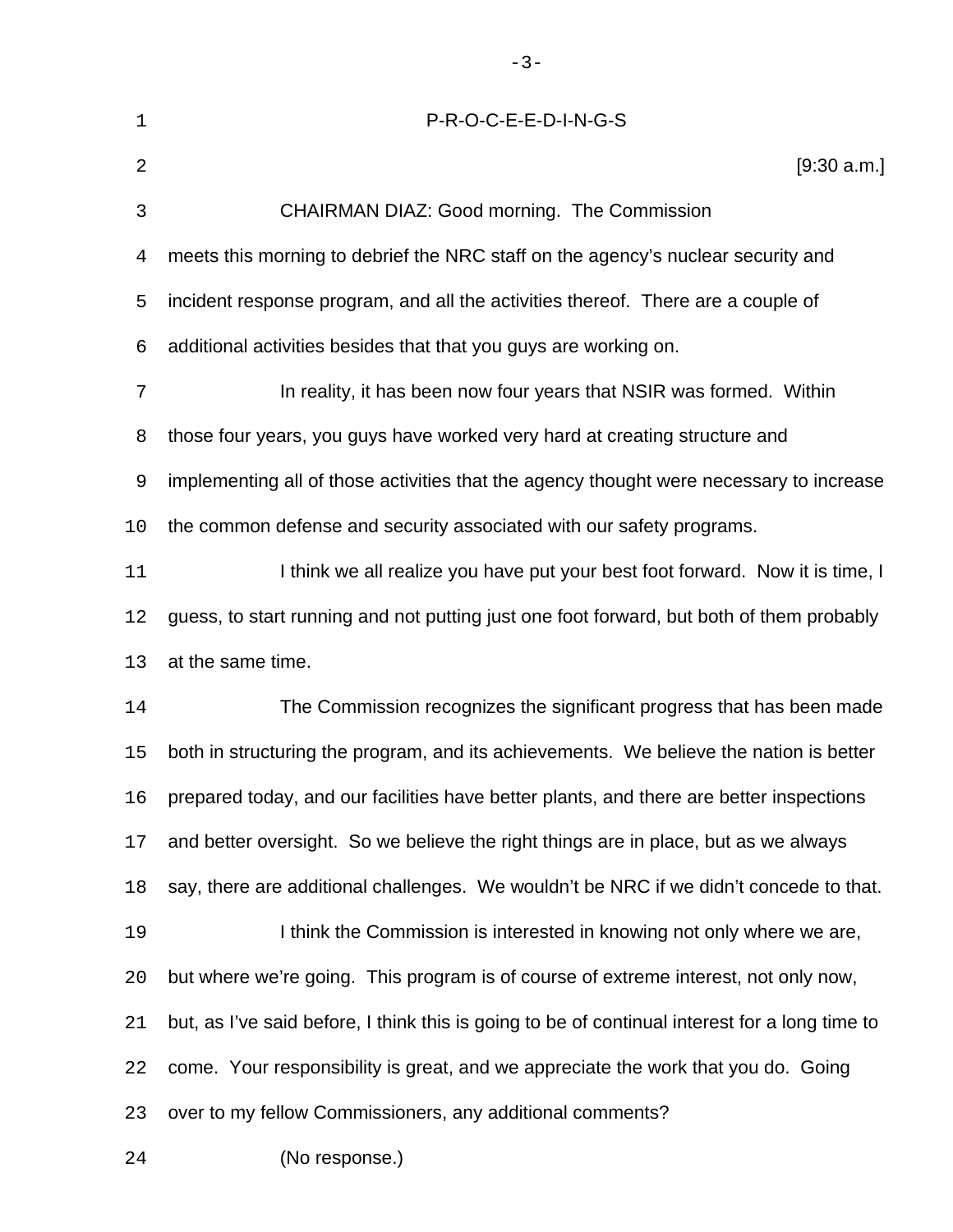| 1           | CHAIRMAN DIAZ: If not, Mr. Reyes?                                                          |
|-------------|--------------------------------------------------------------------------------------------|
| 2           | MR. REYES: Good morning, Chairman and Commissioners. The staff                             |
| 3           | is ready this morning to brief the Commission on the programs of the Office of Nuclear     |
| 4           | Security and Incident Response.                                                            |
| 5           | In the briefing this morning, we have a lot of material. We're going to                    |
| 6           | briefly talk about accomplishments. We're going to spend more time talking about           |
| 7           | challenges, and we're going to concentrate on talking about successes – strategies for     |
| 8           | success and how we're going to have closure on some of the activities we have.             |
| $\mathsf 9$ | With that, Roy.                                                                            |
| 10          | MR. ZIMMERMAN: Thank you, Luis.                                                            |
| 11          | Good morning, Chairman, Commissioners. On behalf of the Office                             |
| 12          | Nuclear Security and Incident Response, it's a pleasure to be here this morning to be      |
| 13          | able to bring you up to speed on the activities of our office over the past year.          |
| 14          | As we will discuss later, as we go through our presentation, and as you                    |
| 15          | know, in February, we took the large Division of Nuclear Security, and we split that       |
| 16          | division into two, and we appreciated the Commission's support in accomplishing that.      |
| 17          | With me at the table are Glenn Tracy, who is the Director of the new                       |
| 18          | Division of Security Policy; Dan Dorman, who is the Director of the new Division of        |
| 19          | Security Operations. Until recently, as you know, Dan was Glenn's deputy in the            |
| 20          | Division of Nuclear of Security. Also at the table is Eric Leeds, Director of the Division |
| 21          | of Preparedness and Response; Miriam Cohen, who is in the well, is the Director of         |
| 22          | the Program Management, Policy Development and Analysis staff. Miriam will join us         |
| 23          | at the table later in the presentation.                                                    |
| 24          | Also, as you know, earlier this month, the deputy office directors were                    |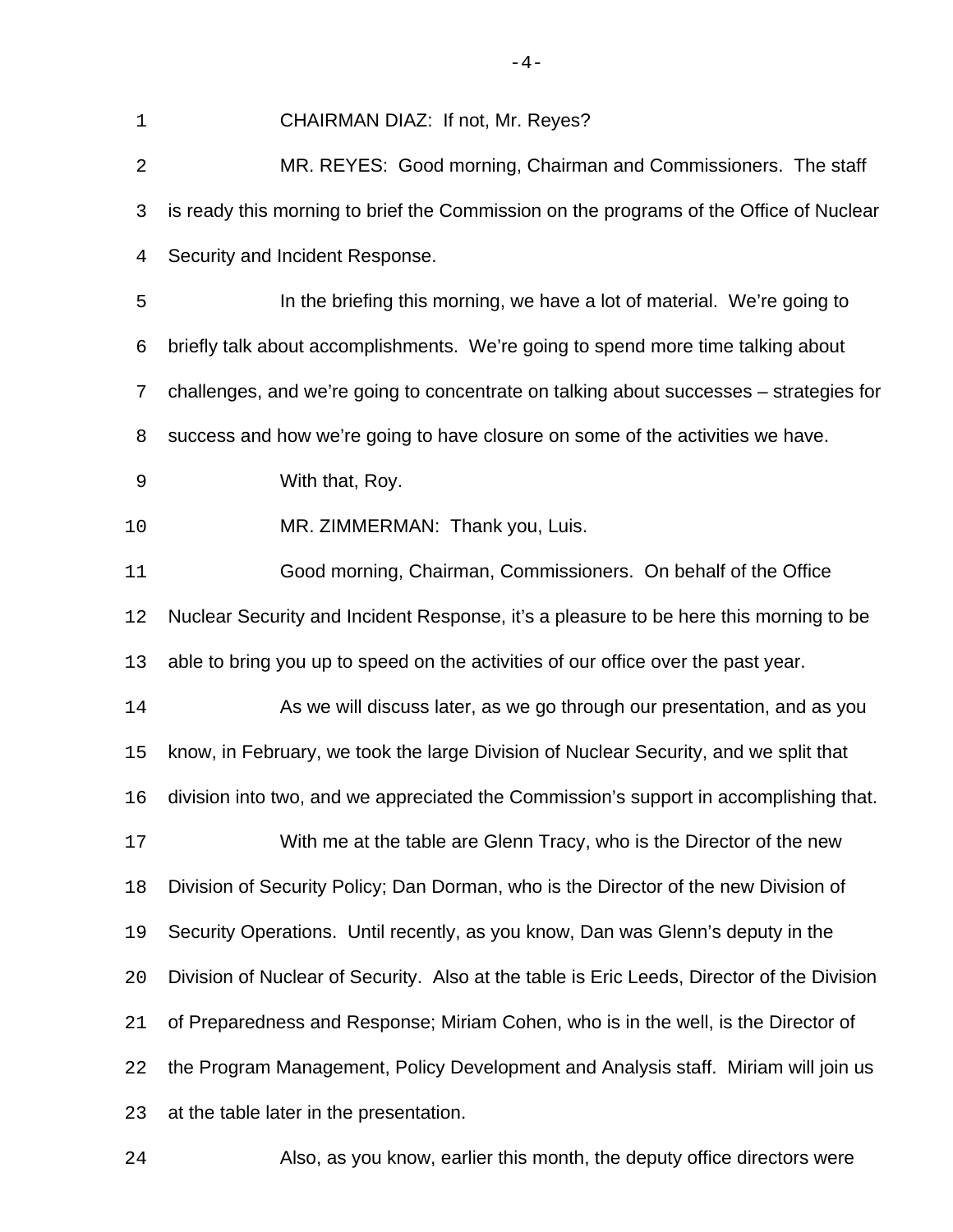swapped between NSIR and NRR. Mike Weber has moved to work with Jim in the Office of Nuclear Reactor Regulation, and Bill Borchardt has moved over to NSIR. We welcome Bill Borchardt, and we recognize that both of those individuals performed more than admirably in their prior assignments, and they look forward to their new opportunities, and they join us in the well today also.

Next slide. The one before this.

 This morning, I will touch briefly on a number of our accomplishments over the past year, discuss some of our existing challenges, and some of the future challenges that we see. Then Marc will provide the prospective that he has compiled from the Regions and discuss strategies for success. Then Glenn, Dan, Eric, and Miriam will each address strategies for success in NSIR.

 As was mentioned, we will work to focus our efforts to identify areas where we feel we've fallen a little short, differences that we expect to see over the next year, and policy issues coming before the Commission over the next year.

 Next slide, please. With regard to Force-on-Force, we have been implementing the enhanced Force-on-Force Program for over a year now. It is performing quite well. We have done over two dozen Force-on-Force exercises since November of '04. The realism was significantly improved. We have much fewer artificialities. The Multiple Integrated Laser Engagement System, known as MILES, has been performing quite well. It tends to provide much greater realism and reduce where something may be thought of -- whether it's a hit or not a hit on an individual, this system removes that artificiality. So it's been a real positive.

 Another one is the Composite Adversary Force. The Composite Adversary Force has been in use since October of 2003. This is a well-trained group

 $-5-$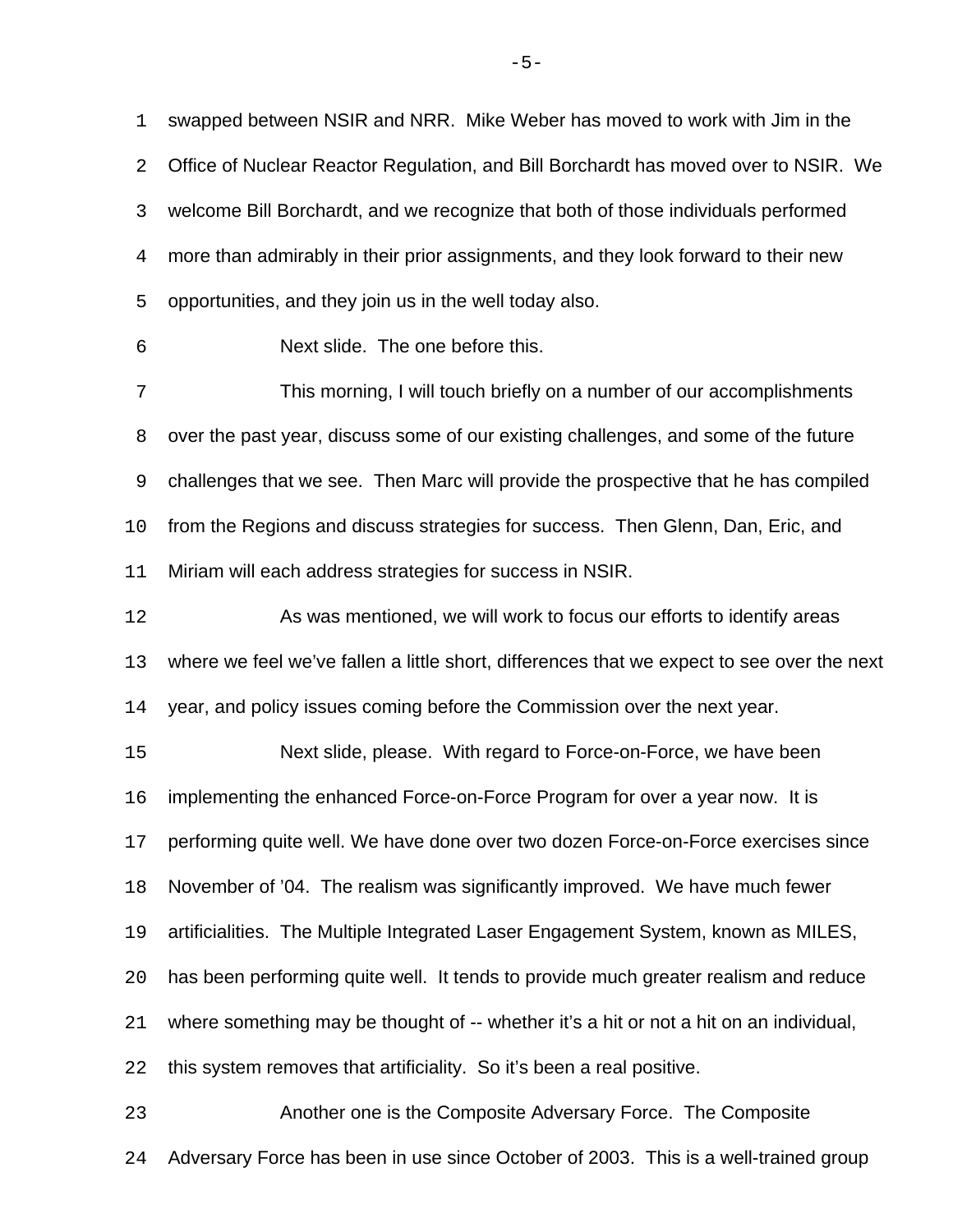of individuals that perform the mock attack on the facility. They're trained in offensive tactics. They're trained together. They work together. They go from site to site. And they are consistent, which is something that we didn't see back in the pre-9/11 period of time.

 So those are two of a number of very significant activities that have made the Force-on-Force a much more realistic and capable process.

 Moving to the Reactor Security Oversight Program implementation, the Regions completed all of the baseline in 2005. In 2005, the baseline was aimed at implementation of the security plan updates that needed to be made as a result of a series of orders that were issued post-9/11.

Now that those orders have been verified that they have been

incorporated into their plans and then into their appropriate procedures, we now go

back to the more classic baseline inspection program that is underway in 2006.

 Under this program, we are doing about a 50% increase in the amount of inspections per site by Regional specialist inspections. We have doubled the areas related to security that are part of this inspection process. As questions come up, as one would expect early in the program, we have a frequently-asked-question program that is functioning very well, both from our perspective and from the industry's

perspective.

 Moving to the next item, implementing mitigating measures: Working with NRR, Research, the Regions and OGC, we oversaw the licensees' implementation of readily-available mitigating measures for beyond-DBT events, imminent attack procedures, and mitigative strategies for loss of large areas of the

plant due to fire or explosion. This staff accomplished this by compiling and sharing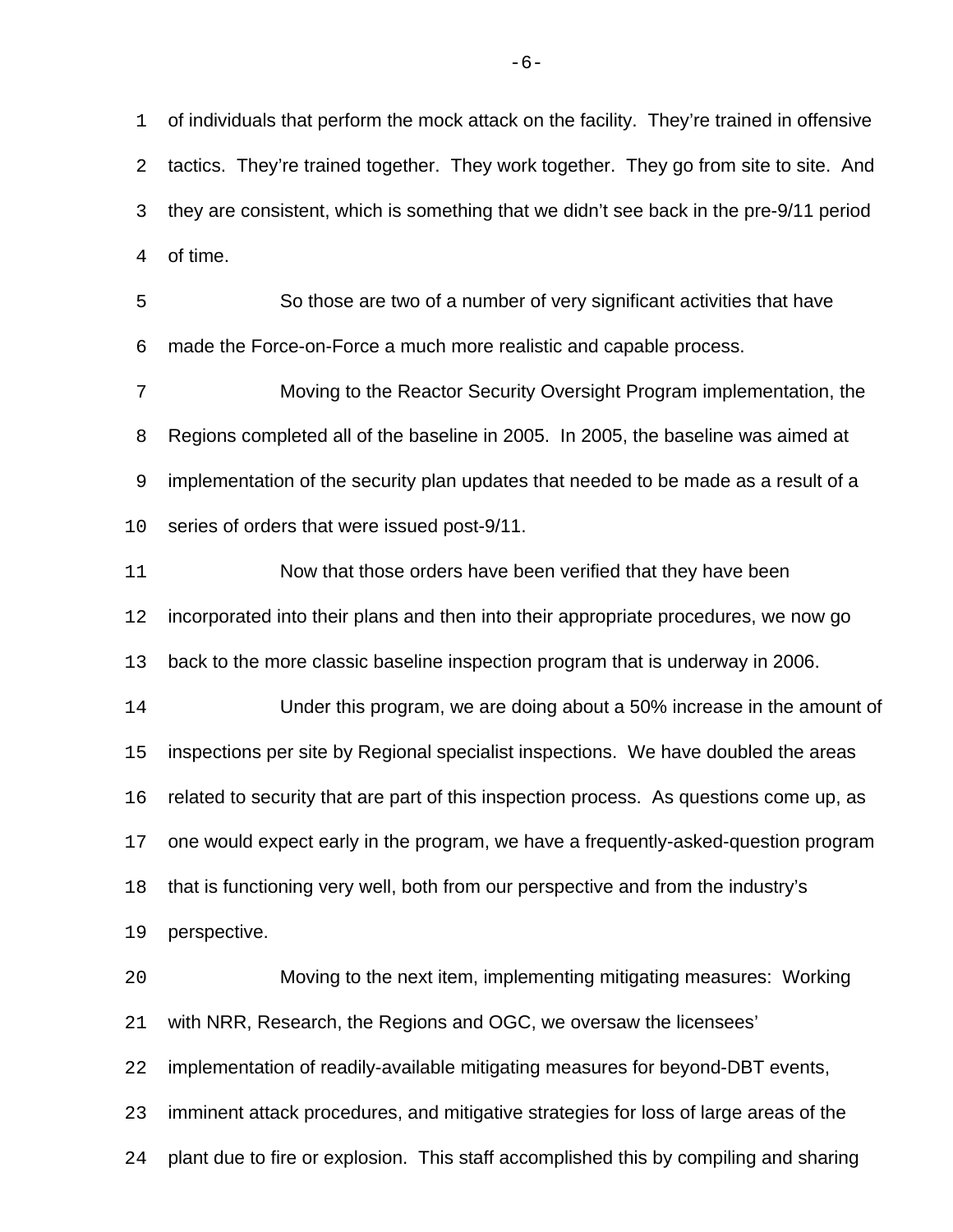with the industry comprehensive guidance, industry best practices, conducting two workshops, and meeting individually with licensees.

 We have now reached closure being achieved on the readily-available mitigating measures stemming from Item B.5.b, Phase 1, which was addressed in one of the prior post-9/11 orders. We still have to do the inspection, addressed by Verify Peace that the actual alignment with the individual utilities has now been achieved. With regard to threat assessment, we have increased our access to material from the intelligence community. So we're getting considerably more material, which is improving our ability to be able to carry out our mission, to be able to assess the information for what it might mean to our licensees. We still maintain a liaison down at the National Counter-Terrorism Center, which allows us to leverage the intelligence community to get that information and to get it in a timely way. That continues to function to our benefit. COMMISSIONER MERRIFIELD: Can I ask a clarification? You talked about the amount of material we're getting. Did you mean simply in terms of the quantity of the material we're getting or the quality of the material, or both? MR. ZIMMERMAN: I think it's both. And it's different material, as well, is my understanding. Perhaps Glenn can address it, or Dan. I don't have the details. COMMISSIONER MERRIFIELD: I didn't want to leave the record to think that we're just getting a lot more paper. We're actually, in the sense of what I see, actually getting more useful information to help us make our decisions. MR. ZIMMERMAN: Yes, that's exactly right. COMMISSIONER MERRIFIELD: Okay. MR. ZIMMERMAN: With regard to the security assessment framework,

 $-7-$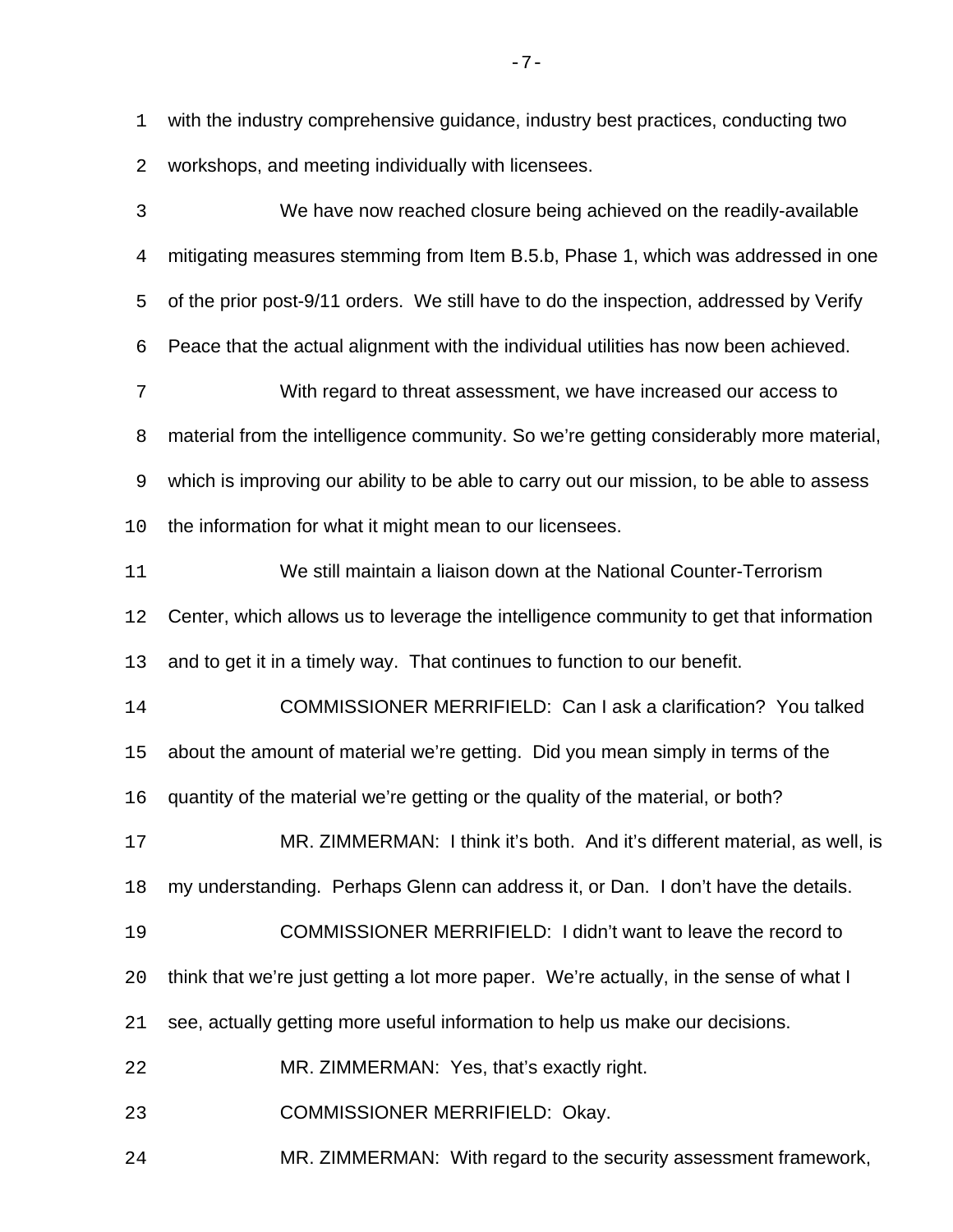in partnership with NMSS, NRR, OGC, and Research, we have completed development and implemented the Commission approved Security Assessment Framework. The framework was applied to evaluate the results of security assessments and determine the need for additional security measures based on the results of a postulated threat or sabotage event in a nuclear-regulated facility or activity.

 This application was made for research and test reactors, nuclear fuel cycle facilities, non-fuel cycle nuclear material facilities, spent nuclear fuel storage and transportation packages, and radioactive transportation packages. Some of the results of the SA framework are still under NRC review. However, in general, there has been no indication of an immediate need to require additional protective measures based on the SA framework.

 Next slide, please. The comprehensive review process is run by the Department of Homeland Security to address Homeland Security Presidential Directive 7, which is to coordinate the implementation of efforts among Federal, State, and local governments and the private sector to protect the nation's critical infrastructure and key resources. The nuclear sector was chosen by DHS to be the first area to be conducting comprehensive reviews because of the high profile of our facilities and the close regulatory coordination that exists between NRC and the licensees.

 We supported DHS with 14 visits to date, approximately two per month being done. The comprehensive review, among other things, complements the NRC's DBT by focusing outside the fence on achieving an effective, integrated response by the local law enforcement, State, and Federal assets, looking to bring the first responders to the facility in the most efficient manner and in the most effective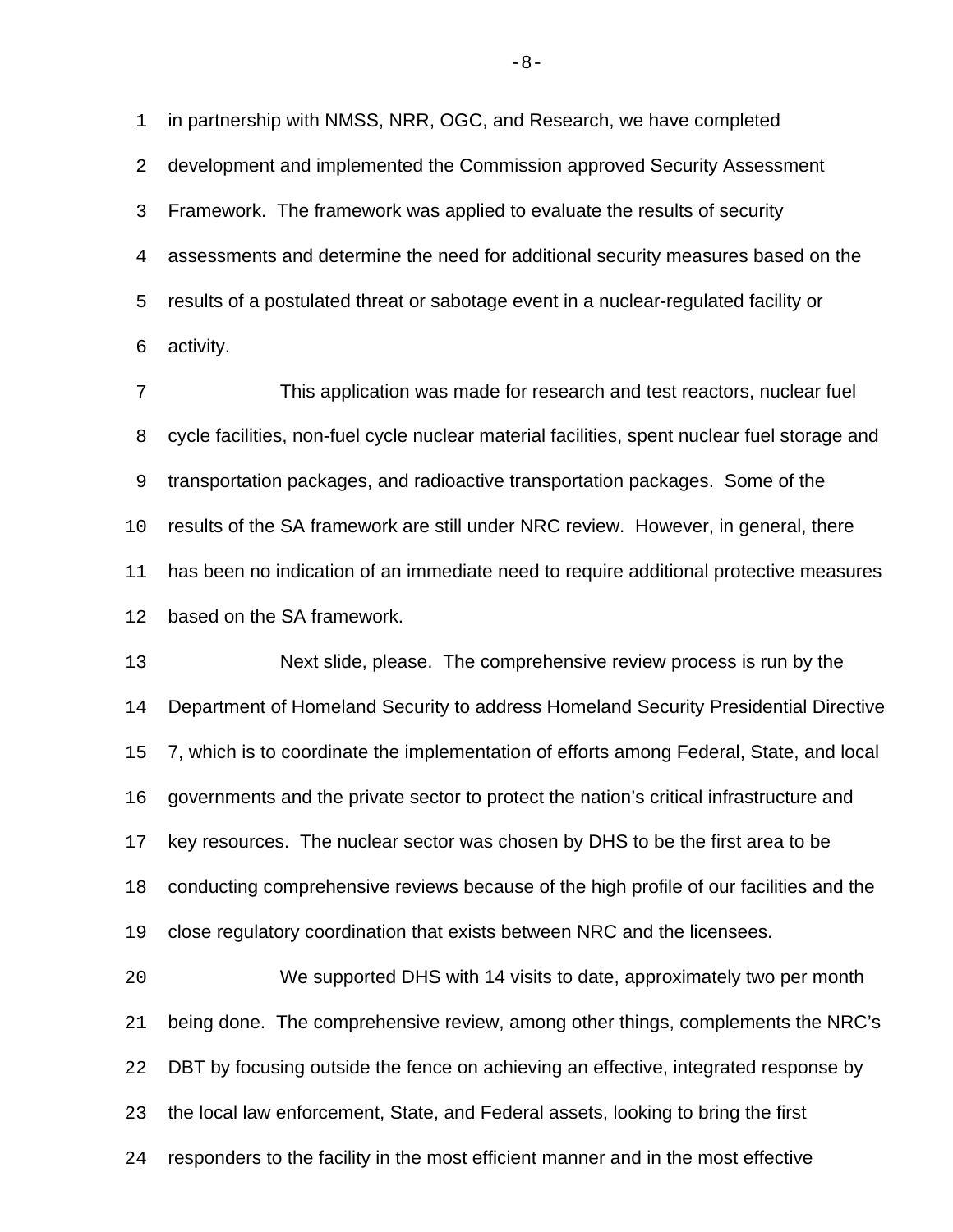manner.

 The core team for the comprehensive reviews is composed largely of DHS, NRC, FBI, Coast Guard, and FEMA individuals. This group works at each site with the licensees, with the locals, with the State, to customize an approach to make for a more efficient response by the first responders. Out of these reports, a working group is getting set up that we will participate in to look to implement the appropriate recommendations coming out of these reports. That working group is getting established shortly. Regarding transportation, during 2005, NSIR supported NMSS in issuing orders to hundreds of licensees to enhance security of the transport of large quantities of radioactive materials that could pose a risk to the public, commonly referred to as radioactive material quantities of concern, or RAMQC. With regard to proposed rulemaking, an important aspect of NSIR getting to the level of stability that it will get to, we need to be able to complete the proposed rulemakings and the future rulemakings that Glenn will be talking about a little bit later. The ones on this list are the ones that are moving through the final rule process. But the reorganization helps us in this area. I'll will talk about that later. But we're very focused, and we recognize that one of the keys to stability is the completion of these full rulemakings and the sunsetting of the appropriate orders. As I said, Glenn will discuss it further. Moving to the next slide: Material Control and Accounting, also known as MC&A inspections, are ongoing at power reactor sites to determine whether MC&A issues exist at sites following concern on missing segments of two spent fuel rods at

the Millstone site. There's 13 of these detailed inspections that were completed in

-9-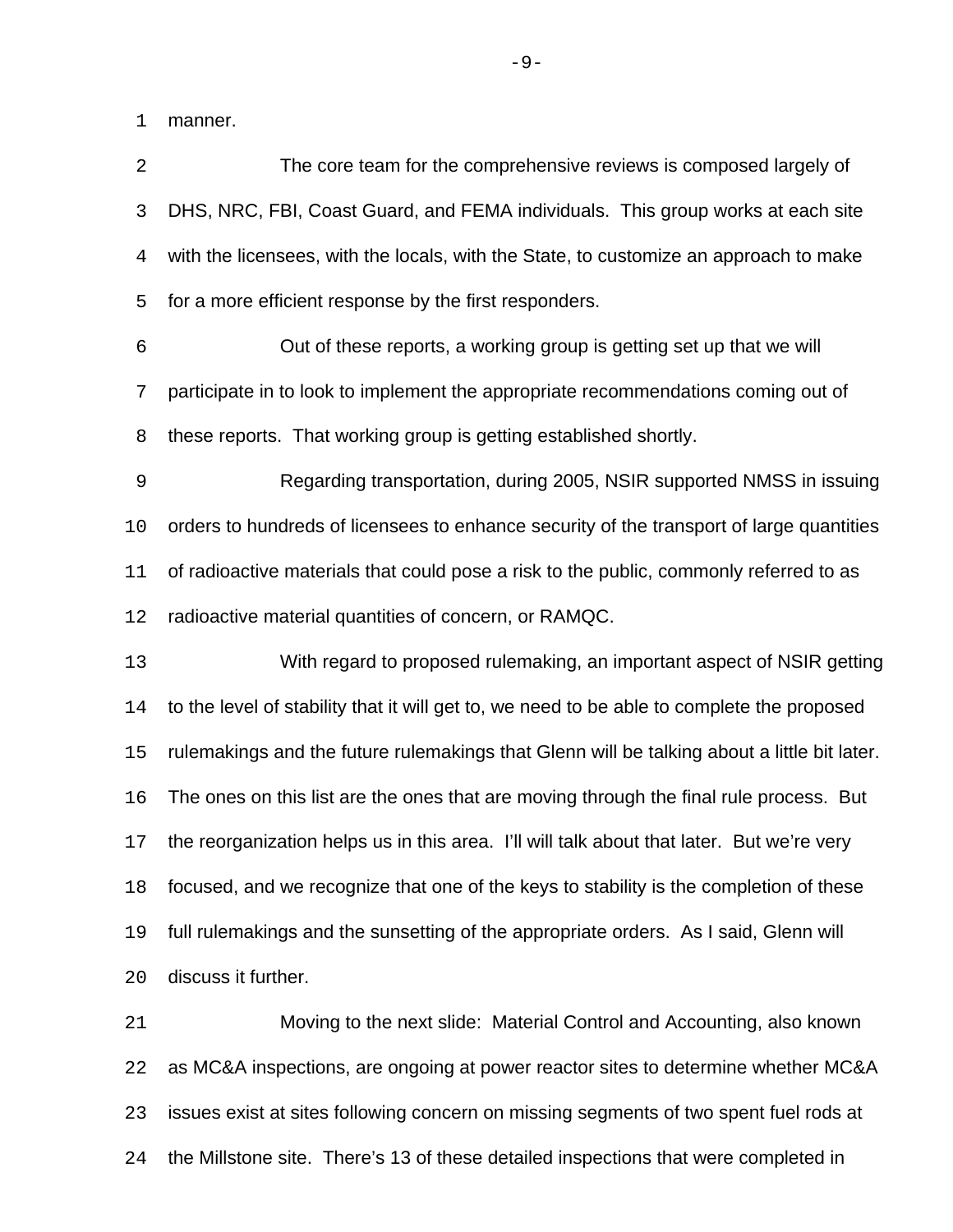2005, and the inspections continue.

2 In the area of cyber, of those cyber security –

COMMISSIONER MERRIFIELD: I'm sorry to interrupt, but the slide says

we've completed the inspections, but you're saying that they're ongoing.

MR. ZIMMERMAN: That's correct.

 COMMISSIONER MERRIFIELD: We've completed some, but we have them ongoing?

 MR. ZIMMERMAN: Right. We have actually three phases to the effort. I wasn't going to get into that level of detail.

 COMMISSIONER MERRIFIELD: My only point is, the next time you need to be careful about the slide because what you said and what you've got on the slide are two different things.

MR. DORMAN: Thank you. We initially planned a set of inspections

under Phase 3 at the TI. But based on the findings of those inspections, as we

developed the response to the GAO recommendations in this area and ultimately

looked to potentially incorporating this in the baseline program, we plan to continue to

do additional inspections. We've completed the initial ones that were planned. Based

on the findings, we're continuing to do them.

 MR. ZIMMERMAN: But your point is well made; it is misleading. But the accurate information is, we've done 13, and we still have more to do based on this screening process that's been used thus far.

 With regard to cyber security, although cyber security attacks have not been shown to threaten safety-related systems, we recognize this is a very dynamic area. We need to stay up with that area. We have done pilots at four facilities. Out of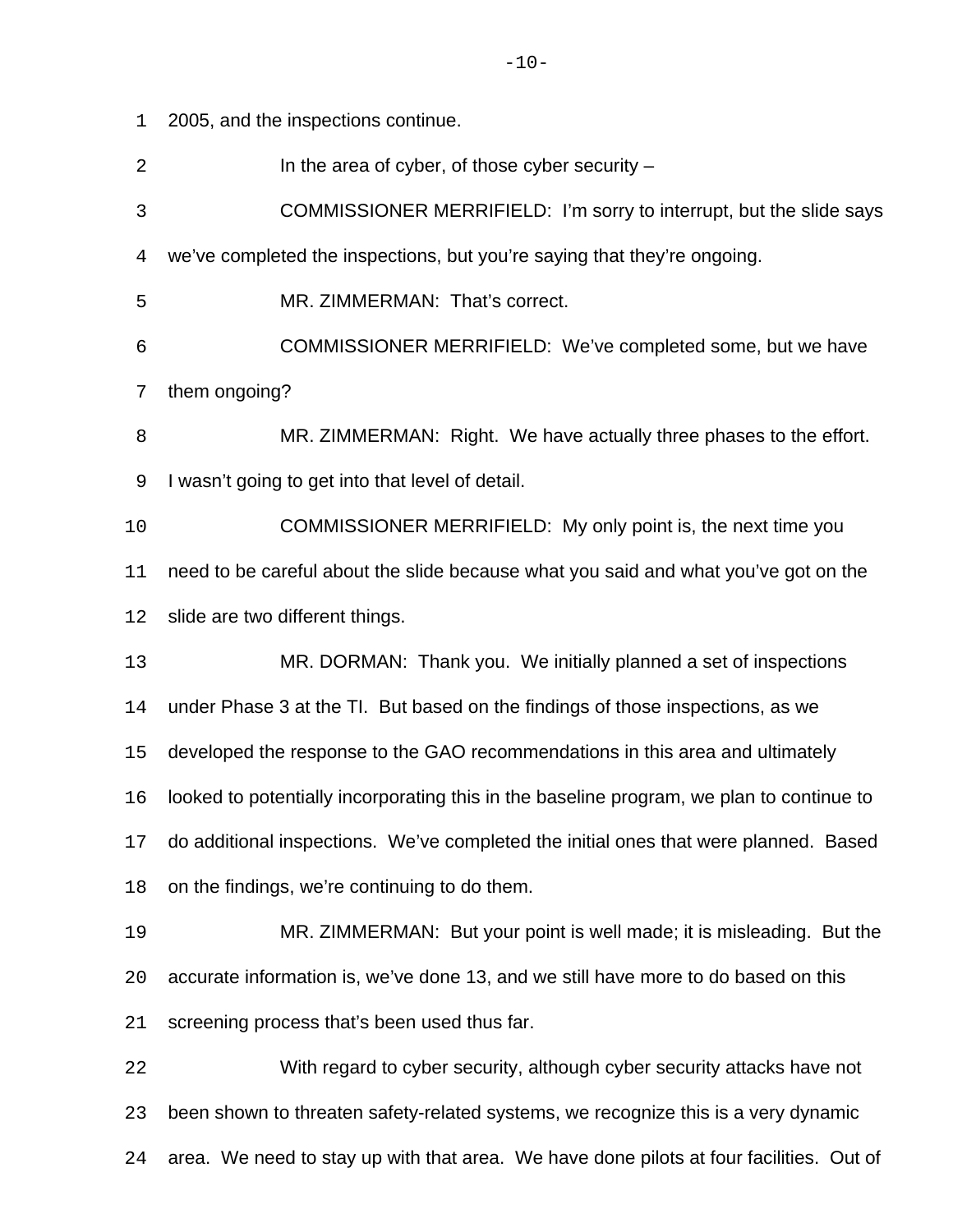that, we, in conjunction with NRR and Research, published a non-public NUREG document that addresses generally-applicable cyber security observations that came out of our four pilots. Those measures are measures that can help a licensee's cyber program. Similarly, NEI has issued guidance establishing and maintaining a cyber security program, and we find their document to be a very useful one.

 With regard to the protection of sources, consistent with Commission direction to impose orders under Public Health and Safety, NSIR supported NMSS and the Office of State and Tribal Programs. In December of 2005, NRC and the Agreement States, completed issuing increased control requirements to literally thousands of industrial, medical, and research licensees that can possess radioactive 11 sources of concern. Increased controls were imposed for those licensees possessing radioactive materials, defined in the International Atomic Energy Act, or International Atomic Energy Agency, IAEA, Code of Conduct on the safety and security of radioactive sources for category 1 and category 2 quantities. With regard to the issuance of Safeguards Information Designation Guide, this guide is a first-of-a-kind document that enables users of safeguards information to recognize and properly classify and store SGI. It's an aid to those of use that use this information. We also, for our internal use, are developing a web- based agency training program that will be implemented in the April/May time frame. Next slide, please. It's well known that last year was a very significant

year for hurricanes. The NRC staff, both in headquarters and in the Regions,

responded successfully to the events. We had three category 5 hurricanes in

succession. We followed the National Response Plan. We sent individuals to the

Homeland Security Operations Center to coordinate with our Federal partners. We've

-11-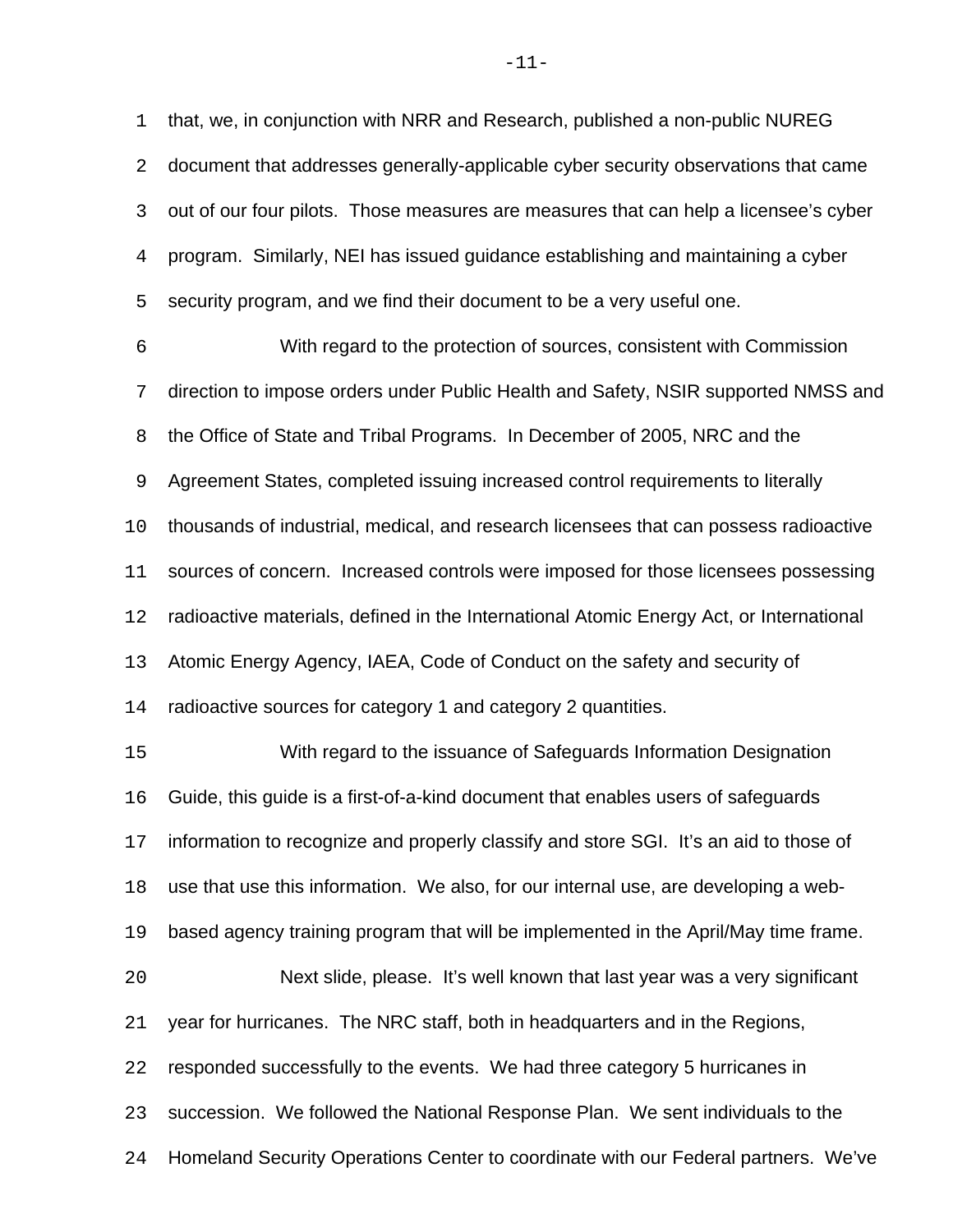also done our own lessons-learned study and recognized that although things, relatively speaking, went well for this agency and for our licensees, there are still things to learn. We are mining that area and are close to completing a lessons-learned review.

 With regard to the National Response Plan, we have completed implementation of the National Response Plan, including training in April of last year. We worked very closely with the Department of Homeland Security in implementing the NRP and provided many comments. Under the new plan, we have carried out full- scale reactor exercises and will be doing more of the same. We held joint NRC/DHS workshops in each Region to train NRC licensees and State and local responders on 11 the new National Response Plan.

 With regard to exercises, qualifications, and response, we have been working to bring greater realism to our exercises. We're involving DHS more, because we know that during an incident of national significance, that's what we expect to see. So we're looking at bringing cells in from DHS to participate with us during our exercises.

 We have significantly upgraded the Operations Center. E-Library is one of those examples. There are many others. I like to tout the E-Library one because that was a grassroots staff initiative that came up with that idea. It's terrific, and we want more grassroots initiatives just like that one.

 We are building on the Chairman's Initiative. We recently went to NORTHCOM and NORAD in Colorado, with a good number of senior managers to discuss roles and responsibilities and understand how they worked and explain how we worked. That was a very successful meeting, and we're building on it. Tomorrow,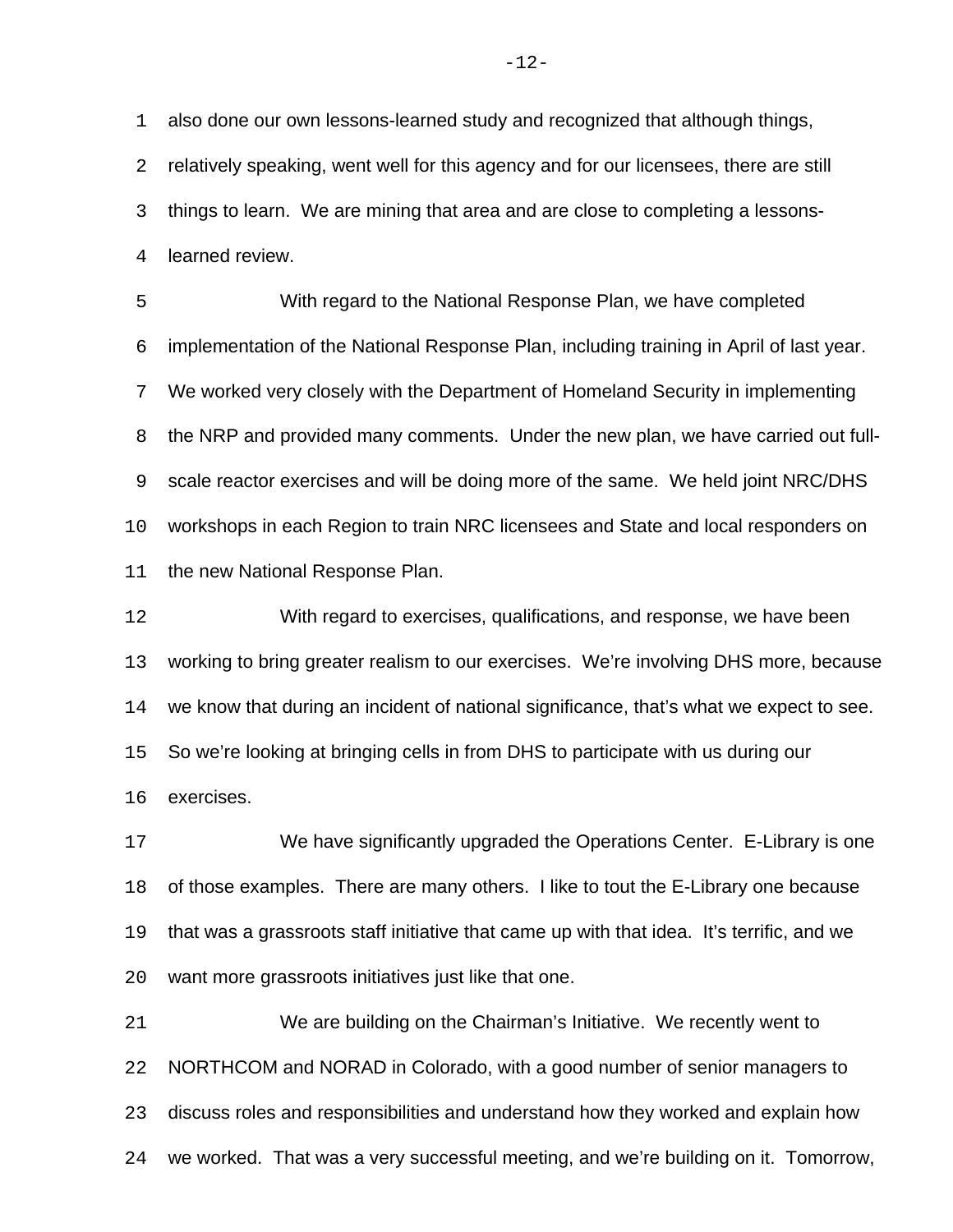we're holding a meeting with NORTHCOM, NORAD, in the auditorium, along with DHS, the FBI, and DOD, where we will have several different moves associated with this exercise of a threat to a nuclear power plant due to an aircraft threat, followed by an attack on a nuclear power plant. It gives us a chance to continue to advance the roles and responsibility in practice which will make us sounder.

 COMMISSIONER MERRIFIELD: Sorry to keep doing this to you. Just so that there is no mis-clarification, you have announced that we are having a meeting of those groups tomorrow, which I think is positive. That's not a public meeting.

 MR. ZIMMERMAN: That is correct. Thank you for adding that. It is not a public meeting. We will be discussing sensitive information in that meeting.

 During the year, we conducted 21 Regional emergency preparedness exercises, eight headquarters exercises, and three interagency exercises since the last NSIR program review. This involves a lot more than just NSIR and the Regions; it applies to many of the departments in the agency, and it shows the importance of us practicing and coordinating with our external stakeholders.

 Move to the next slide, please. We issued Bulletin 2005-02 this past July. This was a significant bulletin. What this bulletin did is, it indicated the need for prompt notification associated with security-based events coming in from the licensees to the NRC. It also provided additional information to licensees on how to classify events for various aspects of an ongoing security event. We have also been increasing tabletop drills with power reactor licensees through a voluntary industry initiative to, again, practice, which is what we need to do with implementing this new bulletin.

With regard to future reactors, the staff performed emergency

 $-13-$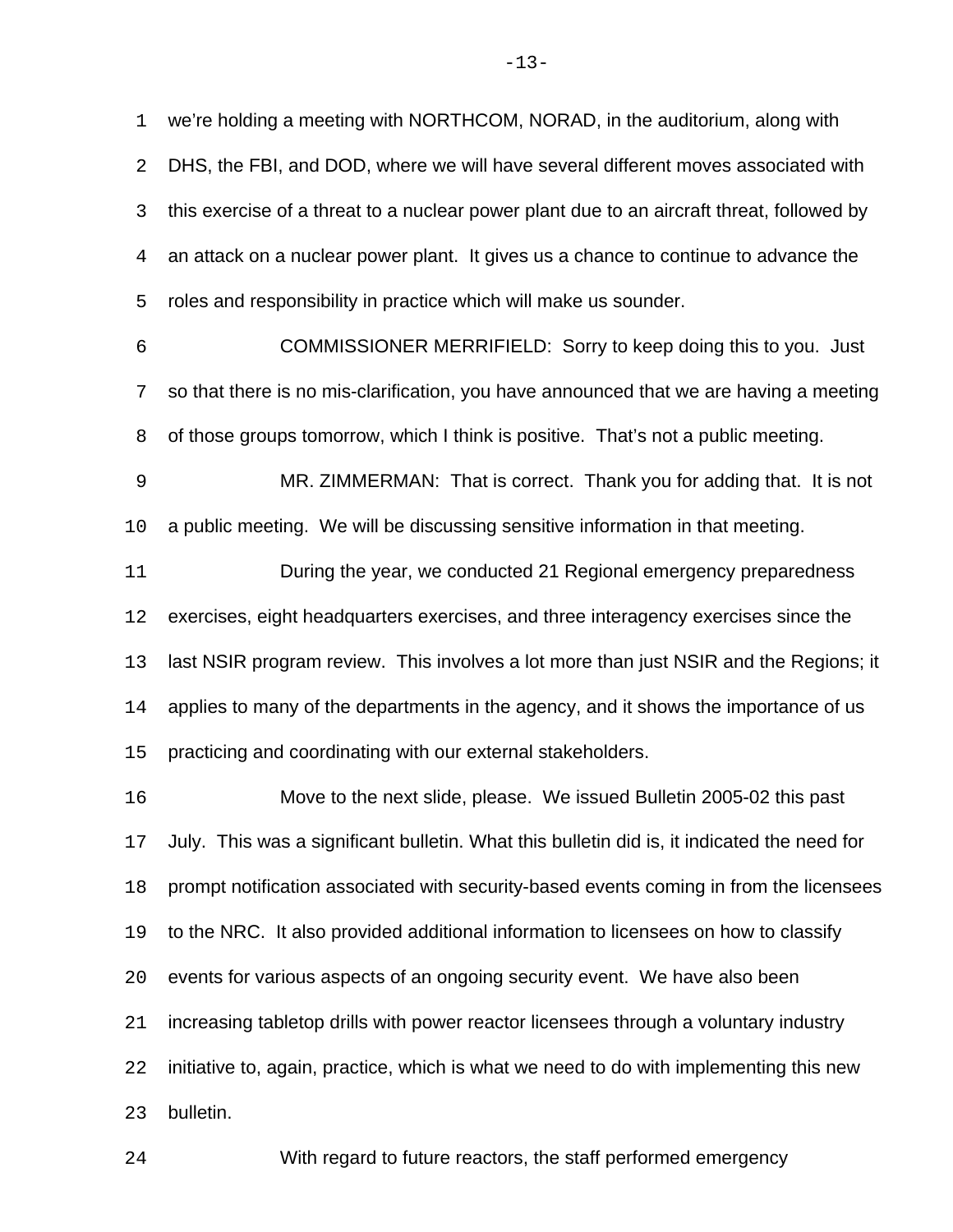preparedness reviews in association with early site permits for North Anna, Clinton and Grand Gulf. In addition, the staff has completed its input into the review of the AP-1000.

 On the topic of enhanced EP outreach, Eric Leeds will be talking about that in greater detail. But we do have an outreach team in the emergency preparedness staff that is reaching out to the Regions and State and local governments. You'll hear more when Eric speaks.

 With regard to an order being issued to Indian Point Energy Center in accordance with the Energy Policy Act of 2005, NSIR supported the development of a confirmatory order issued this past January, which confirmed that Indian Point intends to implement backup power to sirens and provides a schedule for that commitment. Next slide, please. In the area of program support accomplishments, the reorganization is for us really the big elephant in the room. This reorganization helps us to better absorb emergent work. Emergent work is one of those challenging areas I've been working with for a number of years. We have improved our supervisory span of control. We are hiring aggressively. You will hear more about that in a few minutes. But one of the biggest items from an organizational effectiveness standpoint is the additional managers that have now come into NSIR. As we hire up, it puts us on good footing as we move forward.

 We are also -- through an operations day-to-day division and a longer- term look at policy, it allows areas like rulemaking to get buffered and insulated, while other activities occur on a day-to-day basis.

 With regard to recruitment, the good news was that we hit our allotment for 2005, but right now, that is one of the gaps that we're working hard on in 2006. We

 $-14-$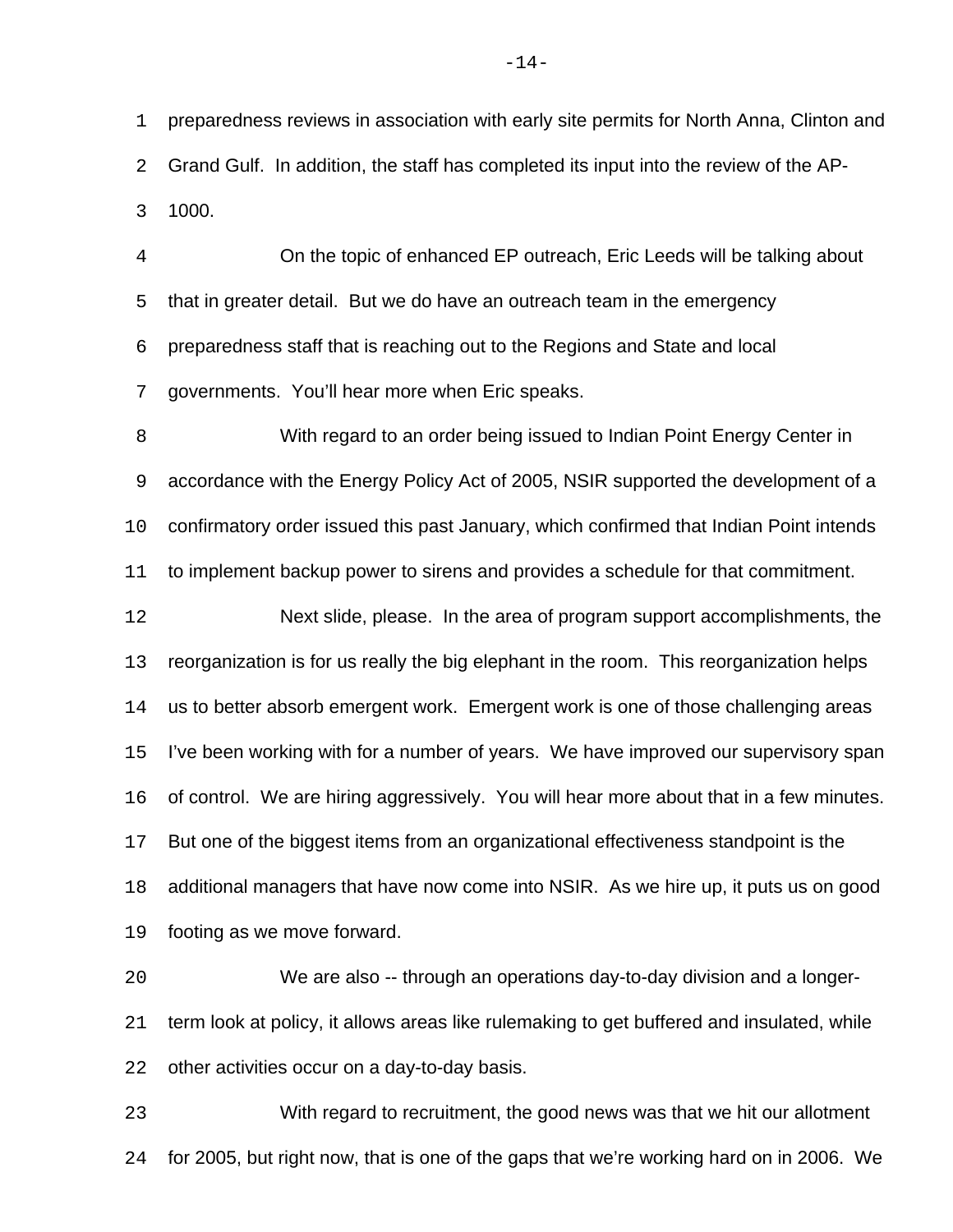have an aggressive hiring strategy for this year that you'll hear more about, as well as what goes along with that, a formal training and qualification program.

 With regard to the electronic safe pilot and the secure LAN, we're very excited about these initiatives. The electronic safe pilot will allow us to get rid of something like 100 or more safes, hard copies and, more importantly, have access through word searchable, and authors, and all the attributes that ADAMS has will come into play. This very much looks like ADAMS. We have loaded over 4000 documents during this pilot that are, in fact, word searchable. We're anxiously working with OIS for full implementation of this program. We've done a demonstrated proof of concept on the secure LAN, which will allow us to be able to communicate better on sensitive material internal to the Commission.

 Next slide, please. With regard to key challenges in headquarters, I'll cover them quickly here and come back to them at the end.

 Rulemakings: We need to get those rulemakings completed on time. We need to sunset orders as appropriate.

 Lessons learned: As the baseline inspection is performing well, as the Force-on-Force is performing well, there are still lessons learned, and we need to go through those and gather those. Even in the licensing program. In order for us to get better, we need to learn from ourselves, learn from the feedback that we're getting.

 We have to hire and train our staff that the knowledge management and knowledge transfer initiatives are very important, as we have seen some higher attrition than we would like to see. But that investment is invaluable in order to be able to achieve stability and maintain the corporate memory. We need to complete the shakeout of the new reorganization so we can leverage every last drop out of it to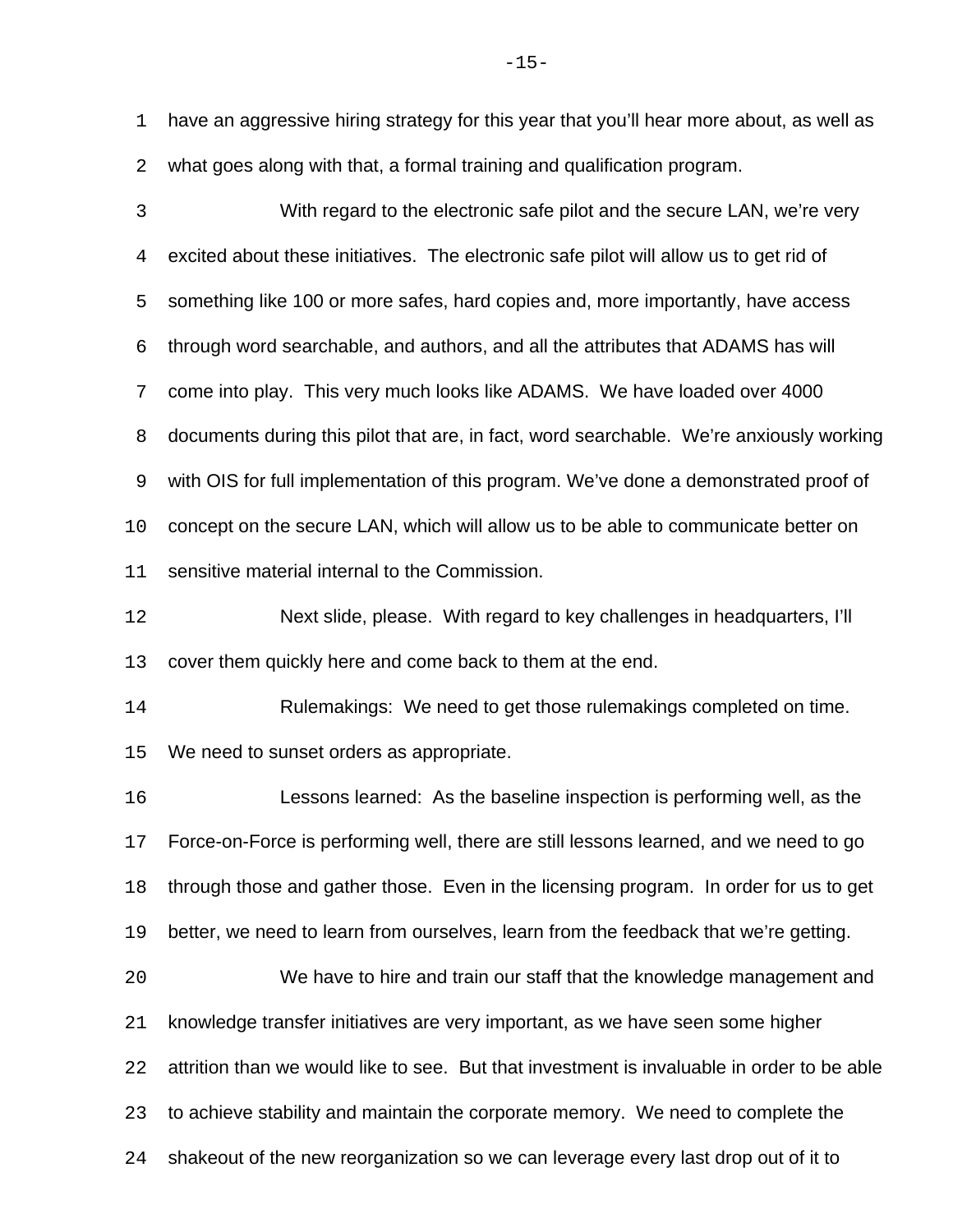accomplish what we need.

 We need to over communicate, both internally and externally. We're in the process of doing that, but we need to make sure we stay true to that. The areas within NSIR, EP and Security still remain dynamic. There's a lot of things that are changing either within the agency or outside of our agency. We need to be talking those up and making those with the need to know knowledgeable in those areas. And we need to complete our implementation of EP-05. That's just a few of the items that fall under the stability heading.

 Regarding anticipating future needs, the new reactor is the elephant in the room there. Staffing for that and the one that, perhaps, is a little less obvious that we're engaged in is, we are aggressively engaging with DHS to make sure that DHS understands their role with future reactors, both on the EP side and on the security. So as they put their FY-08 budget together, they know when we're going to be looking and turning to them for their security consultations, as well as their conclusions from

an emergency preparedness standpoint. Those dialogues have already begun.

 I've already spoken on the communications and connectivity issue. With regard to continuous improvement, that's basically our mantra. We are working to gain further enhancements in that area, and you have done your part in providing us the additional supervisors, the staff. It's up to us now to be able to demonstrate that we can deliver what's expected of us. With that, let me turn to Marc.

 MR. DAPAS: Good morning, Commissioners. Next slide, please. The Regions who effect implementation of the inspection program and by maintaining an effective incident response capability play a key role in accomplishment of the agency's primary mission of ensuring public health and safety.

 $-16-$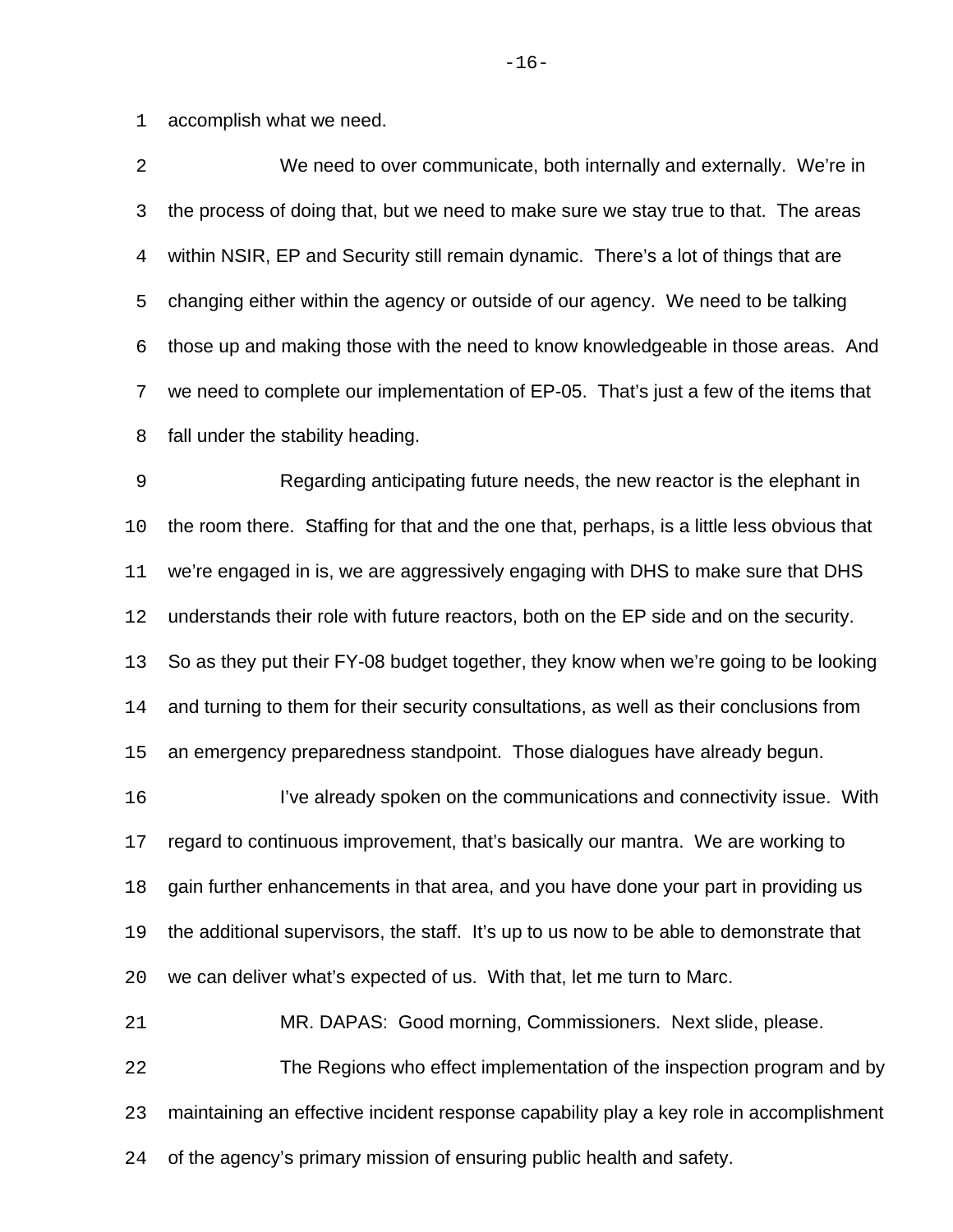The importance of maintaining a strong and independent inspection program in the areas of security and emergency preparedness is clearly demonstrated by the number of value-added findings identified by the inspectors in the field. In addition, the loss of experienced licensee staff and the attendant organizational performance problems that can result further underscore the importance of maintaining a strong Region-based inspection program. Organizational realignment and restructuring efforts on the part of some licensees have led to the loss of experienced staff, as individuals take advantage of early retirement incentive options. This presents knowledge transfer challenges for the licensee, which can be compounded if the vacant positions are not filled in a timely manner. **In the case of Region I licensees, among the seven new security**  managers hired over the past year, only two have commercial nuclear industry experience. The turnover rate for emergency preparedness managers among Region I licensees has also been relatively high, with seven new managers over the past year. Regional event response and follow-up inspections provide for real-time observations and assessments of licensee activities. These supplemental inspection efforts are in addition to the normal baseline inspection program. Due to events over the past 18 months, ten special inspections and one augmented team inspection have been initiated by the Regions collectively in the areas of security and emergency preparedness. Regional engagement of the program office in the context of the budget process is an important part of the equation in maintaining a strong operational focus on security, emergency preparedness, and incident response. Staff and management in the Regions work closely with NSIR to gain

-17-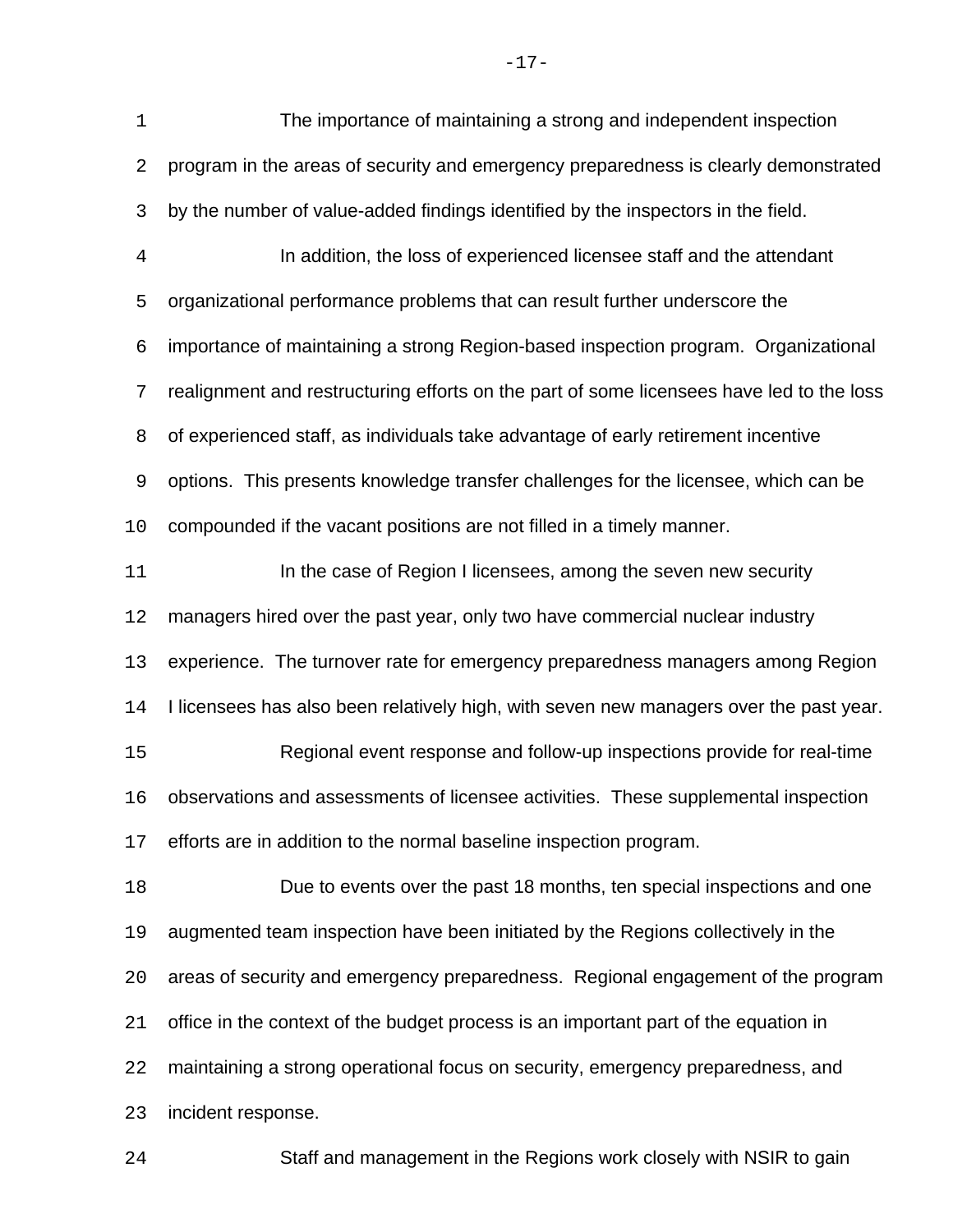alignment on budget planning assumptions, which form the basis for the inspection resource allocations, as well as planned accomplishments in the Regional operating plans, which represent mission-related deliverables, or IOU's from those assigned resources.

 In the context of realistic planning assumptions, there are still a few challenges facing the Regions; namely, implementation of the separate but equivalent security assessment program places additional demands on staff resources to support various activities, such as the mid-cycle and end-of-cycle assessment letters and associated meetings with selected licensees.

 The Regions continue to process a high volume of security-related allegations, which commits staff resources to either review licensee responses or conduct independent follow-up inspections as appropriate. The growth of communications security or COMSEC duties, is another area that impacts Regional expenditures.

 Improvement initiatives associated with the NRC Incident Response Program have placed additional demands on the Regional staff due to increased drill participation requirements. Notwithstanding these challenges, the Regions recognize and support the need for strong program oversight of the inspection and assessment programs to ensure consistency in implementation and resource utilization.

 Regarding evolution of the security emergency preparedness and incident response programs, the Regions, in conjunction with NSIR, have leveraged the number of lessons learned to further improve these programs. As Roy mentioned, the Regions are extensively involved in revising the agency's hurricane response procedure in light of the lessons learned from the responses of Hurricanes Katrina and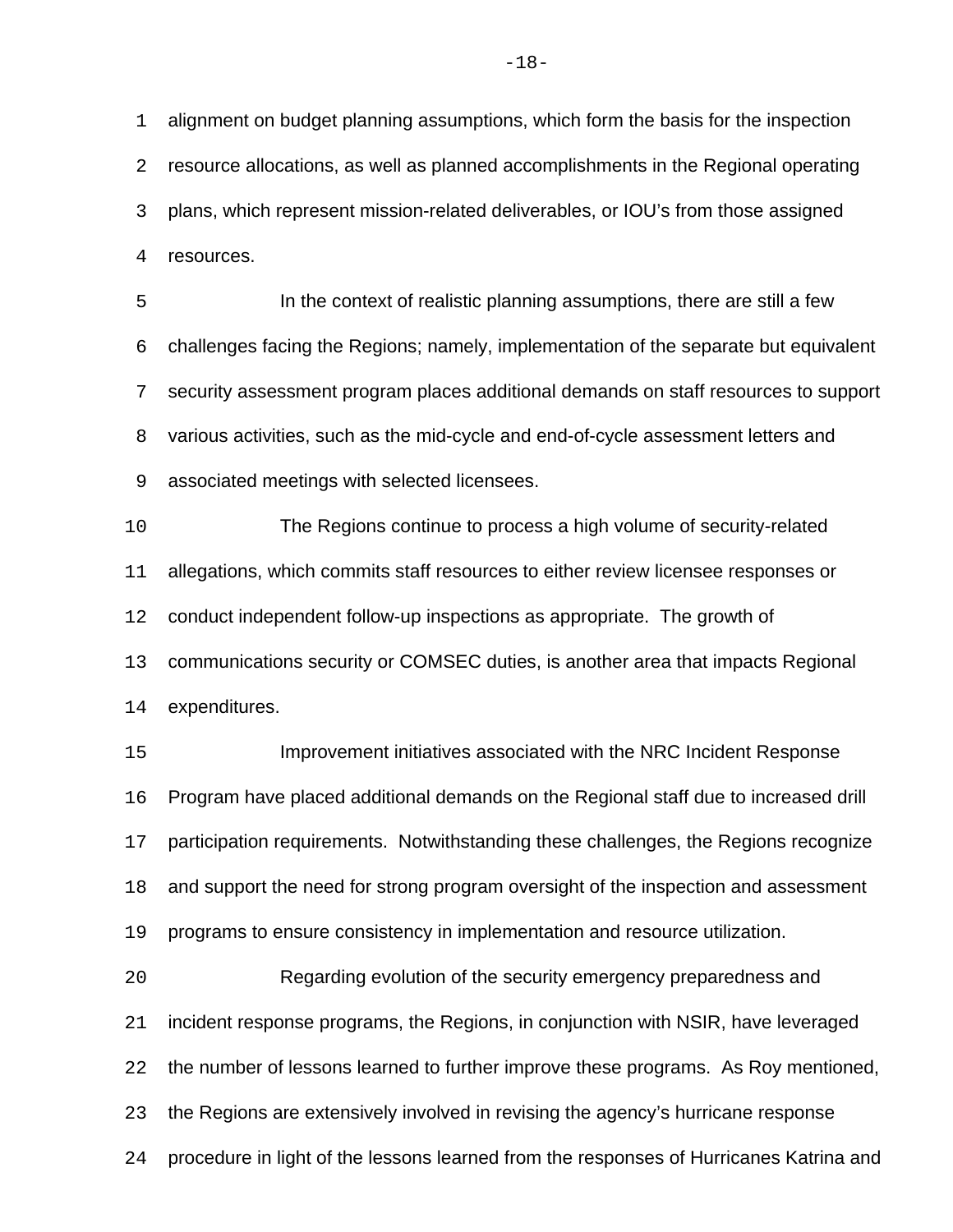Wilma.

| $\overline{2}$ | Integration of security events into the emergency planning exercise                       |
|----------------|-------------------------------------------------------------------------------------------|
| 3              | program has required the development and practice of new skill sets by EP inspectors      |
| 4              | for the assessment of licensee performance. Regional input to the program office,         |
| 5              | especially from experienced field inspectors, has been very valuable to NSIR in the       |
| 6              | development of program enhancements in all areas, an example being the                    |
| 7              | development of the current Baseline Security Inspection Procedures.                       |
| 8              | There has been a continued high pace of NSIR process and program                          |
| $\mathsf 9$    | revisions. Given the extensive field knowledge and experience within the Regions, it is   |
| 10             | important that the Regions remain an integral part of the process. From a practicality    |
| 11             | standpoint, the Regions are usually the end user of the many program procedures and       |
| 12             | guidance documents.                                                                       |
| 13             | Regional staff exercised the reactor oversight program feedback process                   |
| 14             | to provide recommendations for program and process improvements. A recent                 |
| 15             | example where this process was used involves feedback as to the current threshold         |
| 16             | for identification of a substantive cross-cutting issue in the security area, and that it |
| 17             | may be too high for a single cornerstone.                                                 |
| 18             | The Regions are committed to continue to work closely with NSIR to                        |
| 19             | identify areas where improved efficiencies can be realized. For example, some             |
| 20             | efficiencies may be gained in the disposition of findings through the Security Findings   |
| 21             | Review process, which may duplicate findings disposition under the Significant            |
| 22             | Enforcement Review process, and to improve coordination on mutual impact activities,      |
| 23             | such as Force-on-Force exercises and comprehensive reviews.                               |
| 24             | Regarding enhanced coordination in the security arena, each Region                        |

-19-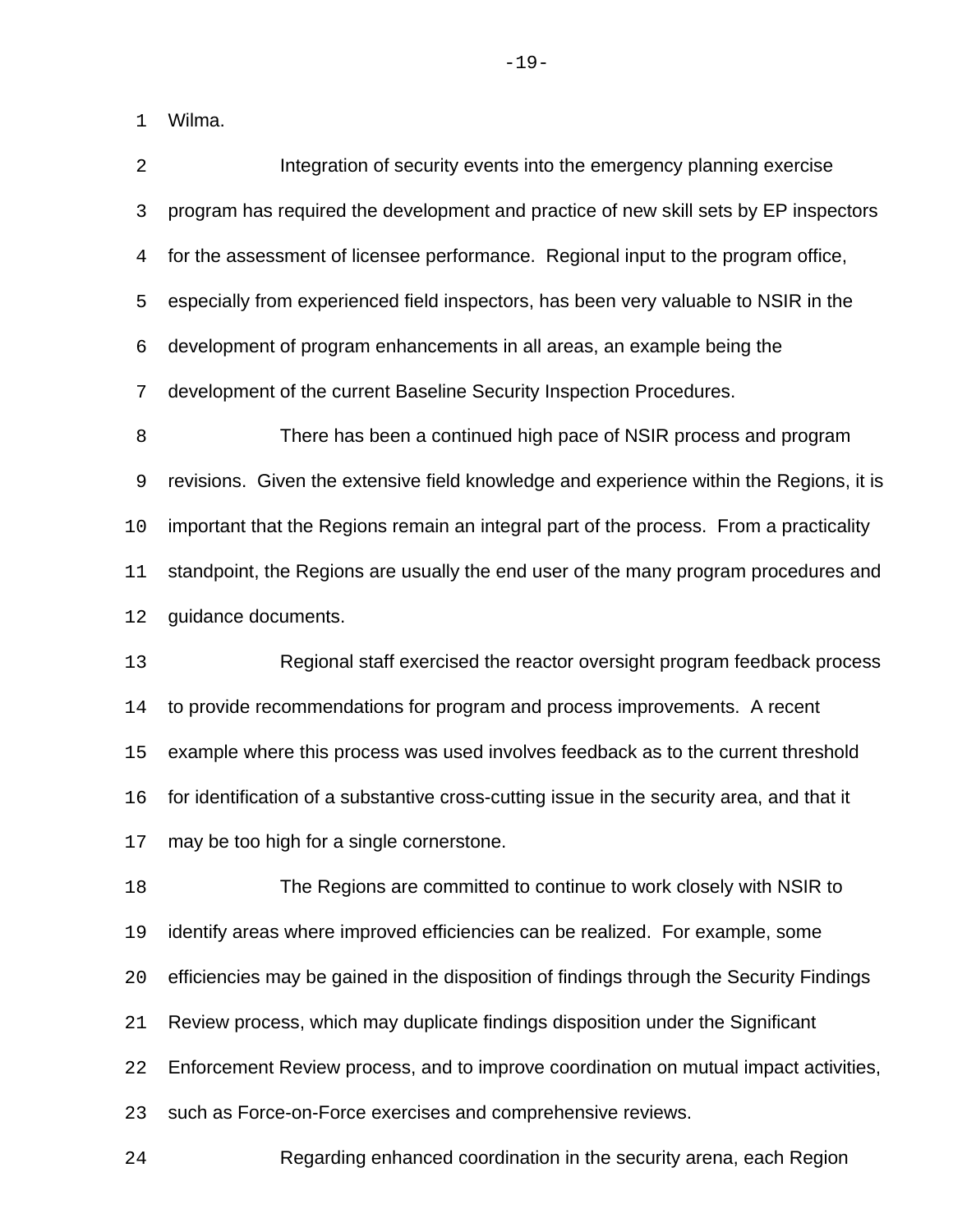recently identified its federal security coordinator as required by the Energy Policy Act

of 2005. The specific roles and responsibilities for these coordinators are under

development, and the resulting impact on the budget is not clear yet.

 A continuing challenge facing the Regions in the context of enhanced coordination and stakeholder outreach relates to balancing the information security needs with an open exchange of information with interested external stakeholders, such that their understanding of NRC decisions and, hence, confidence in NRC programs and processes is increased.

 In this regard, the Regions recently commented on the Commission paper regarding proposed options to modify existing guidance related to security information blackout practices.

 The extensive involvement of external stakeholders, including local, county, and State officials, Congressional delegates, other Federal agencies, such as the Department of Homeland Security, and members of the public in our regulatory processes has necessitated additional efforts to communicate and coordinate emergency preparedness and incident response activities. Examples include exercise participation and assessment, radiological emergency planning conferences, and licensee program changes.

 For many of these communication initiatives, an extensive commitment of resources is required to achieve success. Examples include alert notification system reliability issues at the Indian Point facility, emergency planning issues associated with daycare centers in the State of Pennsylvania, and a request by the Town of Marlboro, Vermont to be included in the Vermont Yankee Emergency Planning zone.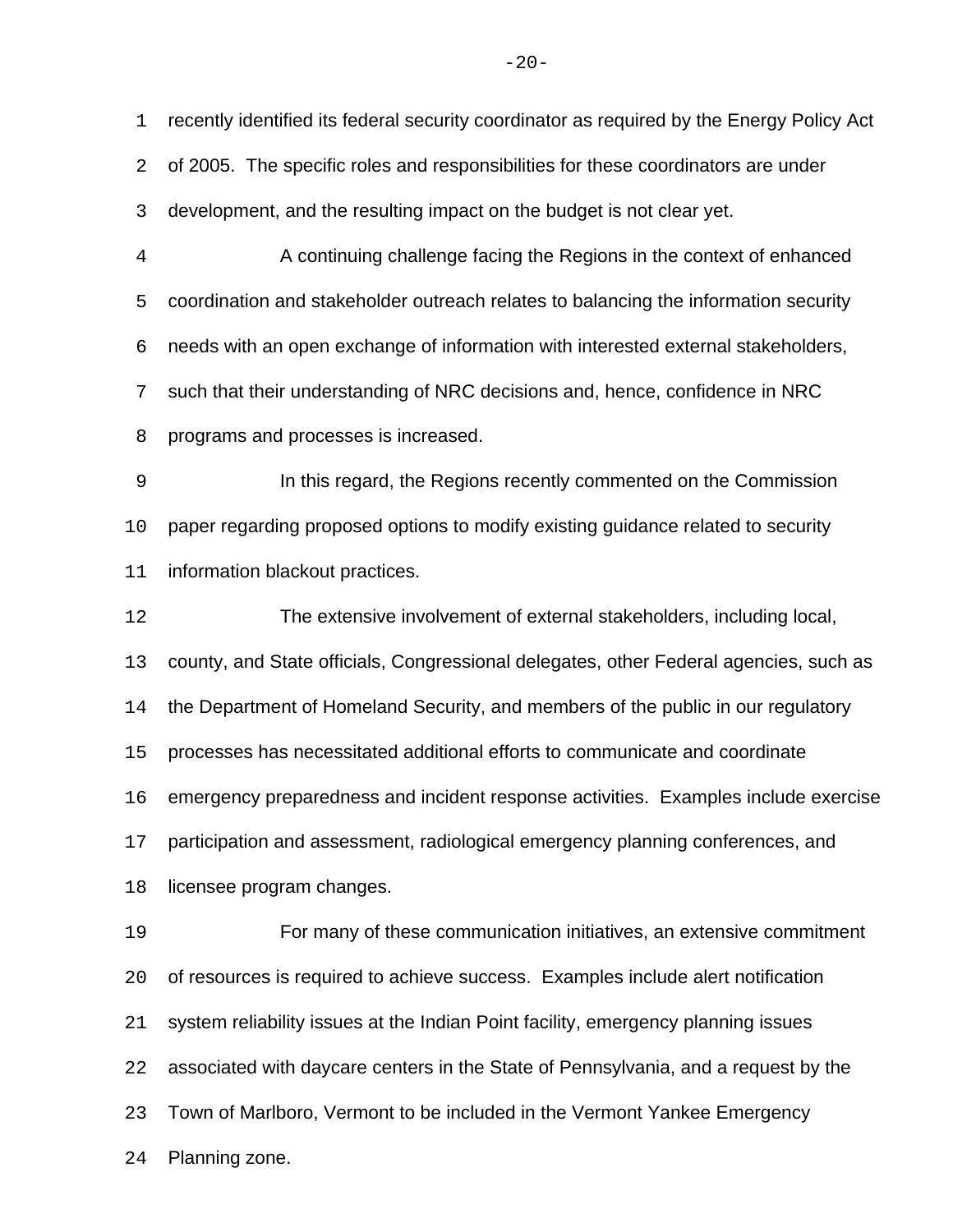| $\mathbf 1$    | In summary, I hope that this has provided you with some perspective on                    |
|----------------|-------------------------------------------------------------------------------------------|
| 2              | the challenges facing the Regions in effectively implementing the various elements of     |
| 3              | the Security Emergency Preparedness and Incident Response functions.                      |
| $\overline{4}$ | Regarding the Regional accomplishments that I have mentioned today, I                     |
| 5              | wanted to highlight that they are also a function of a close and effective working        |
| 6              | relationship that exists between the Regions and the program office. As I said earlier,   |
| 7              | and in the vein of continuous improvement, the Regions are committed to work closely      |
| 8              | with NSIR to realize additional efficiencies.                                             |
| $\mathsf 9$    | Thank you, and I would like to turn it over to Glenn Tracy.                               |
| 10             | MR. TRACY: Next slide, please.                                                            |
| 11             | COMMISSIONER MCGAFFIGAN: Mr. Chairman, I just want to do one                              |
| 12             | clarifying remark ala Commissioner Merrifield. You used the term "blackout," and in       |
| 13             | your text, you had quotation marks around "blackout." I want people to understand         |
| 14             | that there is no security information blackout. I think we're more transparent than any   |
| 15             | other agency in the Federal government on security information. We discuss it in          |
| 16             | meetings like this, we discuss it at the Regulatory Information Conference                |
| 17             | Commissioners discuss it, we testify about it on Capitol Hill in open sessions. So I just |
| 18             | want to clarify that you had quotation marks around the word "blackout" when you          |
| 19             | used it.                                                                                  |
| 20             | MR. DAPAS: Thank you, Commissioner.                                                       |
| 21             | MR. TRACY: Good morning, Commissioners. Dan Dorman and I will be                          |
| 22             | providing an overview of the NRC Security Program and our strategy to address the         |
| 23             | future challenges we face.                                                                |
| 24             | Nuclear Security has experienced significant growth in the scope of its                   |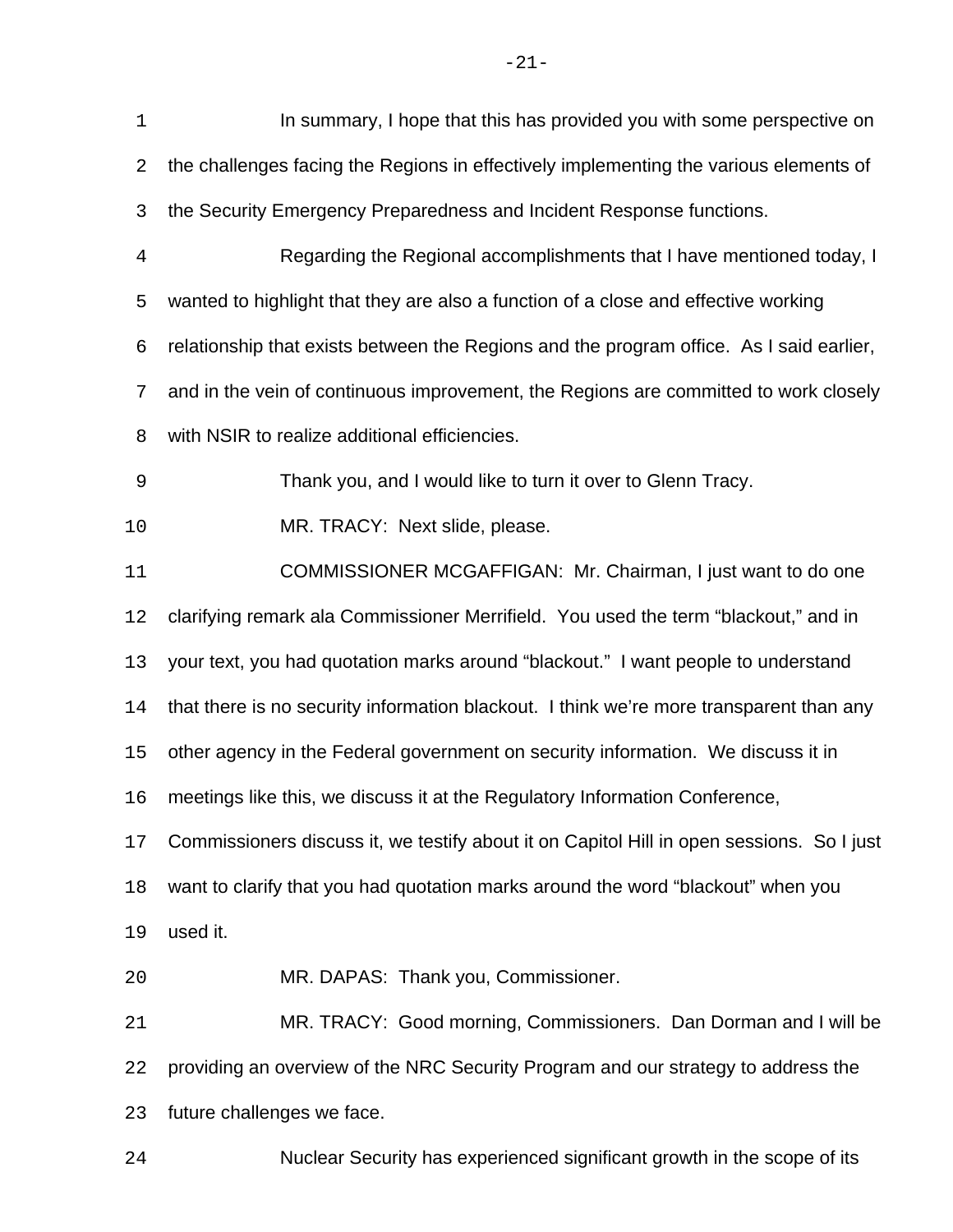activities and the size of its staff since the office was created in 2002. The Division of Nuclear Security has restructured multiple times in the past to address the expanding complexity of its mission and the growth of its staff from approximately 50 full-time equivalent to the now 140 professionals that exist today.

 The most recent reorganization implemented 24 days ago created two new security divisions: one focused on policy and one focused on managing the security operations and oversight. The new divisions improve the supervisory span of control to ensure that security activities receive the management attention and the oversight that are essential for their continued success. A significant contributor to the growth of our activities has been the extensive external interface necessary to enhance and to ensure the effective integrative response for our facilities, particularly with the Department of Homeland Security and the Homeland Security Council. The 2006 reorganization enhances our ability to meet these external outreach needs, while focusing on our program goals and our emergent work activities that have historically been between 12 and 15 FTE annually. As a result of the reorganization, NSIR has enhanced its ability to achieve its program goals and specifically rulemaking and new reactor initiatives.

 To ensure a smooth transition from orders to rulemaking and a normalized regulatory process for the future, a new security rulemaking branch was created that will make sure security policy and operations expertise are housed in both divisions.

 The security program continues to face a highly competitive labor market. The universal demands for security expertise has continued to expand in the private sector and in government since 9/11, and NSIR will continue through its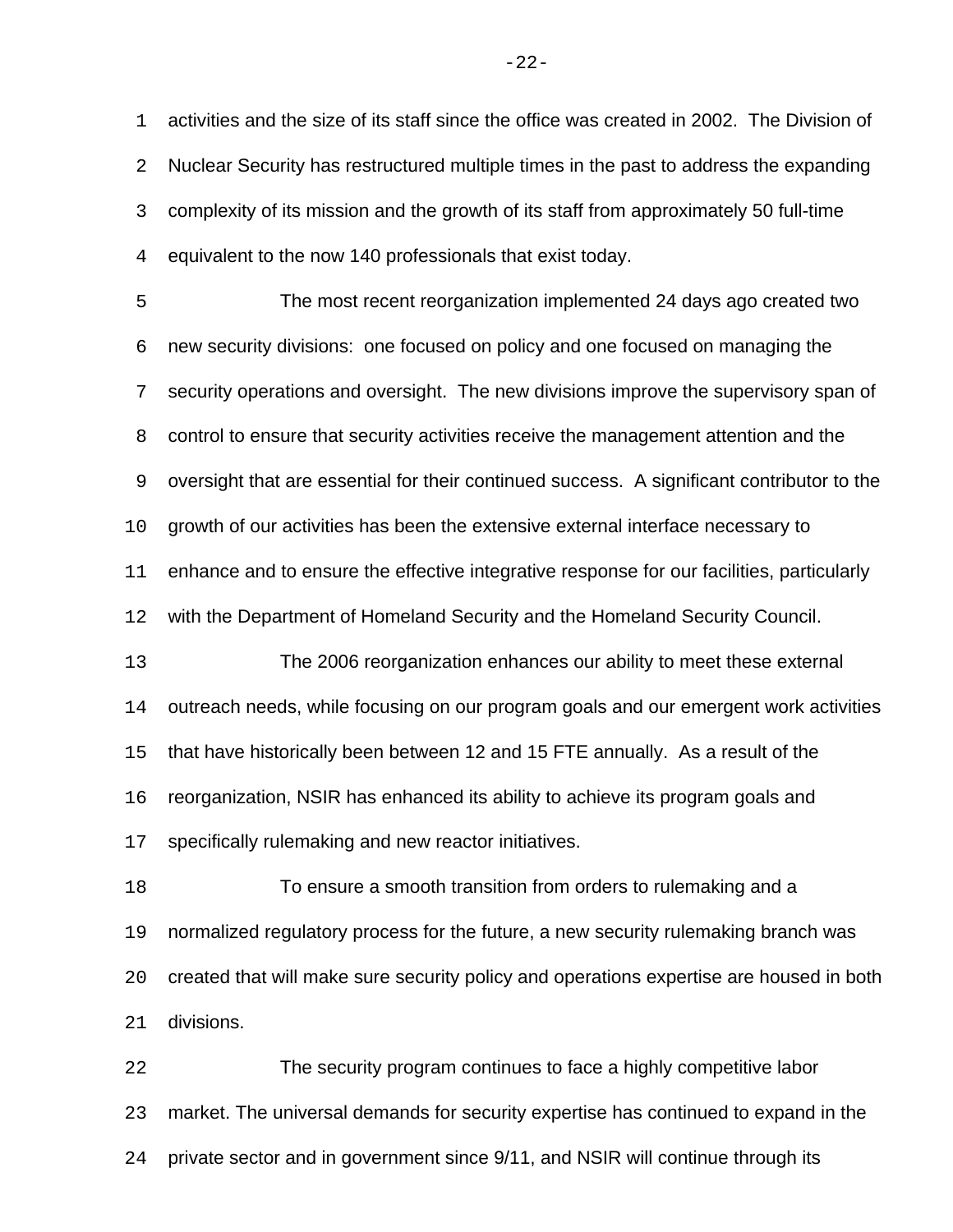aggressive use of available recruitment and retention activities and incentives and continue to build a training and qualification program to establish consistent high standards and to promote the career growth and stability for our security professionals. 

 We have a specific initiative with the Office of Human Resources and our Technical Training Center in this regard. Since 2002, we have successfully recruited over 60 highly qualified professionals with diverse backgrounds in law enforcement, the military, and private sector and utility security programs, with expertise in physical security, tactics, protective strategies, cyber security, personnel access, and background investigations, and information security.

 For 2006, NSIR's aggressive hiring strategy includes a focus team dedicated to filling our remaining security positions and our vacancies through attrition. As we all know, there is a learning curve for newcomers to NRC's regulatory processes, and we will use all available resources and continue to use those resources to support our new staff with security expertise in acquiring the necessary and critical NRC regulatory knowledge and skills. While it is a process that requires a number of months, the payoff has proven to be significant, enabling the succession planning and the enhancing the fungibility of these employees in the future. Consistent with our goal of stability, 2006 is the year of security rulemaking. Under the leadership of the new Security Rulemaking Branch, we have planned and we are implementing an aggressive schedule for the completion of key rulemakings with our partners in OGC, NRR, NMSS, Research, State and Tribal Programs, ADM, and the Regions. A partial list includes a final rule on the protection of safeguards information, 73.21 in April; a proposed rule on reactor security

 $-23-$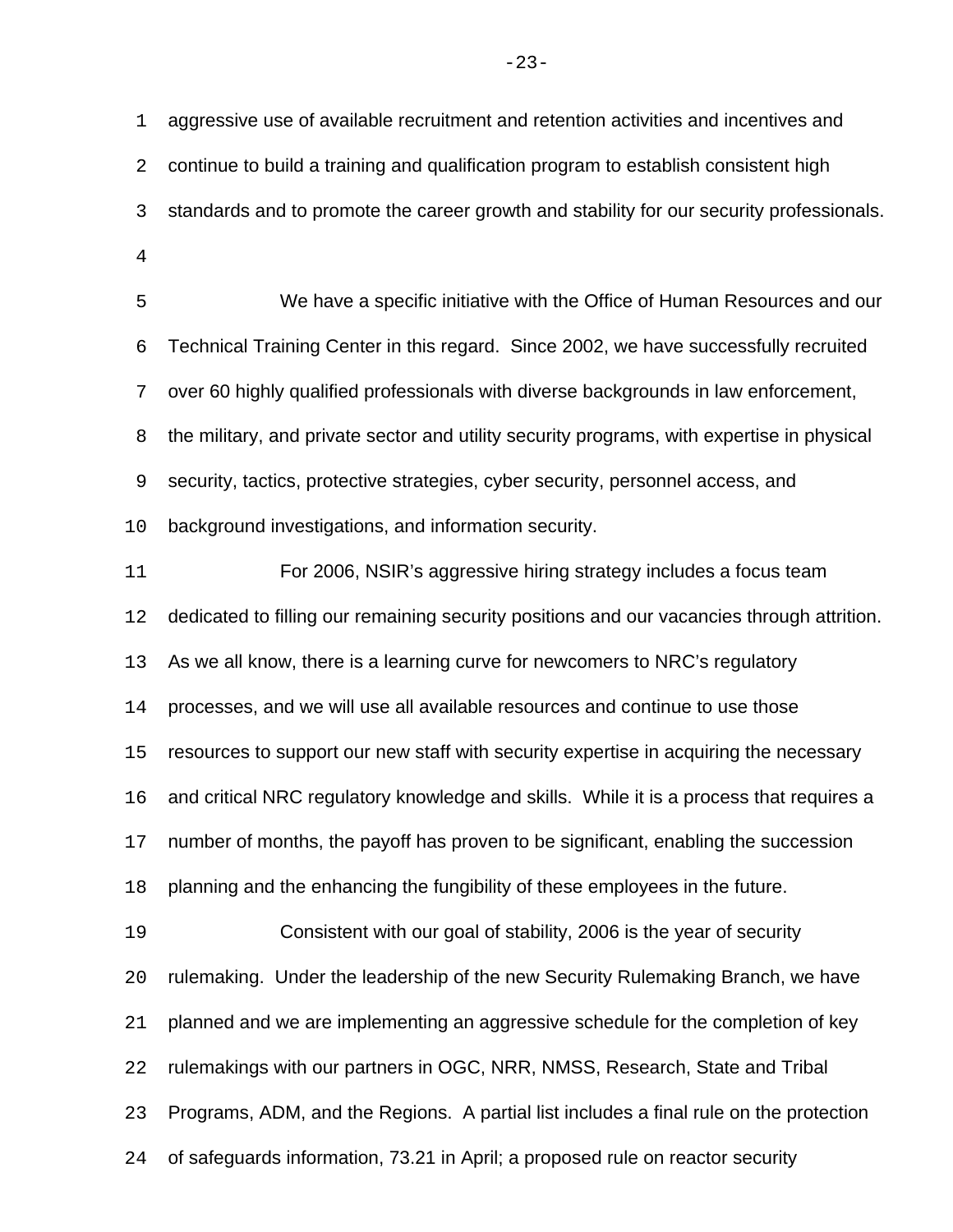requirements, 73.55, in May; a proposed rule in access authorization for reactors,

 73.56, in May; a proposed rule, a new reactor security requirement, in September; a final rule on the design-basis threat, 73.01, in October; a final rule on the fitness-for- duty program, Part 26, in January of 2007; a proposed rule on access authorization for all of the licensees beyond reactors in September '07; a proposed rule for nuclear materials management and safeguard system in December '07; and lastly, a proposed rule on material accounting and accountability program in 2008.

 We are adding stability through these activities, and conducting them as efficiently as possible. As an example, the ongoing rulemaking for reactor security requirement 73.55 utilizes the insights for the historical rule that were proposed and 11 submitted to the Commission prior to 9/11, the orders that were issued to licensees thereafter, the extensive work in the development of the security plan templates that were approved and utilized throughout the entire industry, and our ongoing efforts, such as guidance and our answers to the frequently asked questions.

 We are focused on supporting new reactor initiatives, and we've met with the NRR staff and our stakeholders and have identified the resources that are necessary to develop the framework and the security assessments directed by the 18 Commission. We recently conducted a public meeting on this very topic on March  $6<sup>th</sup>$ . Regarding the Energy Policy Act of 2005, the staff is working aggressively to incorporate this new legislation into the agency's rules and programs. The activities include the submission of both an unclassified and classified report to Congress on the Force-on-Force exercises in June; assurance that our current design- basis threat rulemaking reflects this new legislation; the assignment of Federal security coordinators in each region to work with the State and local stakeholders; the issuance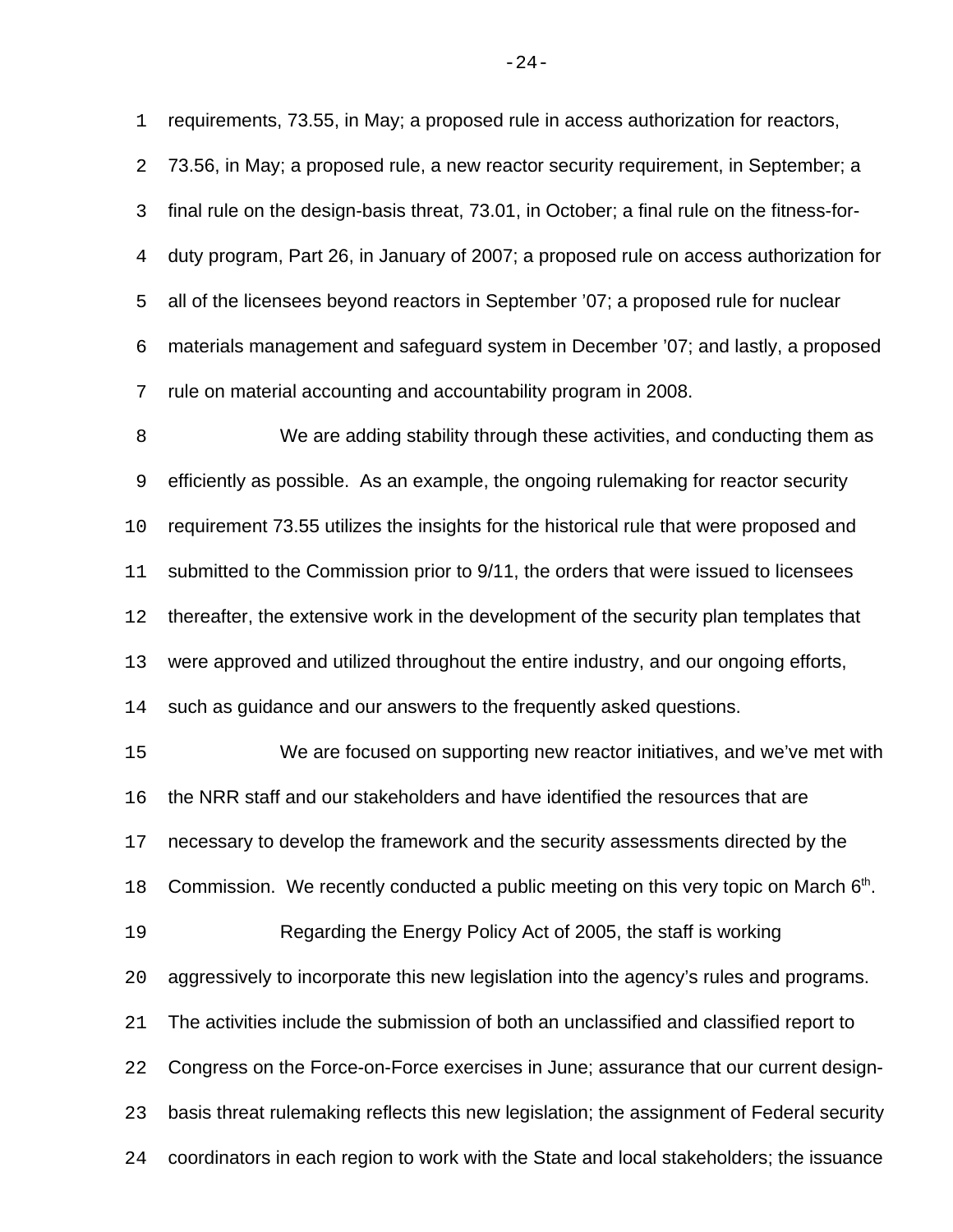of regulations expanding the scope of fingerprinting and criminal history record checks; the issuance of regulations for a broader class of weapons, to be used in protecting our NRC licensed and certified facilities and materials; the implementation of a system requiring new background checks for each individual receiving or accompanying the transfer or imports and exports of nuclear material; and, lastly, a structure for the consultation with the Department of Homeland Security regarding the proposed location of new utilization facilities.

 Lastly, NSIR is working aggressively with NRR and Research to develop a process to assess the security-related characteristics and attributes in new reactor designs, and also with involved stakeholders, and in developing those guidance documents for these applicants and these security-related assessments that will be included in the design certification and the combined operating license applications. Consistent with the agency's design-centered program approach, NSIR is moving forward in its coordinated support for new reactor licensing. Dan. MR. DORMAN: Thank you. Next slide, please. Good morning,

Commissioners.

 During 2006, NSIR will continue to support DHS in their lead role in implementing the comprehensive review for commercial nuclear reactors and associated facilities at a rate of approximately two per month, with the ultimate goal to complete the comprehensive review at every power reactor facility in 2007. One of the principle products of the comprehensive review is an integrated protective measures analysis, which identifies potential enhancements – sometimes within the fence, but mostly outside the fence, associated with resources, multiple organization coordination issues, response capabilities of individual agencies,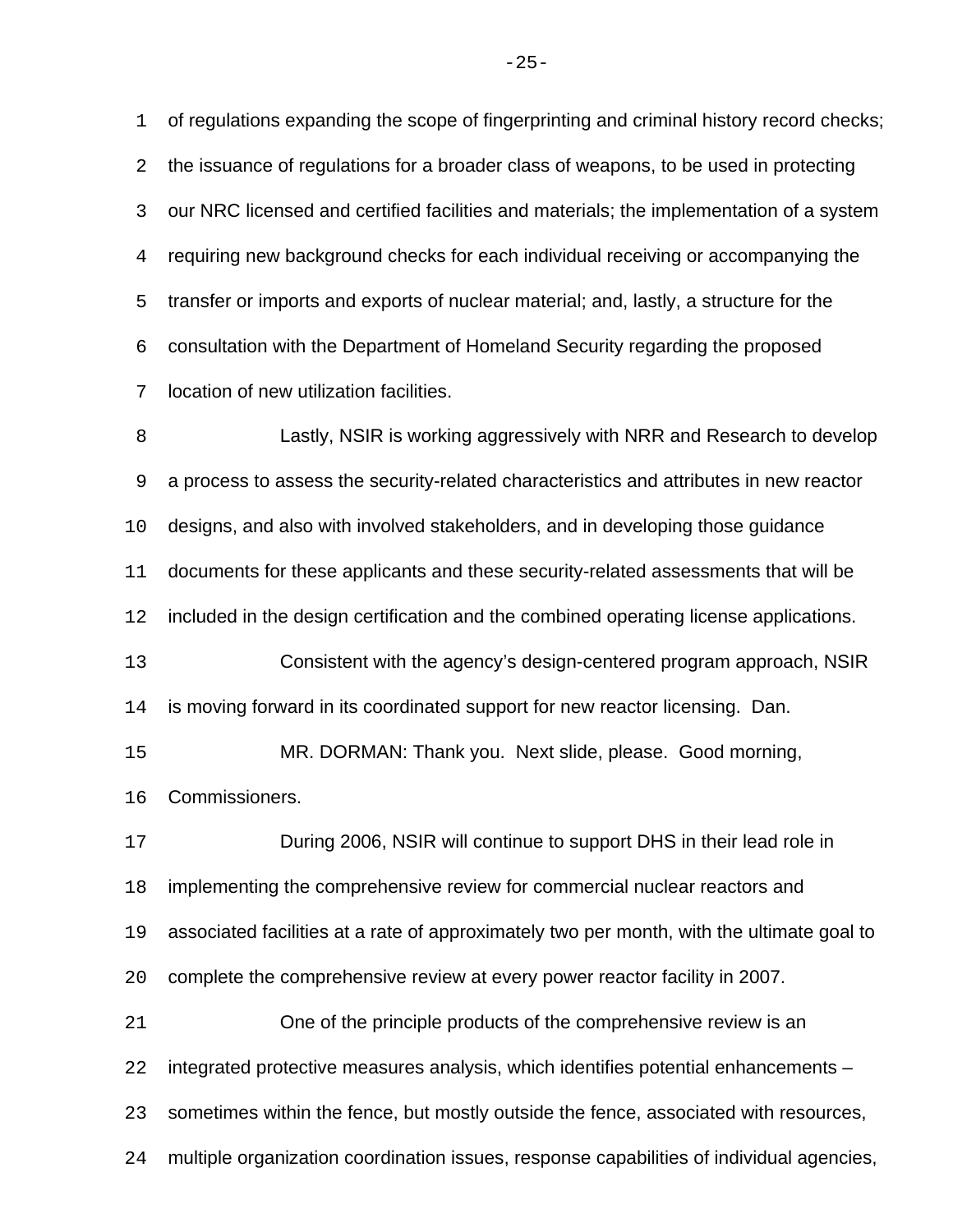and training.

 While some of the identified enhancements have been implemented either by voluntary action of the licensees or by off-site organizations through grants through DHS's Buffer Zone Protection Program, NSIR is working with DHS to facilitate the implementation of further enhancements.

 We recently established a working group to work with DHS and OMB to facilitate the process of turning these protective measures analyses into concrete actions in the areas around these facilities. As Marc indicated, as required by the Energy Policy Act, the NRC has assigned primary and alternate Federal security coordinators in each of our Regional offices. We are in the process of defining roles and responsibilities and developing procedures by the end of June. In accordance with the Energy Policy Act, their effectiveness will be assessed after one year.

 In the Oversight Program, NRC developed a new physical protection significance determination process, approved by the Commission, issued for use in July 2005. In parallel, the industry developed a proposed alternative approach to the significance determination process.

 In September of 2005, we met to discuss concerns of the staff on how to improve the clarity and specificity of the industry's proposal. The NEI working group revised that to incorporate the staff's suggestions, and we are beginning a trial assessment of the industry's alternative this month, and I'll run that trial assessment through November of 2006 by the end of this calendar year, to provide the results of our trial and any recommendations to the Commission.

 In the interim, the staff will continue to use the Commission-approved current baseline and Force-and-Force physical protection SDP that was issued in July

 $-26-$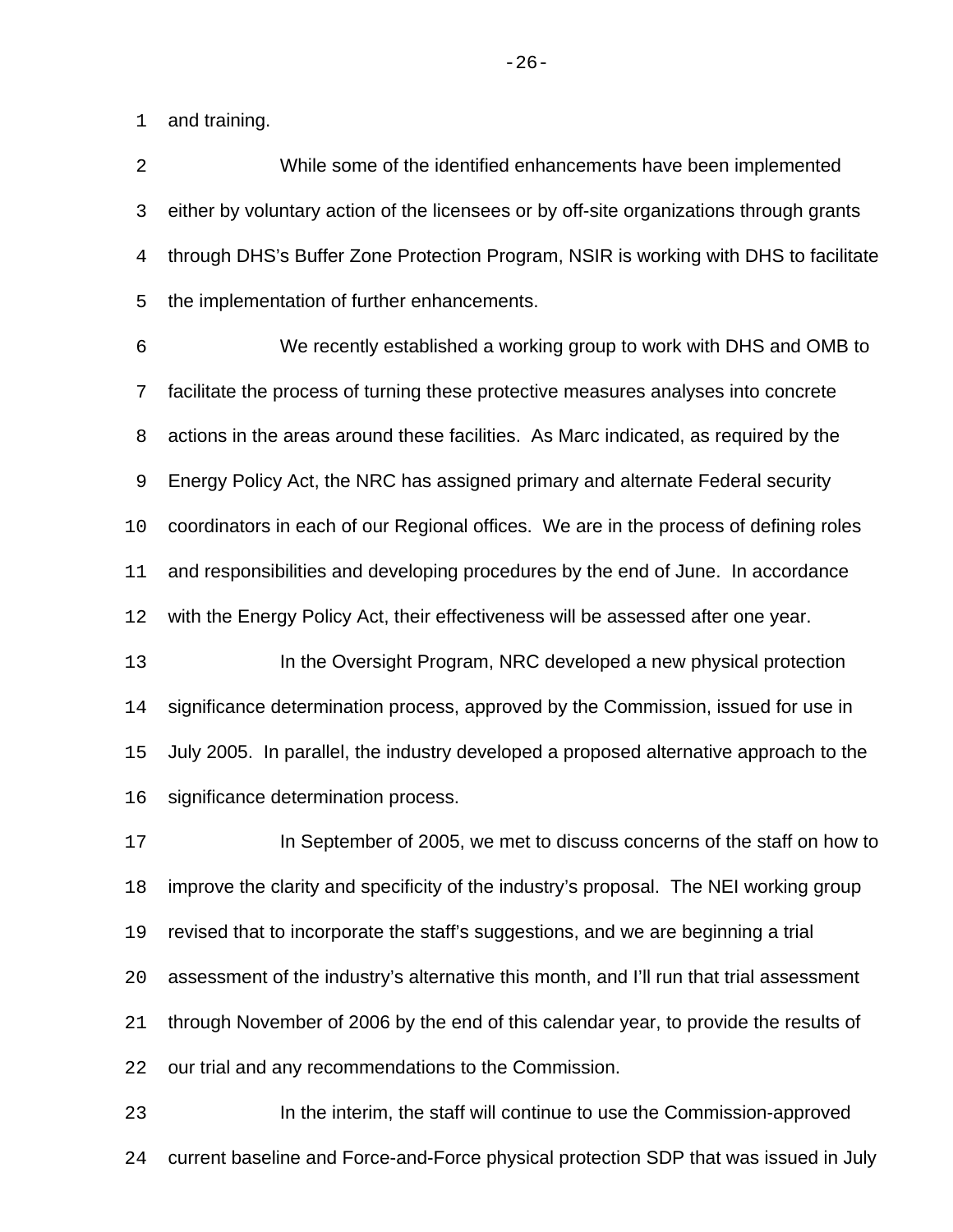for assessing the significance of inspection findings under the current program.

 NSIR has completed the spent fuel material control and accounting inspections of 13 nuclear power plants under Phase 3 of the temporary instruction and following up on licensee responses to Bulletin 05-01 regarding material control and accounting at reactors and wet spent fuel storage facilities. The staff is preparing a paper to provide the results of those inspections to the Commission.

 As was indicated earlier, we are continuing those inspections. Based on the findings, we expanded the time frame of the temporary instruction and are continuing, in response to the GAO recommendations, to develop additional industry guidance related to spent fuel inventory procedures and documentation. Ultimately, we envision these inspections being incorporated into the baseline inspection program under the security cornerstone, with the scope and frequency of the inspections being

consistent with the safety significance of the issue.

 As the oversight programs achieve stability, the staff will continue to evaluate the most efficient and effective means of ongoing implementation, including consideration of potential transfer to the Regions of inspections currently conducted out of headquarters; for example, material control and accounting.

**I'll turn it over to Eric Leeds.** 

MR. LEEDS: Thank you, Dan. The next slide, please.

 Continuing with the strategies for success, we're working to enhance connectivity and communications. First, I'd like to address outreach. We are working to enhance our outreach with our licensees, and our Federal, State, and local partners. We are also reaching out to our public stakeholders. The message that we're giving is, focus on roles and responsibilities -- one of the major lessons learned from the Hurricanes

 $-27-$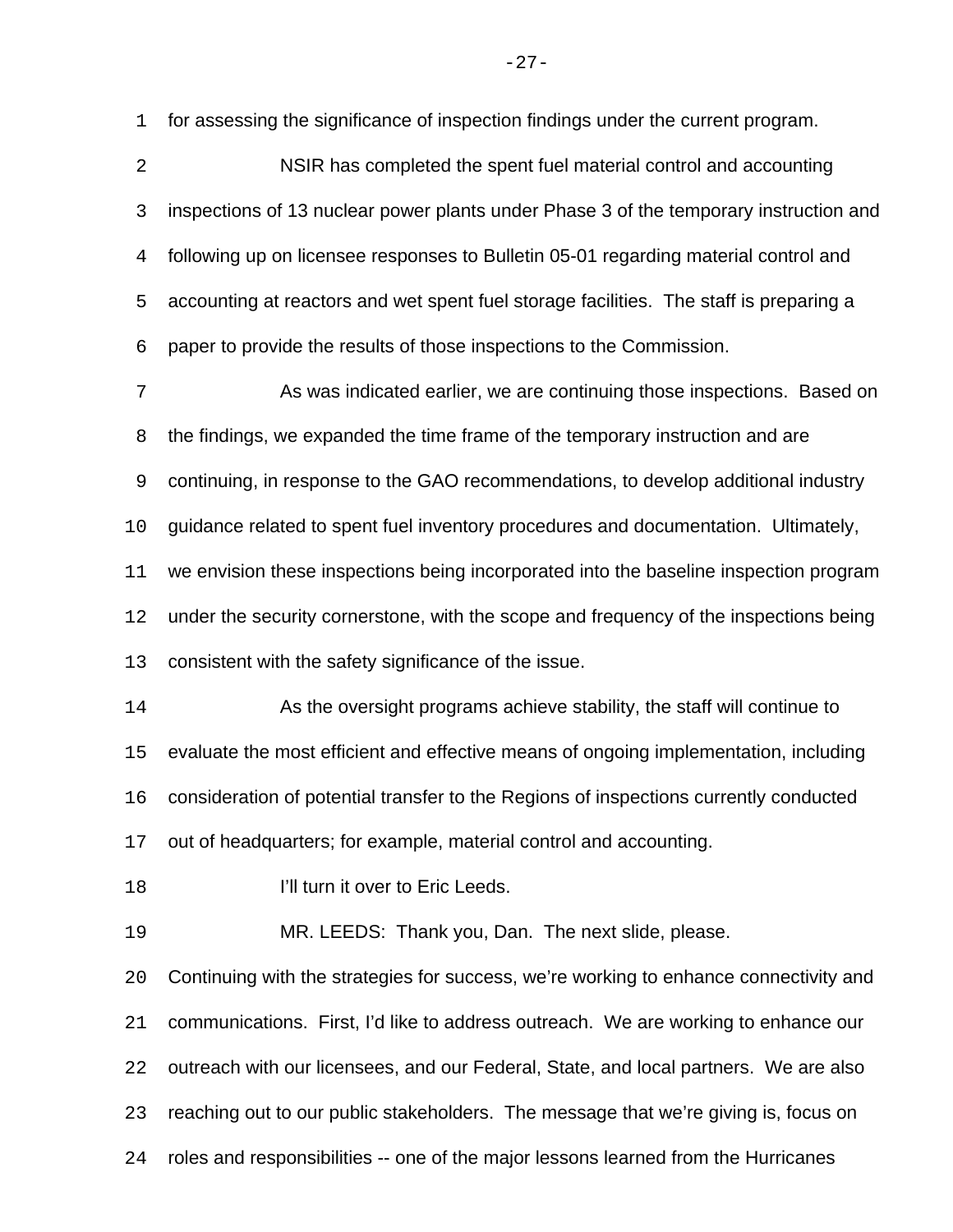Katrina, Rita, and Wilma experiences for our nation.

| $\overline{2}$ | We emphasize the need for coordination, cooperation, and                              |
|----------------|---------------------------------------------------------------------------------------|
| 3              | communication with our response partners. We have created a manual chapter to         |
| 4              | establish specific headquarters and Regional responsibilities for outreach. We are    |
| 5              | coordinating our outreach activities between NSIR and the Regions. We are             |
| 6              | standardizing our outreach products, such as presentations and lesson plans.          |
| 7              | In short, we are busy establishing an agency-wide outreach program for                |
| 8              | emergency preparedness to consistently perform our outreach functions from licensee   |
| 9              | to licensee, from Region to Region.                                                   |
| 10             | The next area I want to touch on is enhancing the Security Emergency                  |
| 11             | Preparedness and Incident Response integration. The staff had sent Commission         |
| 12             | Paper 05-0010, which detailed a number of enhancements, a number of areas that        |
| 13             | we're working on. There are three areas that I want to bring to your attention that   |
| 14             | we're continuing to work.                                                             |
| 15             | The first has to do with the review of emergency preparedness                         |
| 16             | regulations and guidance. We have already received a great deal of input from all of  |
| 17             | our stakeholders, including the public. We plan to go out with another round of       |
| 18             | interactions with targeted stakeholder groups. We anticipate providing the            |
| 19             | Commission with a policy paper with recommendations based on our interactions with    |
| 20             | our stakeholders, as well as the staff's evaluations, this coming September.          |
| 21             | The second area I want to talk about involves off-site protective actions.            |
| 22             | We are working with licensees to have them implement protective action                |
| 23             | recommendations based on security events. These interactions involve a great deal of  |
| 24             | effort to work closely with our partners in the State and local responders, and we're |

-28-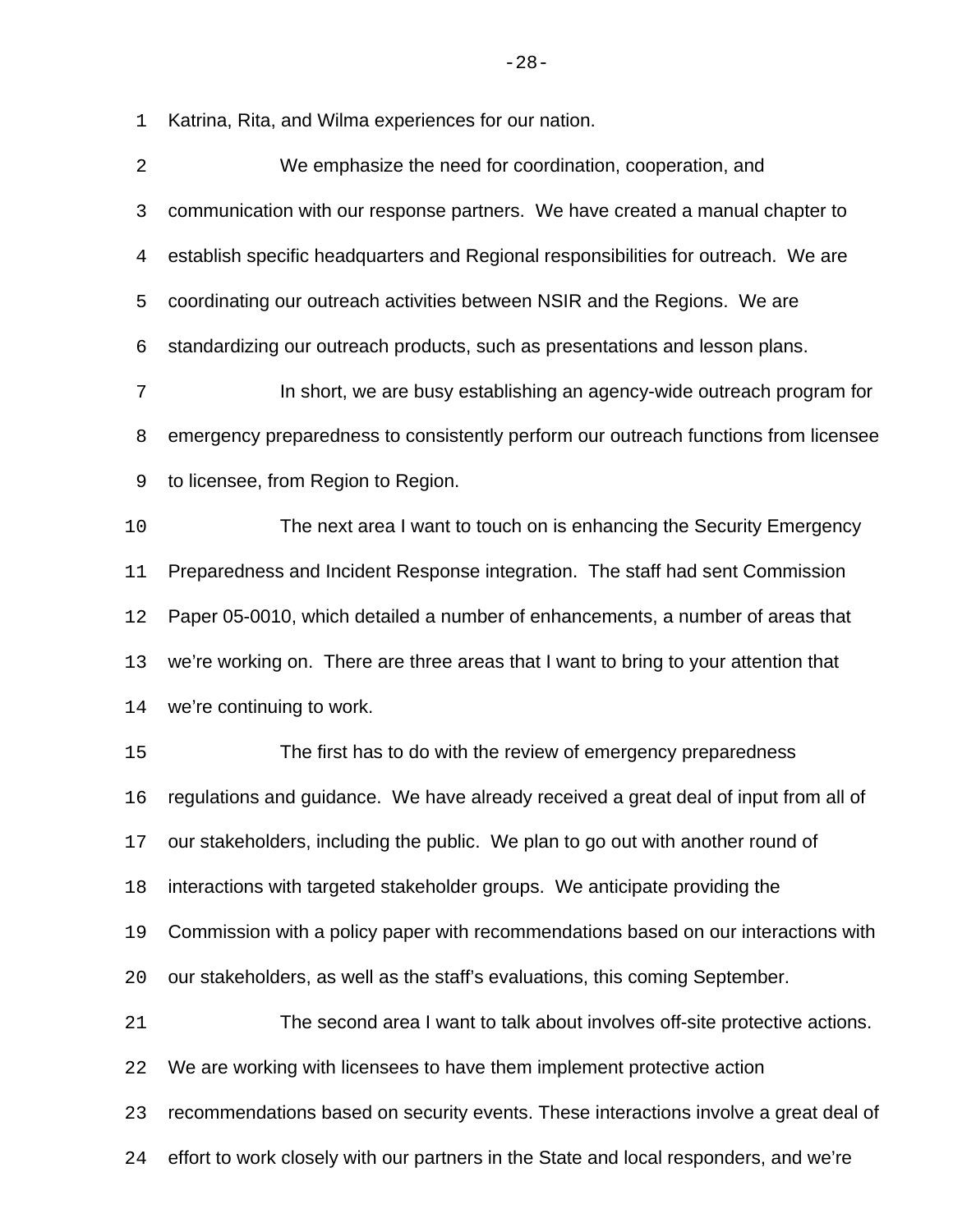continuing efforts in that area.

| 2  | The third and final area that I would like to talk briefly about has to do                |
|----|-------------------------------------------------------------------------------------------|
| 3  | with the prompt notification of the NRC. As you recall, in response to Bulletin 2005-02,  |
| 4  | our licensees have committed to provide the NRC with prompt notification, within 15       |
| 5  | minutes, of a security event at their sites. In our interactions with our State and local |
| 6  | stakeholders, we found that they could also benefit from the prompt notifications. So     |
| 7  | the staff has begun working with the off-site response organizations, with DHS, and       |
| 8  | with our licensees to develop the capability to provide prompt notification, not only to  |
| 9  | the NRC staff, but also to the off-site response organizations simultaneously.            |
| 10 | With that, I'll turn it over to Roy.                                                      |
| 11 | MR. ZIMMERMAN: For Miriam's presentation, what we are going to do                         |
| 12 | is expect that there will be questions that will come up during the next 45 minutes. I    |
| 13 | think that will be an opportunity for Miriam to get out the thoughts that she was looking |
| 14 | to express.                                                                               |
| 15 | On the summary page, just very, very quickly -                                            |
| 16 | COMMISSIONER MCGAFFIGAN: Are you doing that change because                                |
| 17 | the red light is on? I'd just as soon let Miriam talk, if it's okay with you.             |
| 18 | MR. RYES: Can we use your time, Commissioner?                                             |
| 19 | CHAIRMAN DIAZ: It's fine. If you believe that it will contribute, please                  |
| 20 | go ahead.                                                                                 |
| 21 | MR. ZIMMERMAN: We'll take you up on that. Thank you.                                      |
| 22 | MS. COHEN: I don't know if I can talk as fast as Glenn, but I'm probably                  |
| 23 | a close second.                                                                           |
| 24 | (Laughter.)                                                                               |

-29-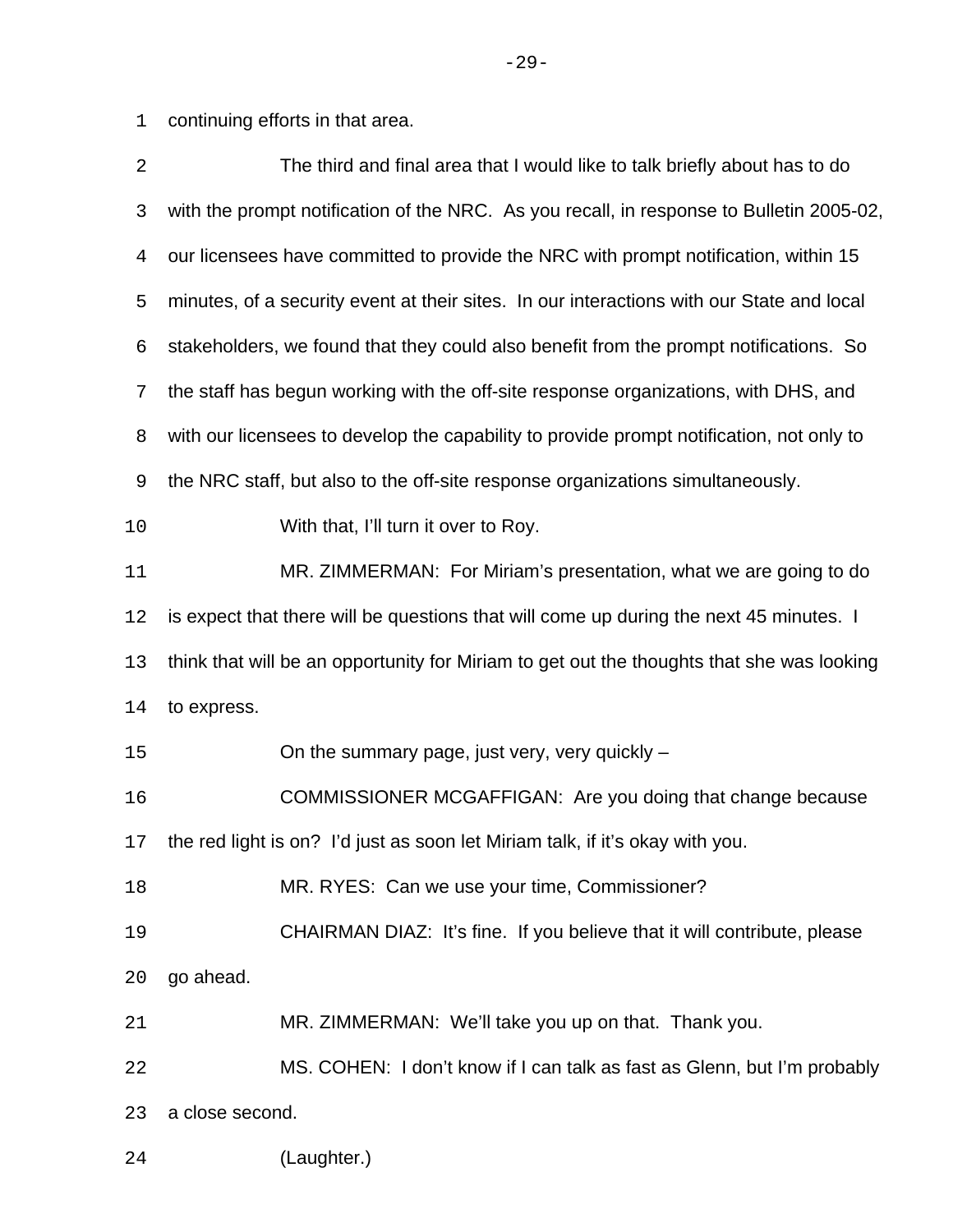CHAIRMAN DIAZ: We hope you don't.

(Laughter.)

COMMISSIONER MCGAFFIGAN: 45 rpm is okay; 78, ah-ah.

 MS. COHEN: Good morning. I'm going to talk to you very briefly this morning about continuous improvement in the area of organizational effectiveness using information technology to facilitate business processes and, finally, what we're doing with respect to knowledge management.

8 As you know, NSIR has been working over the years to improve its office effectiveness. We have had some people look at our programs over the past couple of years and try to help us improve in the areas of workload management and those kinds of issues. As you know, there was a recent IG culture and climate survey. We have taken the results of that survey, and we're looking to make some improvements in the areas that were cited in that particular survey. Specifically, we have actually formed a grassroots action team, composed of volunteers. They're looking to take the survey results and brief management on their recommendations to enhance the overall office effectiveness. So in general, we're going to take a holistic approach to various workload issues in the office to seek improvement as we go forward. As alluded to earlier, we are also trying to enhance emergent work management. It's been a challenge for the office. I think we've turned the corner on this. We have established independent tracking systems within the office, and we are piloting them to further expand their use with respect to the rest of the office. As alluded to earlier, the reorganization will also significantly impact our ability to manage work within the office. When you reduce the span of control of the

managers, it gives them more time to spend managing their work and managing the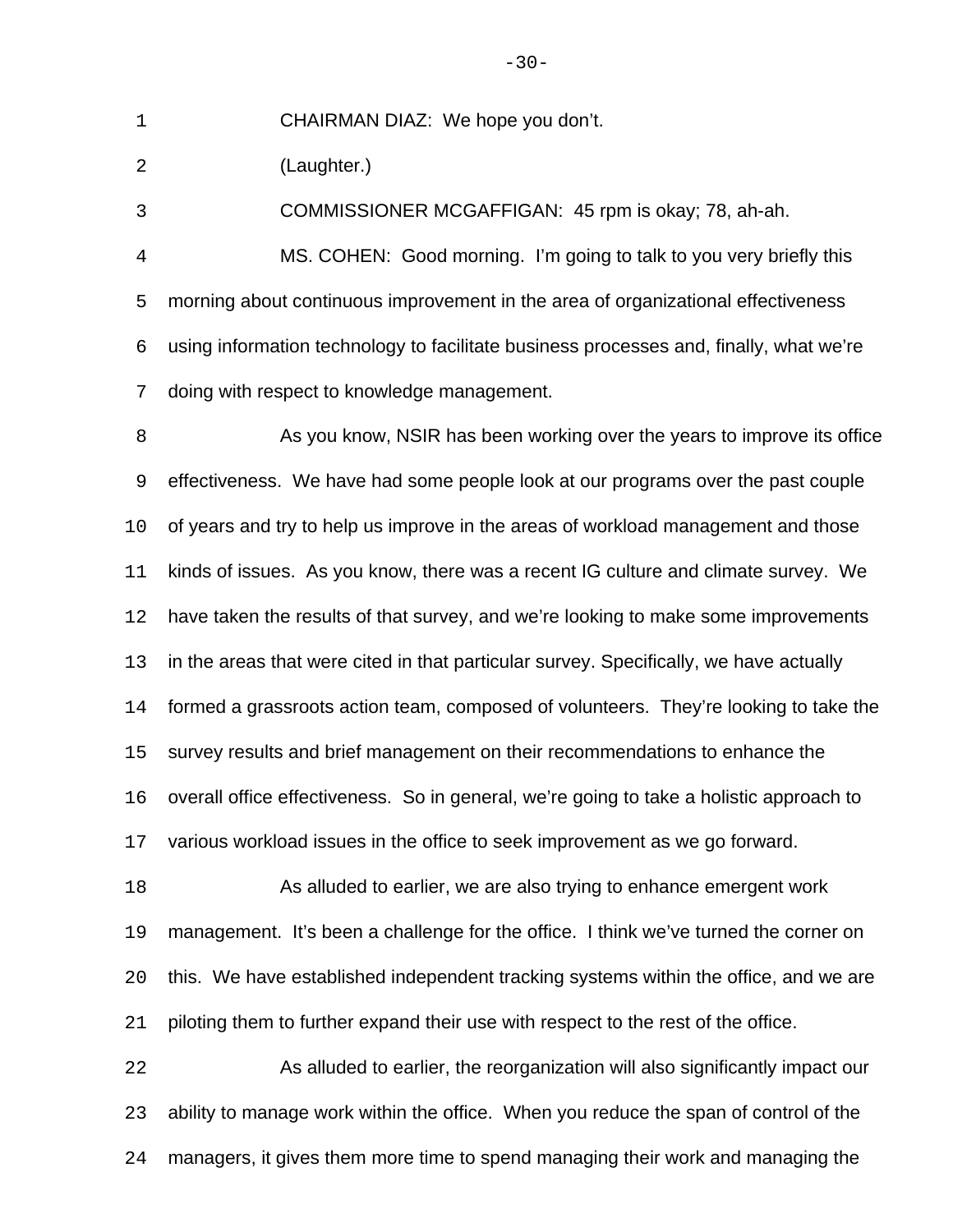people. That's really critical in an office such as ours.

| $\overline{2}$ | In addition, we have been meeting regularly with the Deputy Executive                     |
|----------------|-------------------------------------------------------------------------------------------|
| 3              | Director for Reactors and Preparedness, discussing the workload issues within the         |
| 4              | office and obtaining alignment on those items that could be shed or deferred as a         |
| 5              | result of emergent work.                                                                  |
| 6              | With respect to internal and external communications, we have actually                    |
| 7              | done a lot to enhance internal communications through regional counterpart meetings       |
| 8              | and weekly phone calls. We also have regular interactions with program and support        |
| 9              | offices on numerous issues.                                                               |
| 10             | As alluded to in Eric's comments earlier, we continue to outreach with the                |
| 11             | public and with significant external stakeholders, and we will continue to see            |
| 12             | improvement in those areas as the years unfold.                                           |
| 13             | One of the areas that we also capture under office effectiveness has to                   |
| 14             | do with roles and responsibilities. I believe, moving forward, NSIR will continue to work |
| 15             | with new team leaders that have been established, supervisors, branch chiefs, all the     |
| 16             | way up to potentially division directors, to reclarify what are their roles and           |
| 17             | responsibilities in the new organization and how they can spend time with their           |
| 18             | employees, coaching, mentoring, and doing the important things that they need to do.      |
| 19             | I was in the audience the other day when we had the OIS program                           |
| 20             | review. It was very enlightening. A number of the projects that Commissioner              |
| 21             | McGaffigan was interested in, we're interested in, as well. The secure LAN is             |
| 22             | definitely something that we see would provide significant improvements to the            |
| 23             | operations, not only within NSIR but throughout the agency in terms of increased          |
| 24             | collaboration and efficiency of handling safeguards documents, not to even mention        |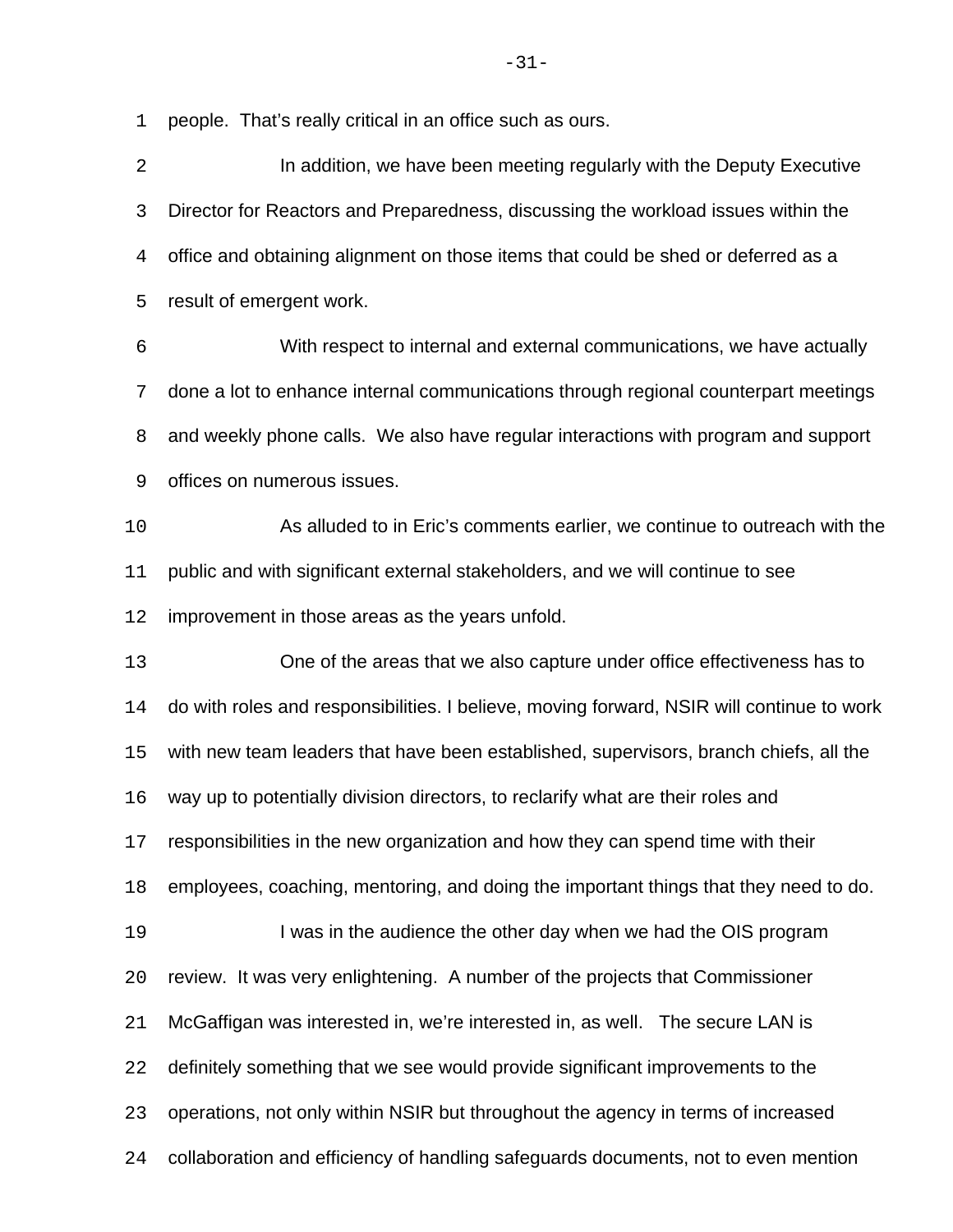the knowledge management challenges of trying to remember what's in somebody's safe. So this, we believe, would be a useful IT project moving forward.

 Eric alluded to the electronic library, about having instant access to incident response information that's at people's fingertips. Again, this will help facilitate business processes within the office and through the agency. There are also numerous other efficiencies to be gained by adopting the Homeland Secure Data Network, which will provide us secured connectivity to DOD, States and local law enforcement agencies – something that we do not currently possess.

 I could go on and on, but I'm not going to at this time. The final point I'd like to raise is knowledge management. It has been a critical issue, not only at NSIR, but throughout the Federal government. Within NSIR, I would suggest that we adopt the approach of human capital life cycle management. That is, from the time the employee walks in the door, you've got to spend time recruiting them, retaining them, and ultimately capturing the knowledge that they bring to the table. We're still in the infancy part of this particular program. It is going to take some time. I think, as Glenn alluded to earlier, our strategy right now is to continue our efforts to recruit people, bring them in the door, and then ultimately try to capture their knowledge in a very highly competitive security field.

That concludes my remarks. Thanks.

 MR. ZIMMERMAN: Thank you, Miriam. In summary, on Slide 16, very quickly: There has been, in our mind, significant progress that's been achieved during 2005. The NSIR staff is proud of its accomplishments.

 The continued focus in 2006 is on protecting the public. Just as stated at the Reg Info Conference, we cannot lose sight as we move toward future reactors, we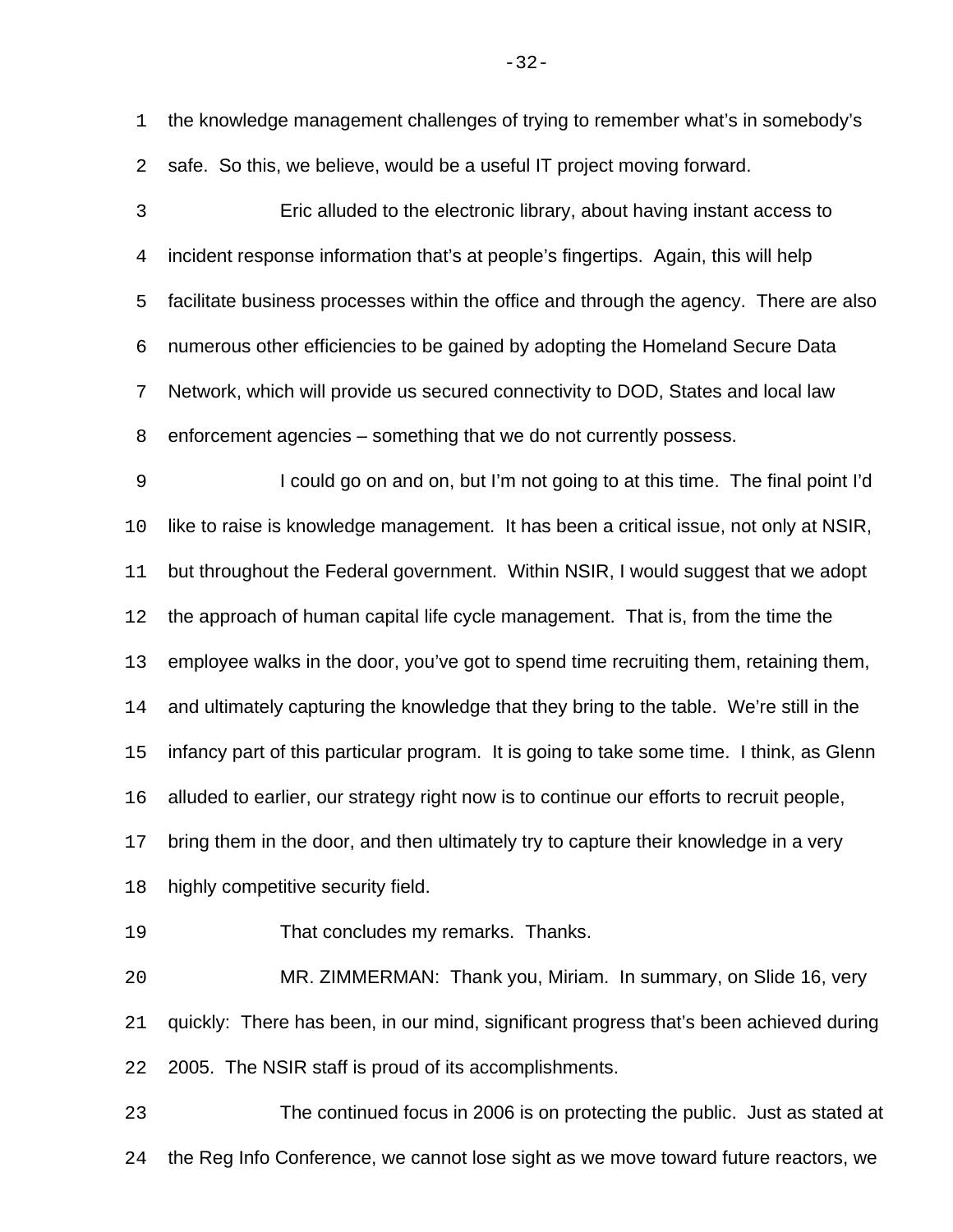also need to make sure that the current fleet is safe. And our aim is to do our part in that.

 We do have gaps. We need to be working on solving this emergent work process that we have. We have hiring to do. I think we're set up for success. I think the reorganization – I can't state it enough. I don't think our problem is that difficult. I think we needed more managers. You gave them to us. I think we needed additional staff. You've given them to us. We have to get them on board. We've got to get them trained, we've got to put them to work, and we've got to meet our deliverables. I think we're poised to do that. With that, I'll end my comments. MR. REYES: We have completed our presentations. We took eight minutes and 57 seconds over our limit, and we're taking note of that. It won't happen again. With that, we're ready for questions. CHAIRMAN DIAZ: That's okay, sir. I will consider it during their performance review. (Laughter.) CHAIRMAN DIAZ: No. We understand that there are times that your best intentions get subsumed to the need to provide the message, and that's okay. I don't think there's any significant problem. COMMISSIONER MERRIFIELD: Mr. Chairman, you instituted this program to have a time clock, and I think that has provided some level of discipline to the staff in terms of targeting their presentations. I would want to make it clear that, from my personal standpoint, this is not an absolute. The purpose of these meetings is to identify what's going on with our staff, what are the areas where we have

-33-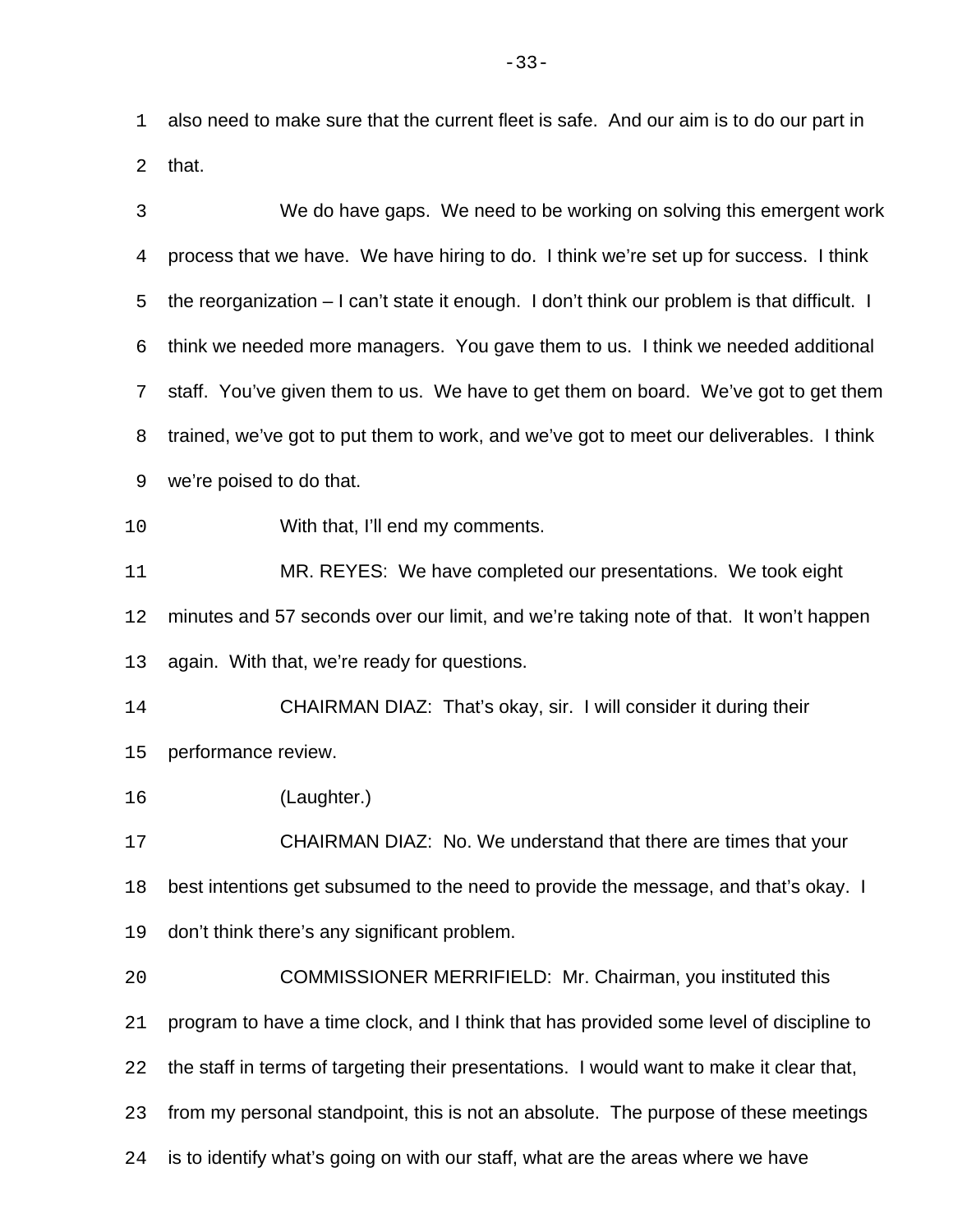successes, weaknesses, what do we have to look forward to in the future. And I don't think we should rush through these presentations merely to meet an arbitrary deadline. If there is information we need to have, then we need to get it on the table. I don't think the EDO should be under some impression that if we don't meet some arbitrary deadline, there's going to be consequences from that.

 CHAIRMAN DIAZ: I agree entirely. It has always been the intentions of this as guideline. It never in any way, shape, or form has it been any other way but as a guideline. The issue in here is to brief the Commission, have the Commission informed.

10 It is juts kind of a discipline measure, as a guide. The staff has been told that you need more time, you come and ask for more time, and it will be my decision at the time to say we need more time for the staff, and we'll increase the meeting. So that's not the issue. So in no way am I concerned that you went over. I will repeat, and repeat it publicly, that when you need more time, you should say, hey, we need more time to be able to brief the Commission properly.

 In the same manner, when we have the other time in here, whenever the Commission needs time, the time has been available. We all have other things to do, but these are guidelines. I totally agree. That's what they should be taken for. They're not exact. I don't want to prolong this discussion because we're taking time away from you. With that, Commission McGaffigan?

 COMMISSIONER MCGAFFIGAN: Thank you, Mr. Chairman. I think Luis has banked some time from previous meetings, and he's just used it.

 I do want to compliment the office. You're approaching your fourth anniversary. I think the wisdom of setting up the office demonstrates itself all the time.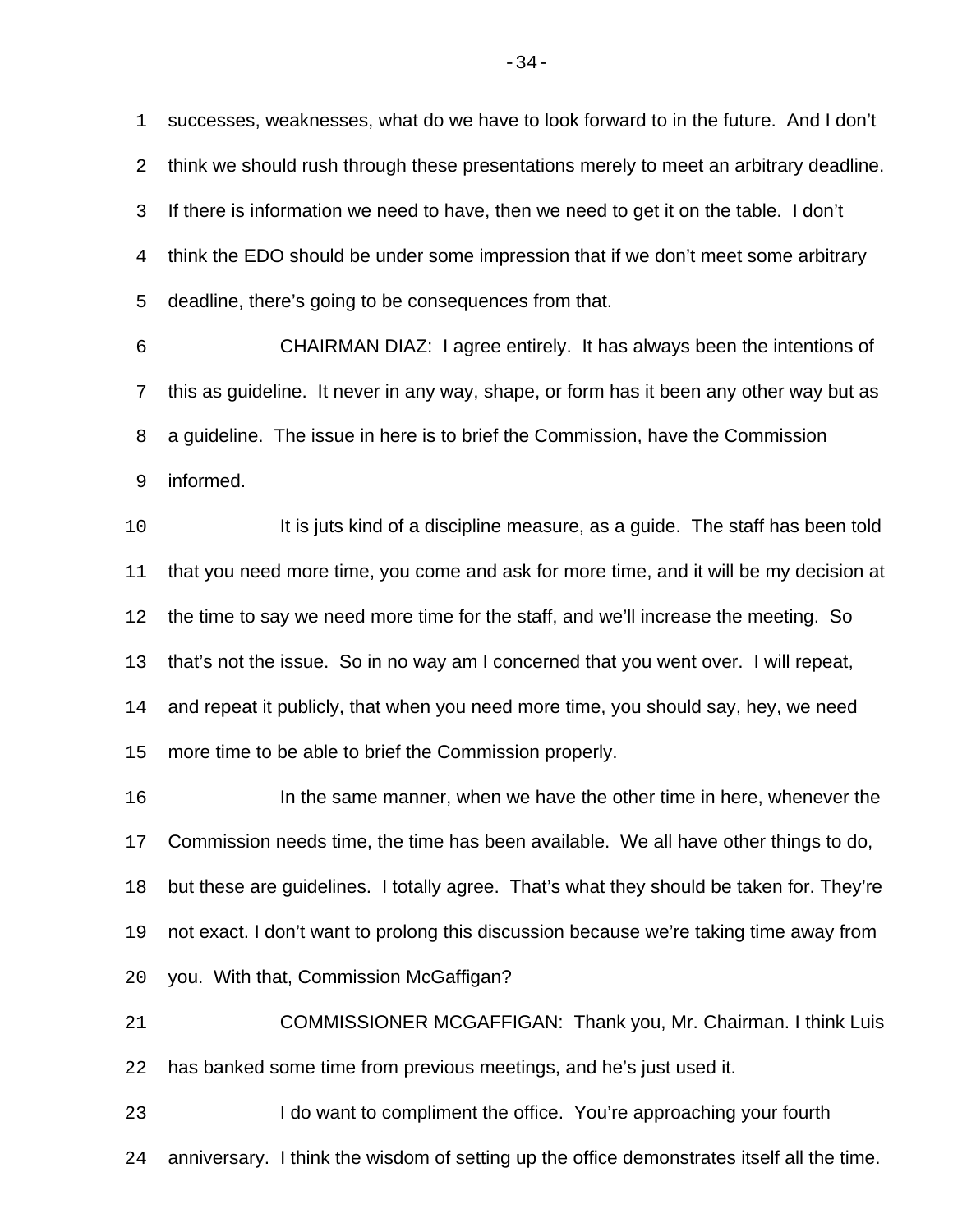We needed to do that. We did it just in time. I think the office has performed very, very admirably over the intervening four years and made us a significant player in interagency security matters, homeland security matters, that we honestly weren't before 9/11.

 That having been said, let me get to a few issues that I want to discuss. In the rulemaking area, Glenn referred to this 2006 as the year of rulemaking. I think, if you look ahead, 2007, 2008, and 2009 are likely to be years of security rulemaking, as well.

 We have a lot to do, but I'm about to potentially add to your burden. It struck me the other day – and I apologize to my fellow Commissioners because this is something we have a recent SRM on – that we're trying to get three security rulemakings done prior to the avalanche of new reactor applications in order to get as much of that in-rule space as possible specified, so that there is a common understanding as to what the requirements are, with no ambiguities. COMMISSIONER MERRIFIELD: This isn't an attack on Part 52, again, is it? COMMISSIONER MCGAFFIGAN: No, no, no. I won't divert onto dump trucks. Sorry. COMMISSIONER MERRIFIELD: Oh, okay. COMMISSIONER MCGAFFIGAN: We also have another applicant who may be coming in, that's the Department of Energy. Our current security requirements for geologic repository operations are the same as for an ISFSI. I believe in 10 CFR

73.51. Obviously, that isn't reality. We also have a pending petition for rulemaking

from the Attorney General of the State of Nevada – the former attorney general – not a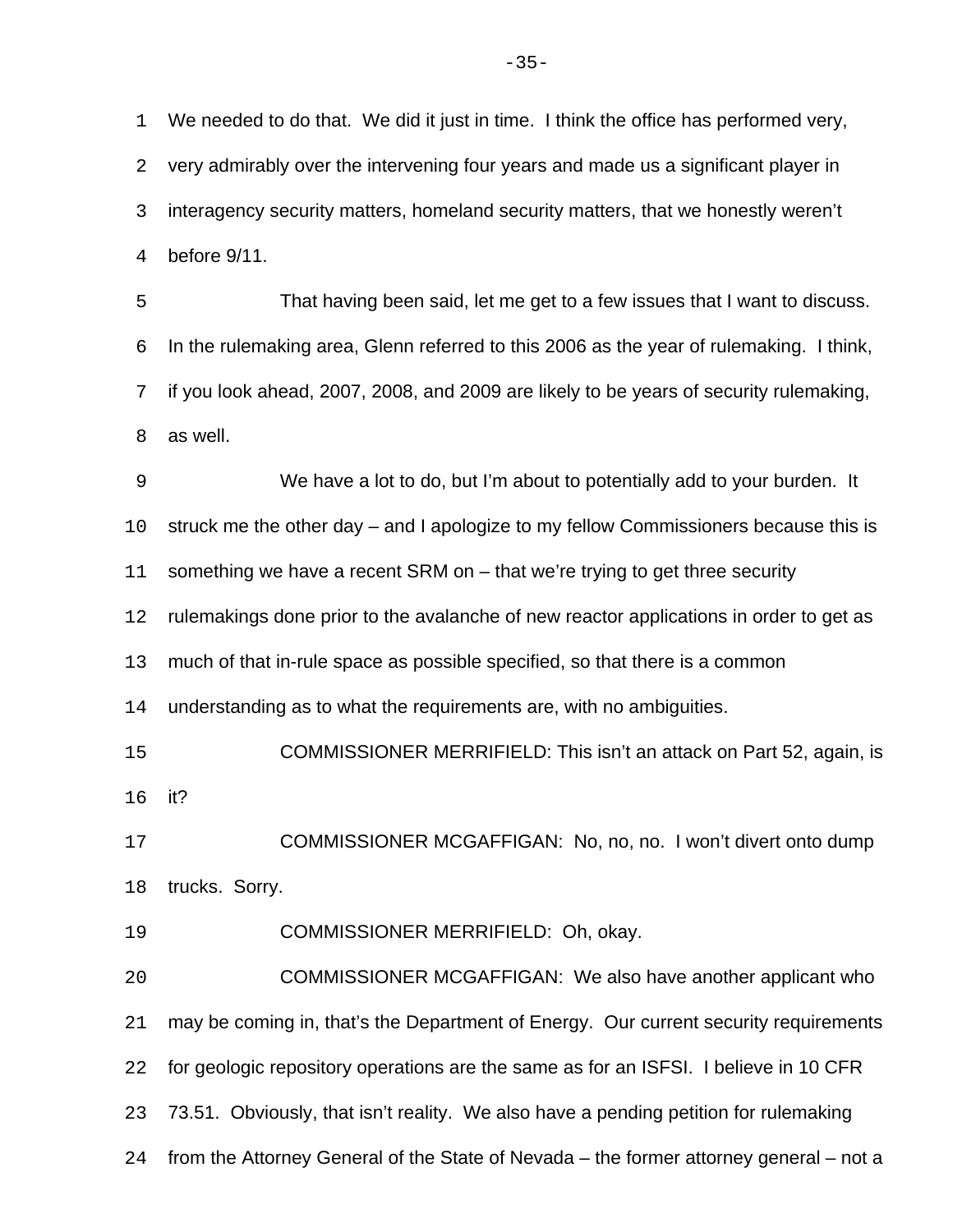rulemaking that I'm particularly fond of. As I've said before, the then attorney general seemed to imply in her petition that we needed fighter plane escorts for traveling nuclear fuel, lest they be attacked by foreign fighter planes over our – in the United States. But nevertheless, we need to deal with it, and I think her rulemaking points to the issue that if we don't deal with it in rulemaking space, we will be dealing with all these issues in hearing space.

 So I urge you to think about trying -- just as we're trying to get the reactor rulemakings done in time to be fair to the reactor applicants, we might need to do a GROA rulemaking, which isn't mentioned in the recent security rulemaking paper. But we may need to do a GROA rulemaking in time to be fair to the DOE applicant. So I just put that on the table for you.

 Another area that – and I'm using my time rapidly here. The issue of how we interact with the Department of Homeland Security keeps coming up. In the original Homeland Security Presidential Directive, we were not assigned the nuclear sector, as we should have been, in my view, because of worries about our independent regulatory status. So the Department of Homeland Security handles the nuclear sector, in coordination with us, and for places where DOE self-regulates, with the Department of Energy. But the National Infrastructure Protection Plan continues to use words like, "in addition, NRC coordinates with DHS on any changes in the protective measures for this sector." Again, I know why we're singled out there. But I think the fairer word would be "NRC consults," as we do, with DHS on changes. I think for DOE, they could probably use a stronger word like "coordinates." But we are an independent regulatory agency. We make our decisions on security matters in consultation with them. We are interested in their views. But I can think of an instance

-36-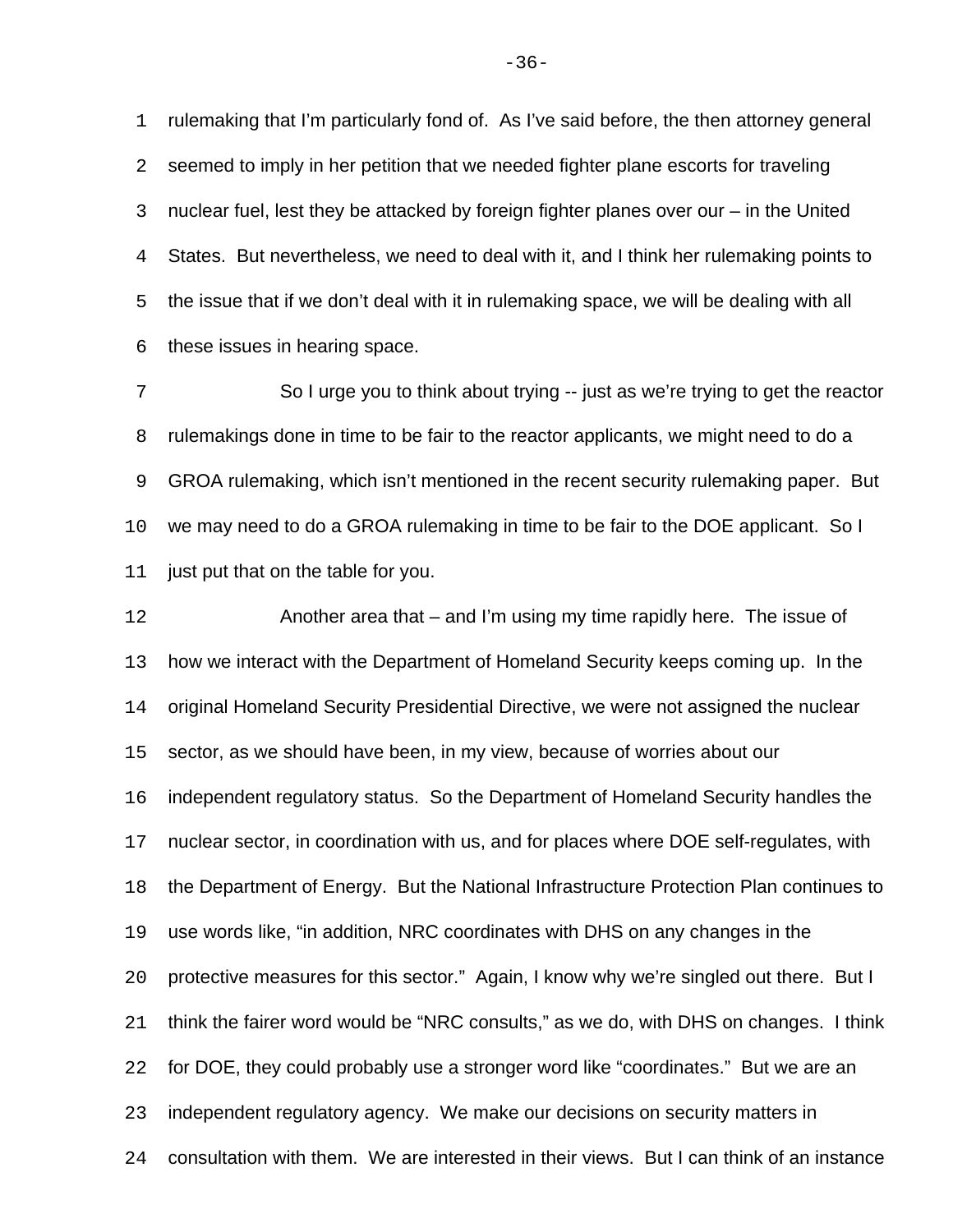or two where we haven't necessarily agreed with them. And "coordinate" connotes a larger degree of deference than, I think, is appropriate.

 The MC&A area, mark me down as a Commissioner who doesn't believe that we really should be doing 11 Phase 3 – 11 additional Phase 3 inspections, having done 13 and found very little. I don't really believe the MC&A area belongs in NSIR or it belongs in the reactor oversight process in the security cornerstone, because there's no security issue that has ever come up – underline "no security issue has ever come up." We have found occasional rod segments missing briefly at Vermont Yankee, missing and probably in Savannah River, at Millstone, missing at Humboldt Bay. They're all three decades old, with the trivial amounts of radioactivity in them. So they may be in a low level waste site, but we're just not finding things. And having a big program there because GAO wrote a bad report is not my idea of good management, which brings me to the IG, the NRC IG. 14 I just want to – this is not going to be a question here. This is going to be a seven-minute soliloquy, I guess. There is a recent IG report about the National Source Tracking System that was truly terrible. It ranks up there with their recent Decommissioning Funding Assurance Report. It says things in it like, we don't know what's in – our interim database is off by large factors. I just want to put on the record that the IG report is absolutely, completely wrong in its assertions about the interim

database, the interim database in terms of counting devices, is accurate, I would say,

to well over 99%.

 The IG's comments about the current National Source Tracking System rulemaking, which I guess we should consider him a commenter, are off the mark entirely, as well. But aside from that, it's a swell report. I've offered to talk to the IG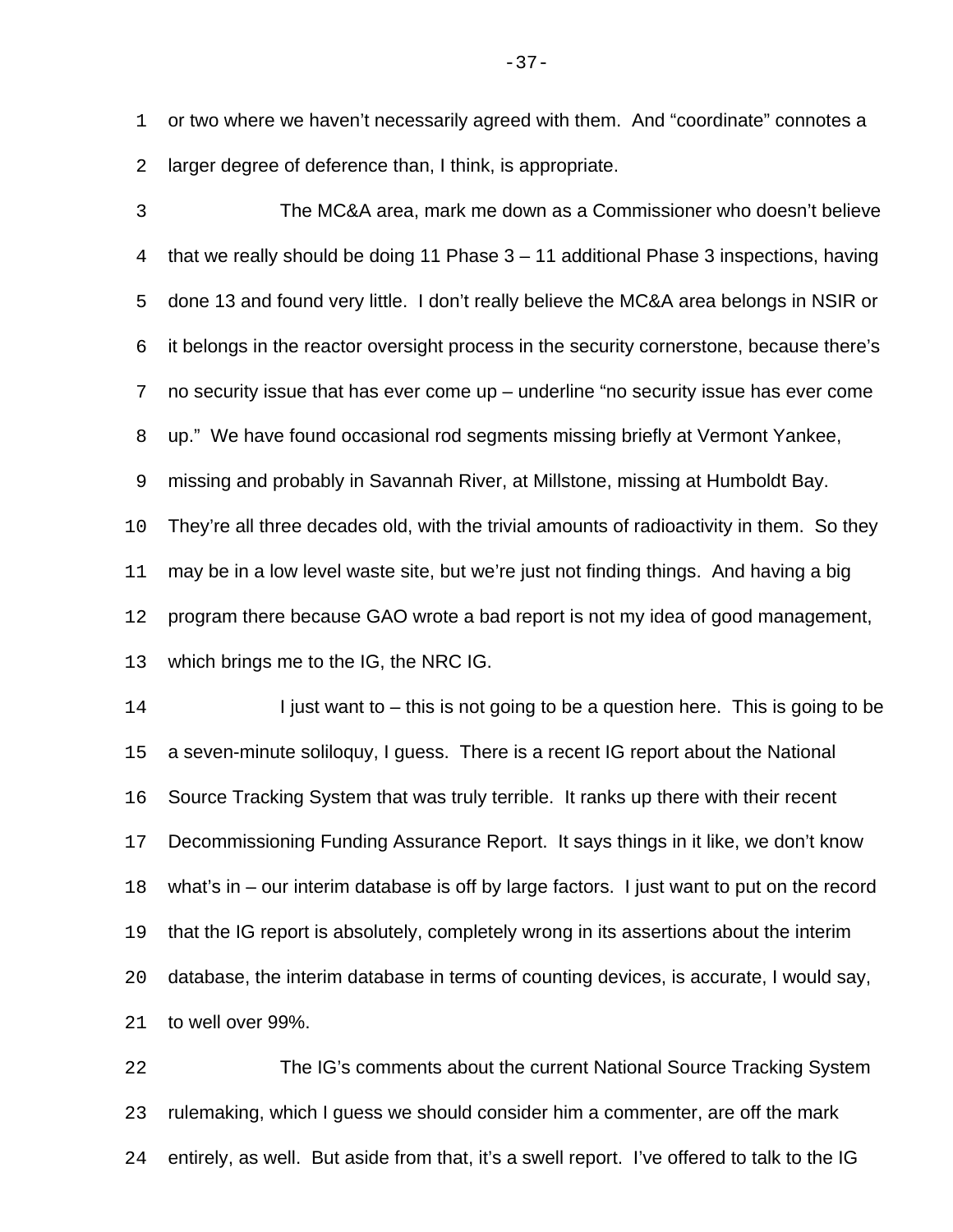about this, Mr. Chairman, three weeks ago – him and Mr. Dingbaum, and they haven't taken me up on the offer. They haven't even responded. I know they work for you, not for the rest of us. But if the IG continues to turn out terrible reports, I'm going to call him on it. I hope that they don't influence NRC decision making when they're as ridiculous as this one is in the slightest. With that, Mr. Chairman, having asked all these questions, I'll turn the floor back. CHAIRMAN DIAZ: Thank you very much, Commissioner McGaffigan, for your incisive questions. (Laughter.) CHAIRMAN DIAZ: Now, Commissioner Merrifield? COMMISSIONER MERRIFIELD: This is a tough meeting because a lot of the – I think a lot of the questions that I'd want to ask are more appropriately reserved for a non-public meeting. But I agree with Commissioner McGaffigan: I think the staff has done an awful lot and should be congratulated for a lot of achievement over the course of the last four years. Roy, you mentioned in discussing – you sort of went over a variety of different accomplishments. One of them you spoke about was the Force-on-Force Testing Program and the notion that we wanted to come up with a program that created a composite adversary force that would provide enhanced realism and consistency in those very same programs. That generated significant amount of public and Congressional concern, and certainly the issue of a conflict-of-interest was among the issues that had been raised. I'm wondering if you could go briefly a little bit more in detail about how that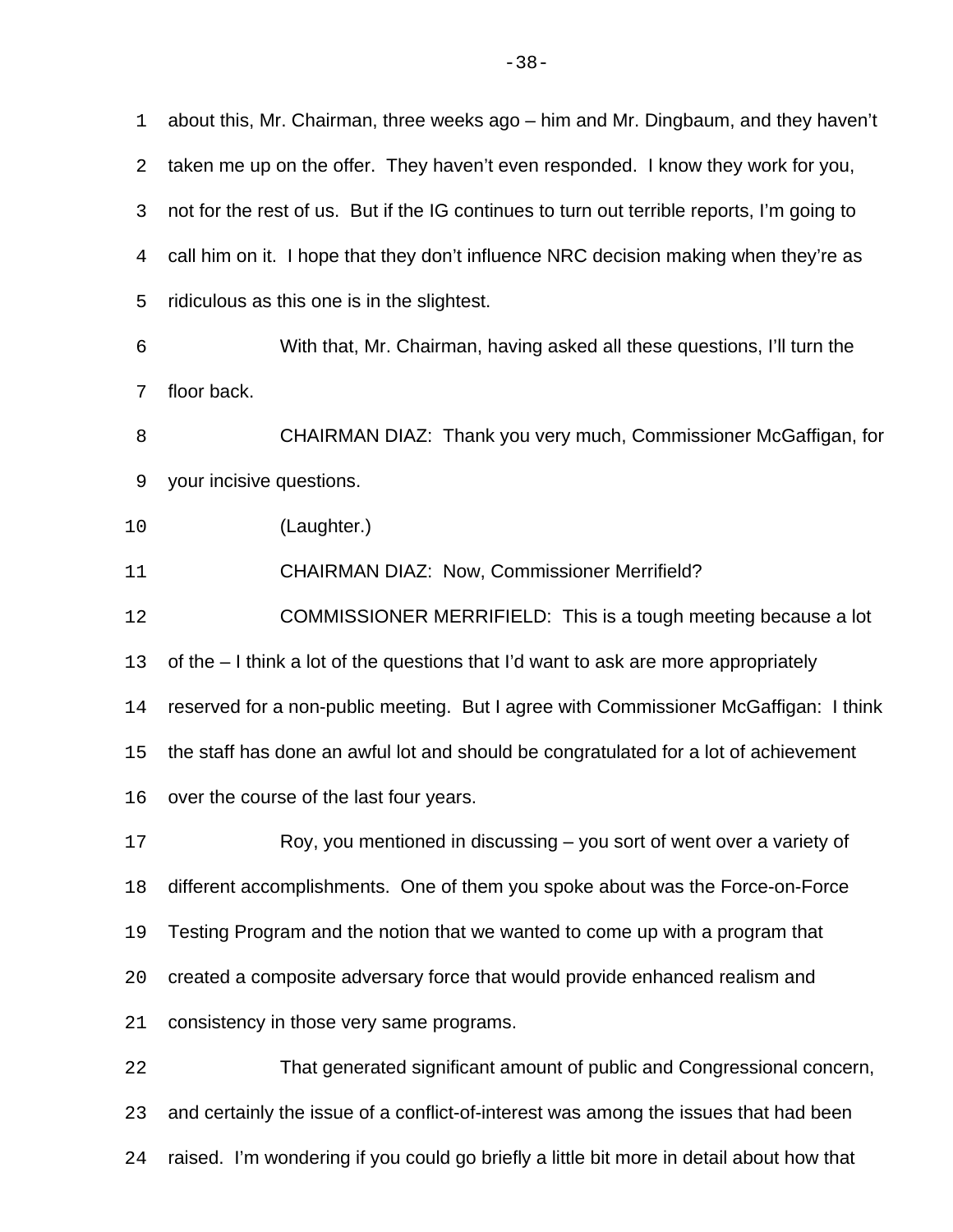program has met some of the objectives we originally set out and the level of

 confidence that you have that the potential conflict-of-interest concerns that have been raised have been resolved, and how effective overall this means is for us.

 MR. ZIMMERMAN: Sure. And I'll do it briefly. I won't get into actual numbers. But the concern, as it existed before with the initiation of the program being done by Wackenhut individuals, is that there's currently 13% -- or, let me say, currently about a third, a third of the composite adversary force that is comprised of other than Wackenhut employees. So they are achieving what they said they wanted to do and we wanted them to do, which was to get a more homogenous mix of bringing in security officers from different locations. So we will continue to monitor that and make sure that it meets our expectations with regard to not leaning too far in one direction or the other on the makeup of the composite adversary force. We observe the CAF on a regular basis, and we remain pleased that they run fast and jump high and do the types of things that we would expect them to do. They are very knowledgeable in offensive tactics; something that we didn't see previously. So we put this in the positive column, and we have not, to the best of my knowledge, received any negative feedback about the performance of the composite adversary force since that conflict-of-interest issue had arisen.

 COMMISSIONER MERRIFIELD: One criticism that is often directed at us is that sometimes we do a lot of the security work independent of other Federal and State agencies who are also working to improve security. I think, to a certain extent, this criticism is generated because of a lack of knowledge of what we do and because some of it needs to be kept in a more secure way.

From a very broad perspective, without getting into any kind of details,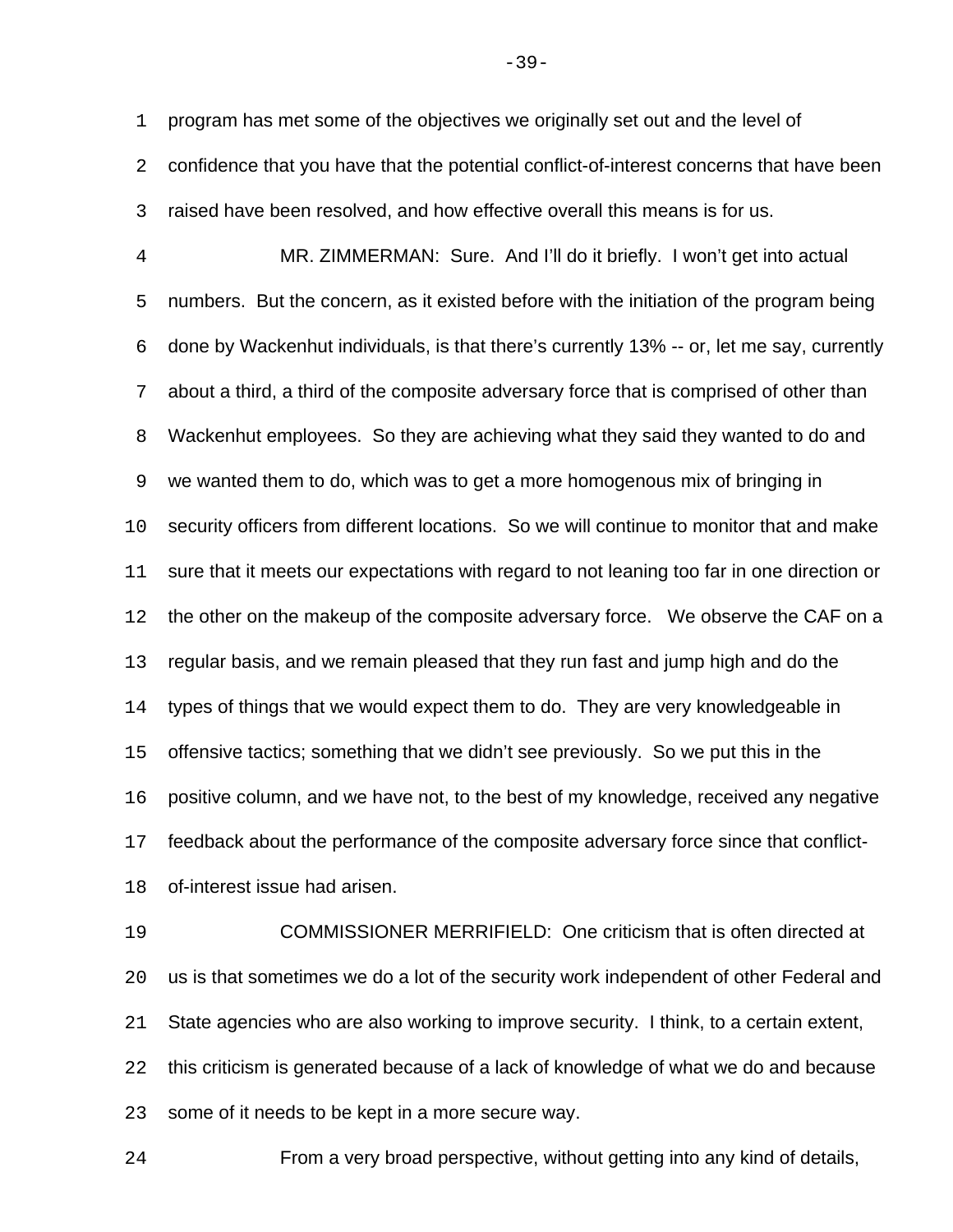can you provide some characterization of the amount of time and effort your staff spends with coordinating with the Department of Homeland Security, its various sub- elements, as well as the national intelligence community to make sure that we have the appropriate connection and connectivity on the efforts that we have.

 MR. ZIMMERMAN: Sure. I think the best way to proceed is, I'll talk from a qualitative sense and I will take as a take-away to try to provide you the more quantitative values associated with the –

**COMMISSIONER MERRIFIELD:** What I'm looking for here -- in answer to this, I'm looking an opportunity in a public forum for you to express how well things are going with that degree of connection.

 MR. ZIMMERMAN: Okay. The connection that we have with the Department of Homeland Security requires a fair amount of care, and feeding, and interaction. I mentioned that we do have a liaison that works primarily down there, who we're in contact with on a regular basis and comes back regularly during each week to be able to help us. That is a big assist.

 DHS continues to go through a lot of its growing pains and its staffing activities, and it is extremely important that we understand what they're thinking. It's an extremely dynamic environment, and I think that we need to continue to stay close to them, over communicate with them, for them to understand what we're doing and for us to understand what they're doing and what they're thinking.

 COMMISSIONER MERRIFIELD: Would you reject a criticism that we are not working cooperatively with those agencies, and would you instead characterize it as a close working relationship?

MR. ZIMMERMAN: Yes, I would vigorously disagree about not having a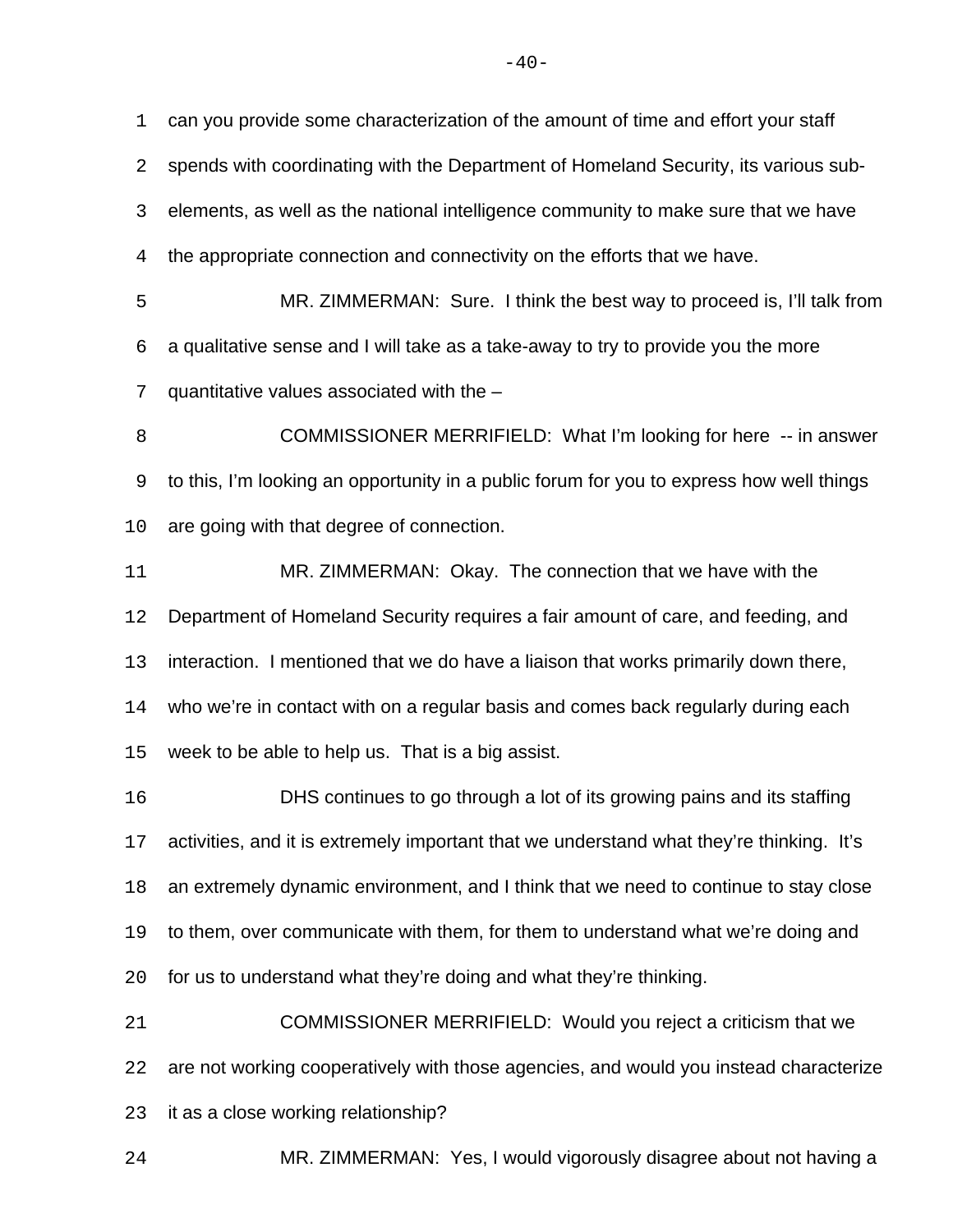close working relationship with DHS.

| $\overline{2}$ | During the Reg Info Conference, Assistant Secretary Stefan, who is one                    |
|----------------|-------------------------------------------------------------------------------------------|
| 3              | of the closest organizations that we work with, made it very clear to the attendees that  |
| 4              | we have a very close working relationship with DHS.                                       |
| 5              | That doesn't mean that there isn't a lot of work to do, and there is, and a               |
| 6              | lot of coordination to do. But we are coordinating in a very professional way with DHS    |
| 7              | on a regular basis. Basically, on a daily basis, we have interactions with DHS.           |
| 8              | COMMISSIONER MERRIFIELD: I have a couple more areas, but I think                          |
| 9              | we may need a second round.                                                               |
| 10             | CHAIRMAN DIAZ: Thank you, Commissioner Merrifield.                                        |
| 11             | <b>Commissioner Jaczko?</b>                                                               |
| 12             | COMMISSIONER JACZKO: I just want to echo some of the thoughts                             |
| 13             | that have been said already about the work that NSIR has done, I think, to get up and     |
| 14             | running. Certainly I think it's important to say the work that the Commission has done    |
| 15             | to get NSIR going, and I certainly applaud them for the work that has been done in the    |
| 16             | past on this.                                                                             |
| 17             | I want to talk a little bit about some emergency preparedness issues.                     |
| 18             | One of the first issues you mentioned, I think, Roy or Eric mentioned, involved the       |
| 19             | Alert Notification System at the Indian Point facility, where we recently issued an order |
| 20             | to implement a backup power system.                                                       |
| 21             | I think it was in 2003, Congress asked FEMA to update the guidance on                     |
| 22             | Alert Notification Systems and, in particular, to take a look at how backup power         |
| 23             | should be provided. I'm wondering if you can give me an update on where that report       |
| 24             | is right now, if we have an understanding of where it stands, and if you have any idea    |
|                |                                                                                           |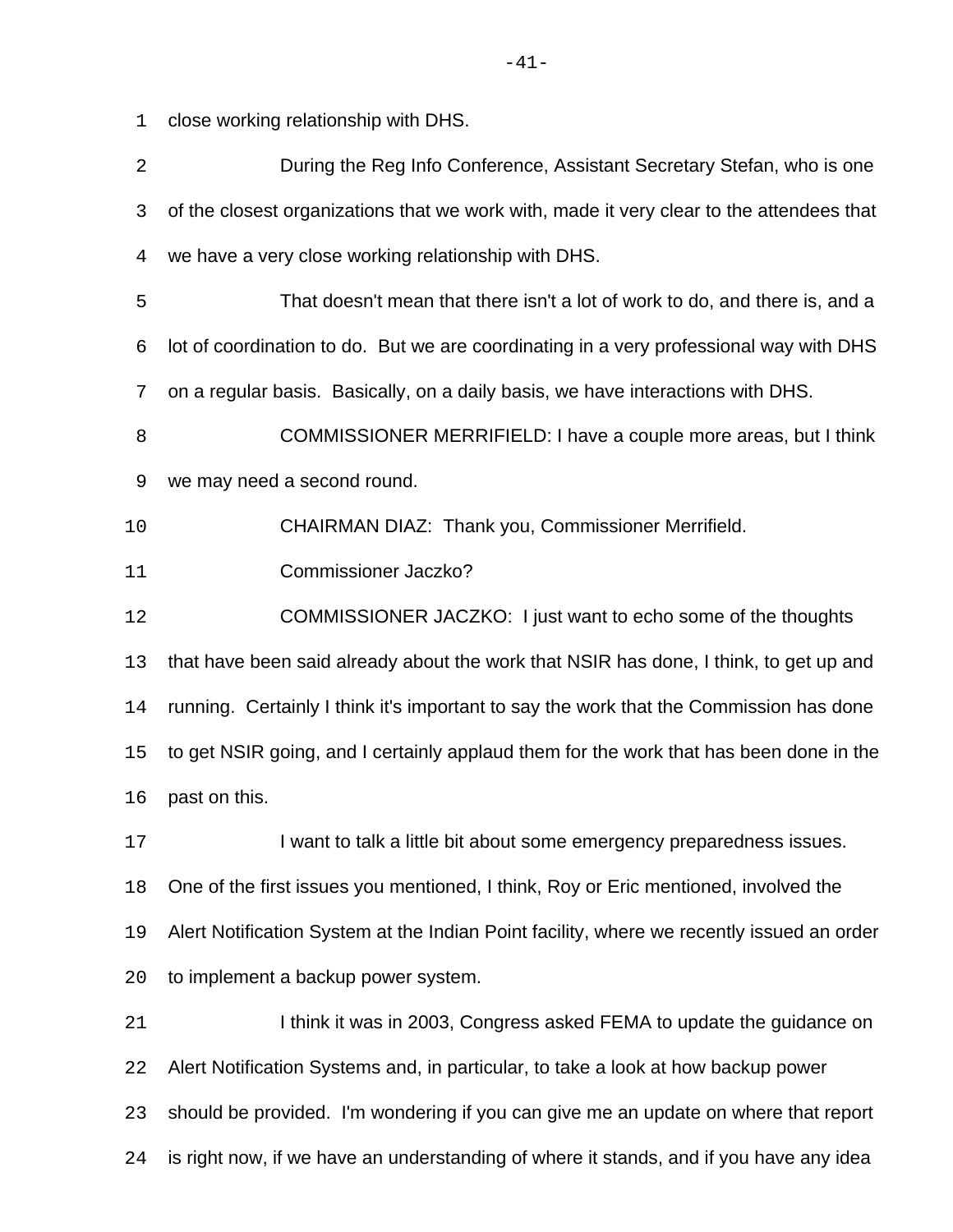of when it might be finalized.

| $\overline{2}$ | MR. LEEDS: Yes, sir. We have just recently received the report. We                       |
|----------------|------------------------------------------------------------------------------------------|
| 3              | have communicated with DHS to make sure what level of response they were looking         |
| 4              | for. They were looking for a staff-level response. Certainly we'll send our comments     |
| 5              | that we're going to send over to DHS to the Commission so that you are aware. They       |
| 6              | have sent it out for public comment. I don't have a date for when they are going to go   |
| 7              | final with it. I don't think they have a date yet, but as soon as we find out, we'll     |
| 8              | certainly keep the Commission informed.                                                  |
| $\mathsf 9$    | MR. REYES: If I could add, in terms of practical -- in the field                         |
| 10             | implementation, as the equipment gets older and is being replaced by the utilities, they |
| 11             | are aware of the forthcoming requirement, and we see more and more of the sirens         |
| 12             | that are the replacement sirens being equipped with backup power, simply because         |
| 13             | the timing is right – end of life -- they are being replaced, and they know the          |
| 14             | forthcoming requirement, even if it's not out yet.                                       |
| 15             | COMMISSIONER JACZKO: I guess that was my next question, then.                            |
| 16             | Do you foresee a need for us to take action in this area to ensure that any of the new   |
| 17             | recommendations are implemented, or do you think that those are happening now or         |
| 18             | will be happening?                                                                       |
| 19             | MR. LEEDS: Oh, I think that -- I'll echo Luis's comment. They are                        |
| 20             | happening. Licensees are looking ahead. The licensees want to get the guidance as        |
| 21             | soon as possible also so that they can start implementing those improvements.            |
| 22             | There is a bit of work to do in the field, and we are engaged with DHS on                |
| 23             | it, sir.                                                                                 |
| 24             | COMMISSIONER JACZKO: Okay. Thanks.                                                       |

-42-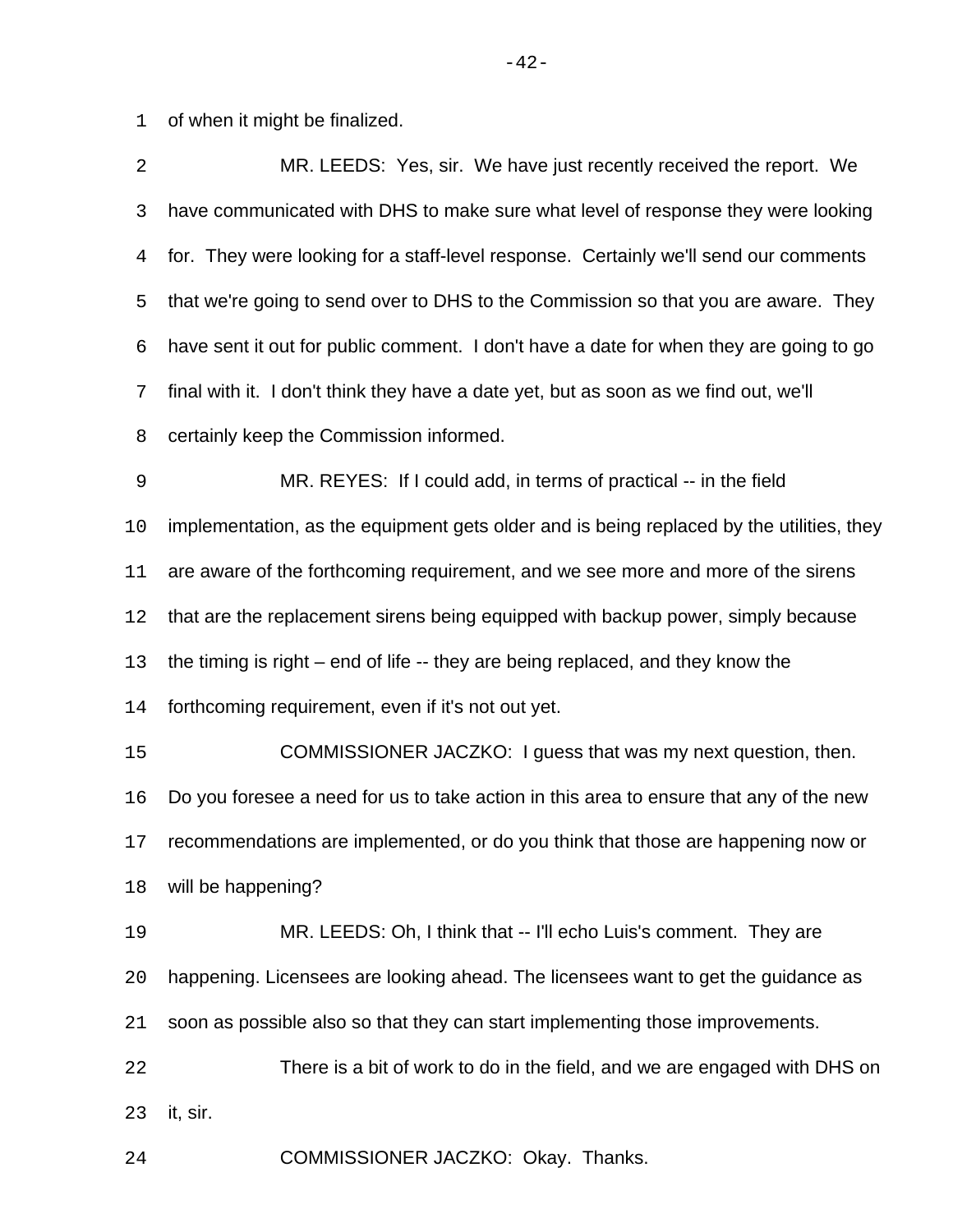| $\mathbf 1$ | The next question, this is an issue that -- I think last October, the                |
|-------------|--------------------------------------------------------------------------------------|
| 2           | Commission had a petition for rulemaking on daycare centers at Three-Mile Island. I  |
| 3           | think Roy you touched on this briefly, or maybe Eric did, as well.                   |
| 4           | I'm wondering again here if you can just give me an update on the status             |
| 5           | of where the discussions with the State of Pennsylvania are on this issue.           |
| 6           | MR. LEEDS: Yes, sir. I'll take that.                                                 |
| 7           | The staff has met with the State of Pennsylvania. We have met with the               |
| 8           | Pennsylvania Emergency Management Agency, with the Department Of Homeland            |
| 9           | Security, and also with the regional Federal Emergency Management Agency. So we      |
| 10          | have had face-to-face conversations and a lot of telecommunications with them on the |
| 11          | issue.                                                                               |
| 12          | We talked about roles and responsibilities, and we focused on what the               |
| 13          | State of Pennsylvania is doing for the licensed daycare centers.                     |
| 14          | To give you an idea, the Pennsylvania Emergency Management Agency                    |
| 15          | went out to all of the licensed daycare centers in the Three-Mile Island emergency   |
| 16          | planning zone. That's 90 facilities. They reviewed their emergency plans and found   |
| 17          | that 89 out of the 90 acceptable and integrated.                                     |
| 18          | There was one -- one of the daycare providers needed to work on                      |
| 19          | providing additional transportation resources for the children.                      |
| 20          | So the Pennsylvania Emergency Management Agency has done a lot of                    |
| 21          | work on it. We stay plugged in with them, and I'm very pleased that we are           |
| 22          | establishing a good working relationship with them.                                  |
| 23          | We should have a paper, a Commission paper to you by the end of April                |
| 24          | detailing what we have learned from our interactions with FEMA, DHS, and the         |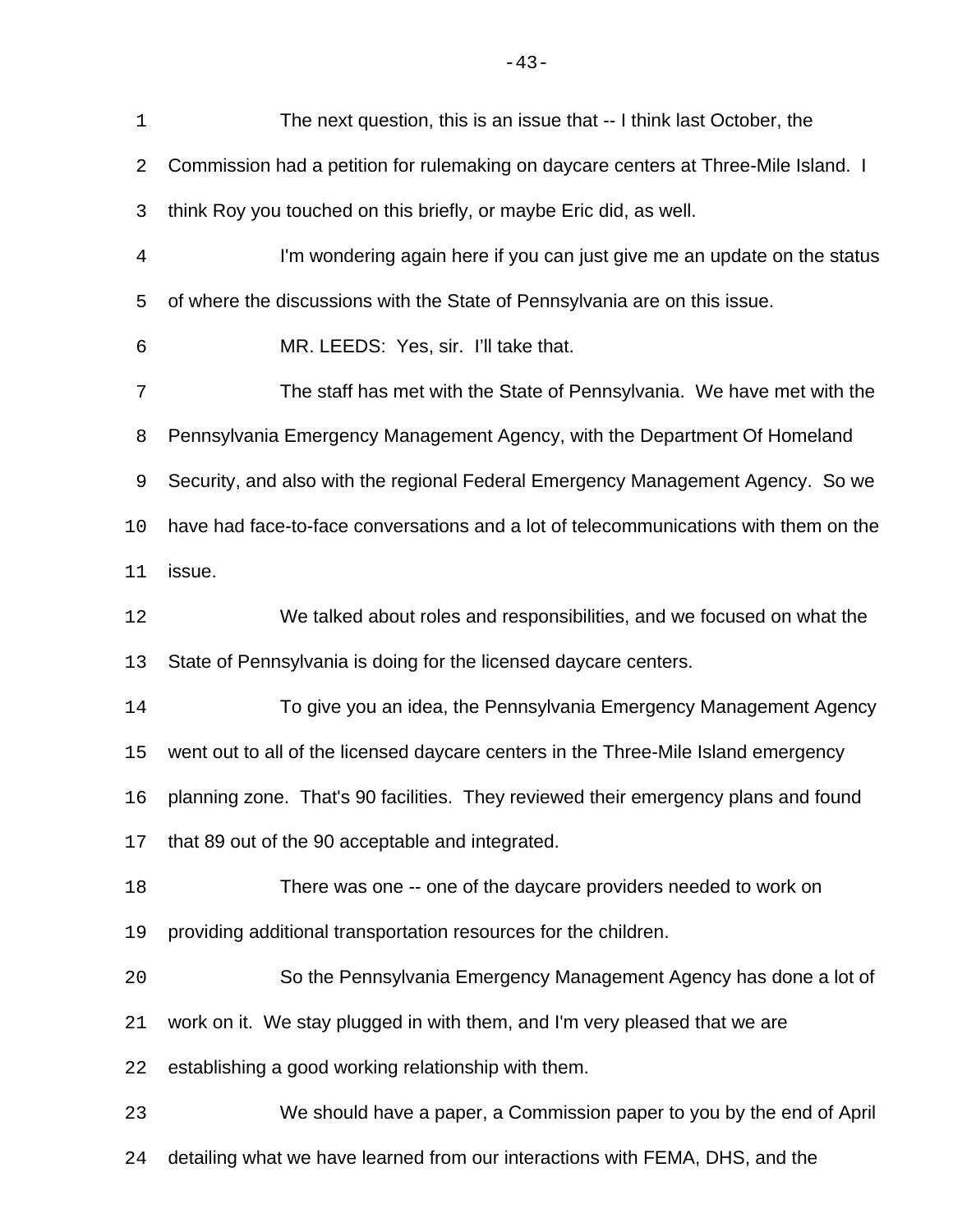Pennsylvania Emergency Management Agency and where this issue stands, with

recommendations for going forward.

 COMMISSIONER JACZKO: Just to follow up, is this something that – Is the staff taking a look at other States where there may be a similar problem? MR LEEDS: To an extent, we have looked at different States. Every State seems to be different, and that's part of the FEMA guidance where there are a lot of different ways that States can implement the provisions needed for daycare centers and for all special populations. So we are finding that States are different, and it works different ways in different States. But the issue is, does it work, and are there provisions for transportation for those special populations? And so far what we have found is all favorable. COMMISSIONER JACZKO: Thank you. MR. ZIMMERMAN: I would like to add one addendum to it. In watching this process -- and Eric alluded to it -- the working relationship through this effort has enhanced trust between the State and the NRC. And we have gone there. And they have learned from us; we have learned from us. They have come here. The same thing occurred. We gave them tours of the operation center. We let them get a better sense of how things work down here. They got smarter, and the relationship on a first-name basis and those types of related benefits have come from this activity, as well. MR. DAPAS: Just one thing to add, Commissioner. Exelon has embarked on an initiative where they have met with daycare center management to offer some assistance in understanding emergency plan content, et cetera. And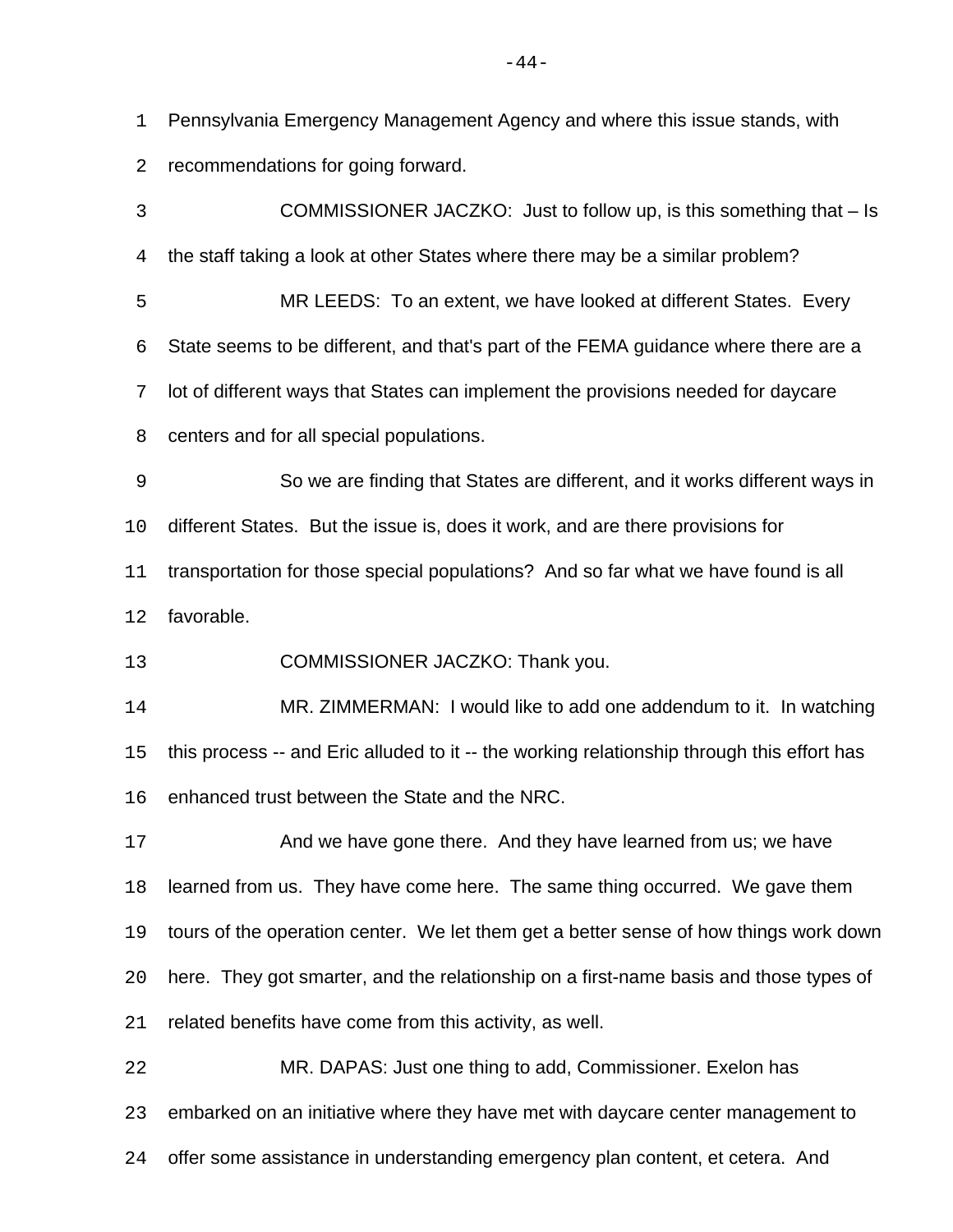they've done that within the facility, the locale of the facility.

| 2          | COMMISSIONER JACZKO: I appreciate that and I do think that certainly                                 |
|------------|------------------------------------------------------------------------------------------------------|
| 3          | as I have watched this issue unfold, it does seem like Exelon has been aggressive in                 |
| 4          | attempting to deal with this. And I think that, to some extent, they have been slowed                |
| 5          | down by the Federal, State, and local governments working out some of these roles                    |
| $\epsilon$ | and responsibilities. So I think it's important. I appreciate that. Thank you.                       |
| 7          | CHAIRMAN DIAZ: Thank you. Commissioner Lyons?                                                        |
| 8          | COMMISSIONER LYONS: I would like to start by seconding some of the                                   |
| 9          | comments from my fellow Commissioners, complimenting the work that NSIR has                          |
| 10         | done. You certainly had a large number of challenges, and I think this presentation                  |
| 11         | clearly indicates the way you are addressing those challenges very, very effectively.                |
| 12         | Probably the most visible was the hurricane response. But I realize there are many,                  |
| 13         | many other areas where compliments are well deserved. You also have many                             |
| 14         | challenges ahead of you.                                                                             |
| 15         | Let me start with a question on the attrition rate.                                                  |
| 16         | Roy or maybe Eric mentioned that it's higher. I think it's about twice the                           |
| 17         | rate for the NRC as a whole. I'm just curious if you're seeing any trends or if this is a            |
| 18         | pattern that deserves special attention. Or just how you would respond on that?                      |
| 19         | MR. ZIMMERMAN: It's a very good question. The way I would like to                                    |
| 20         | proceed, if it's okay with you, is that I'd like to ask Miriam to address it first, and I'll fill in |
| 21         | after Miriam.                                                                                        |
| 22         | MS. COHEN: Thank you, Roy. We have looked at the attrition. Clearly,                                 |
| 23         | it's more than double than it was a year ago. We hovered around 5% or so, and it's up                |
| 24         | to about 11%. But we have looked at the reasons why people left. And people are                      |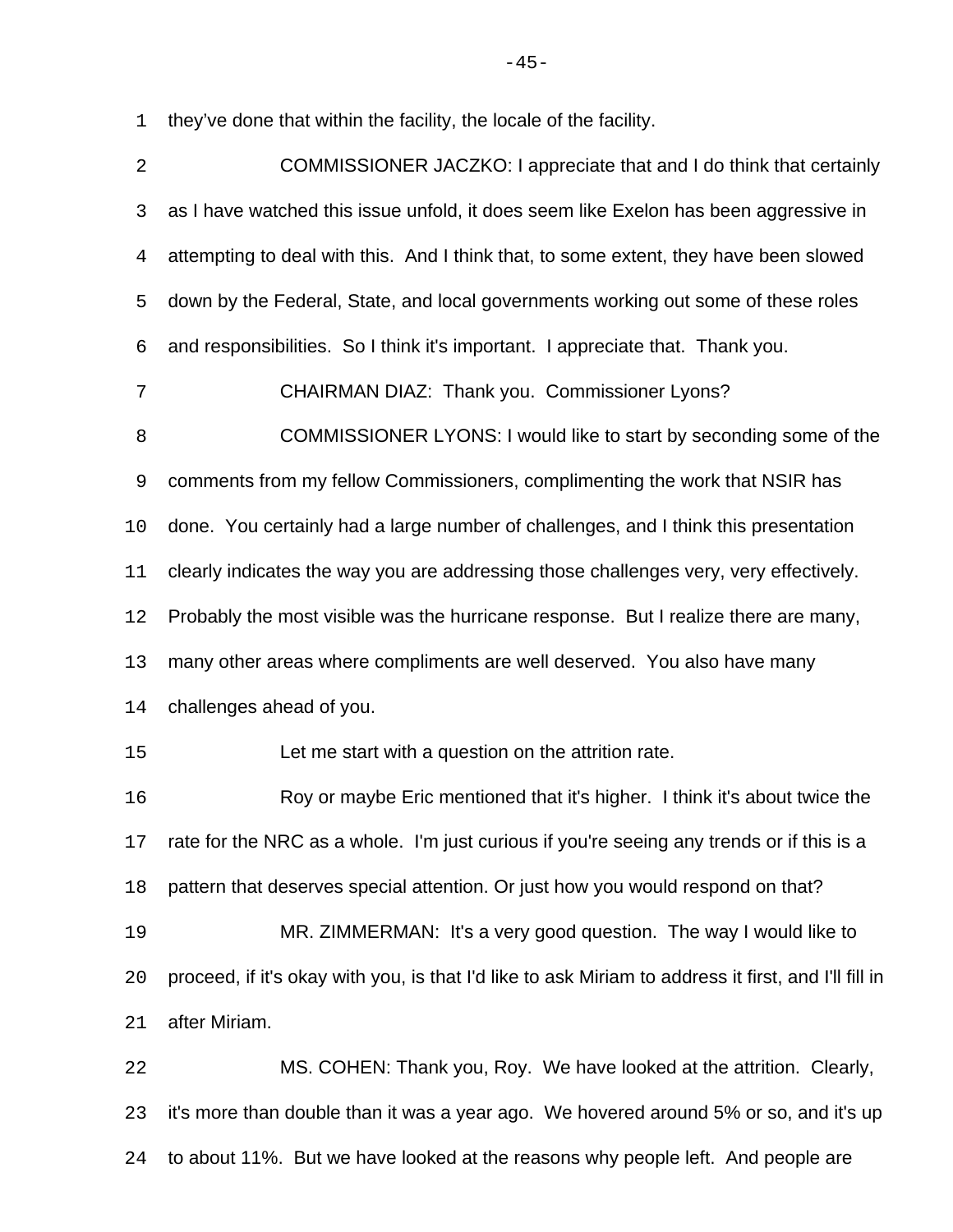leaving either to get a job closer to home, which we view as a positive thing for the employee if they can work that out. They are leaving for other opportunities within the NRC, and some of them are leaving to go to other Federal agencies, and retirements, as well.

 As Glenn could probably buttress this, there are folks in the security field that are on very, very high demand, and we are competing against other agencies, whether it's DHS and other parts of the law enforcement organizations that are striving

for the same talent that we are.

But by and large, those are the primary areas why people are leaving.

 COMMISSIONER LYONS: Miriam, if we can go to the one piece. The individuals that are leaving from NSIR and going to other offices, can you talk a little about how many are going for promotions and how many are going for laterals?

 By and large, most people are going for promotions. Not many people 14 are leaving the office for laterals at this point in time.

 MR. ZIMMERMAN: The only thing that I would add -- and I think Miriam did a great job – is that as we are seeing the attrition going up, we can't keep pouring in from the top and watching people leaving from the bottom. We're not going to get there that way. So we are going to need to get a very aggressive plan. We are going to need to use all the tools that have been provided to us in terms of incentive programs and at these exit interviews, to do what we can to try to retain qualified, strong performers and stay very aggressive in bringing in qualified individuals. But it is one of those gap areas that was in the SRM that we wanted to focus for you.

COMMISSIONER LYONS: Thank you. In some of the comments, you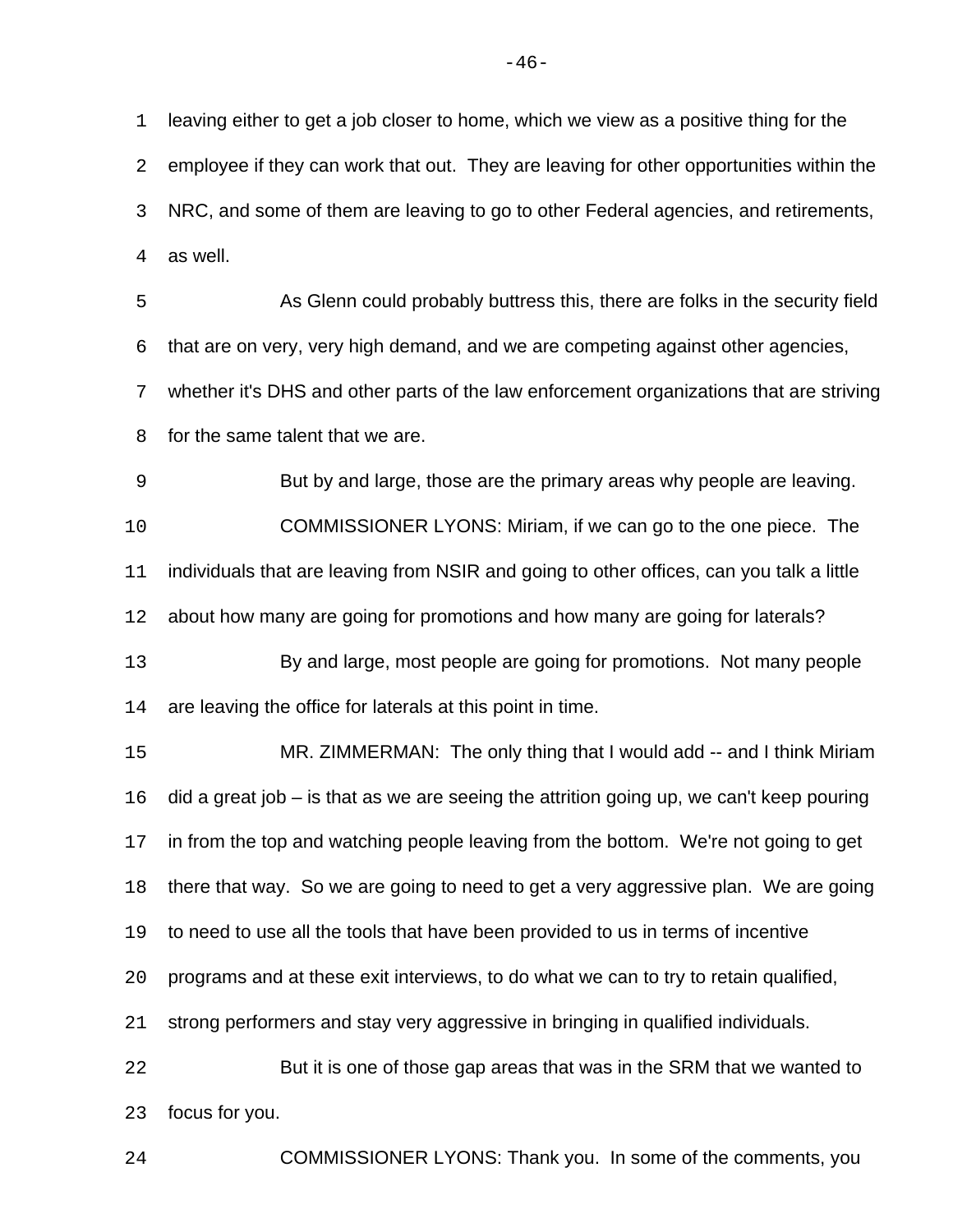mention the challenge of cyber secure, which I very much understand.

 But just a comment I wanted to make was that as we see more and more progress towards digital I&C, I will continue to be very, very nervous that we maintain a very clear separation between what's done within a facility, within a site, and what's possibly accessible by any mechanism digitally from outside the site. And I'm just guessing that this will add to the challenge of cyber security as you continue to look at this area.

 MR. ZIMMERMAN: We see it exactly the same. If you turn the clock back a decade or two with analog systems, we saw a much greater insulation for safety-related systems than we see now. I shortchanged it and spoke in terms of a very dynamic area, which a lot goes into that. And the change to digital is what it's all about and how rapid the change occurs. We have to stay on our game. You know, we are looking at rulemaking in this area as well, and we plan on staying fully engaged in cyber security so that we don't get caught finding out that things have changed. And now the ability to get into safety-related systems exist, wherein in the past, it did not. So we're working very closely and in a very collaborative way with NEI. NEI has similar concerns and has put out, as I said, a very good document. So all actions are aligned, continuing to focus on this topic. COMMISSIONER LYONS: I appreciate that, and I think it will be a continuing challenge. COMMISSIONER MERRIFIELD: Commissioner, you said you were

nervous. Did you mean to say nervous, or did you mean to say you were concerned?

COMMISSIONER LYONS: I'm concerned, which – I'd have to look in a

dictionary. I simply would like to be sure that we maintain our vigilance to maintain a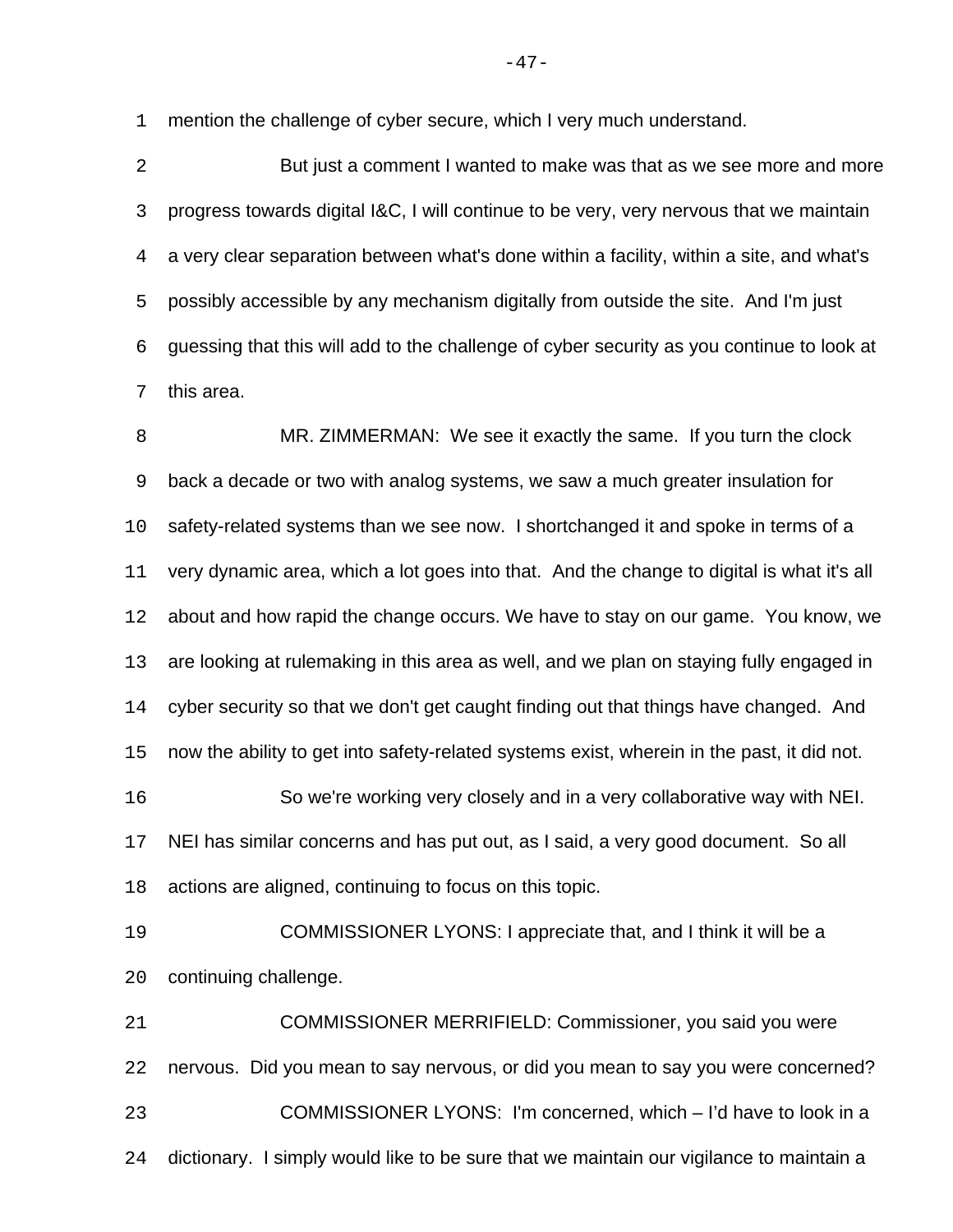- MR. ZIMMERMAN: I fully agree. COMMISSIONER MERRIFIELD: "Concern" brings with it a note of oversight, but hopefully confidence that we can do the right thing. Whereas, "nervous" might connote that we might not be able to. COMMISSIONER LYONS: Okay, thank you. COMMISSIONER MERRIFIELD: But you can say whatever you want. I'm just a lawyer on this side of the table. (Laughter.)
- COMMISSIONER LYONS: I appreciate that. And I'm certainly not
- suggesting that there is a problem. I'm just asking that we be very, very careful.

CHAIRMAN DIAZ: Would you start that again?

separation of the two systems. Is that okay?

- (Laughter.)
- COMMISSIONER MCGAFFIGAN: He's given up on you, Mr. Chairman.
- He's still trying to educate Roy.
- CHAIRMAN DIAZ: I know, he gave up on me a long time ago.
- COMMISSIONER MCGAFFIGAN: And me too.
- COMMISSIONER MERRIFIELD: No, I don't give up. I don't give up.
- COMMISSIONER LYONS: I'll certainly have more for another round this
- afternoon, however we decide to do it.
- CHAIRMAN DIAZ: Thank you, Commissioner Lyons.
- Let's see. I think it's a good time to use that very classical and
- meaningful phrase that I used last week at the RIC. And that is, "we have come a long
- way, baby". And I think it describes very well where we are. I use "we" because, as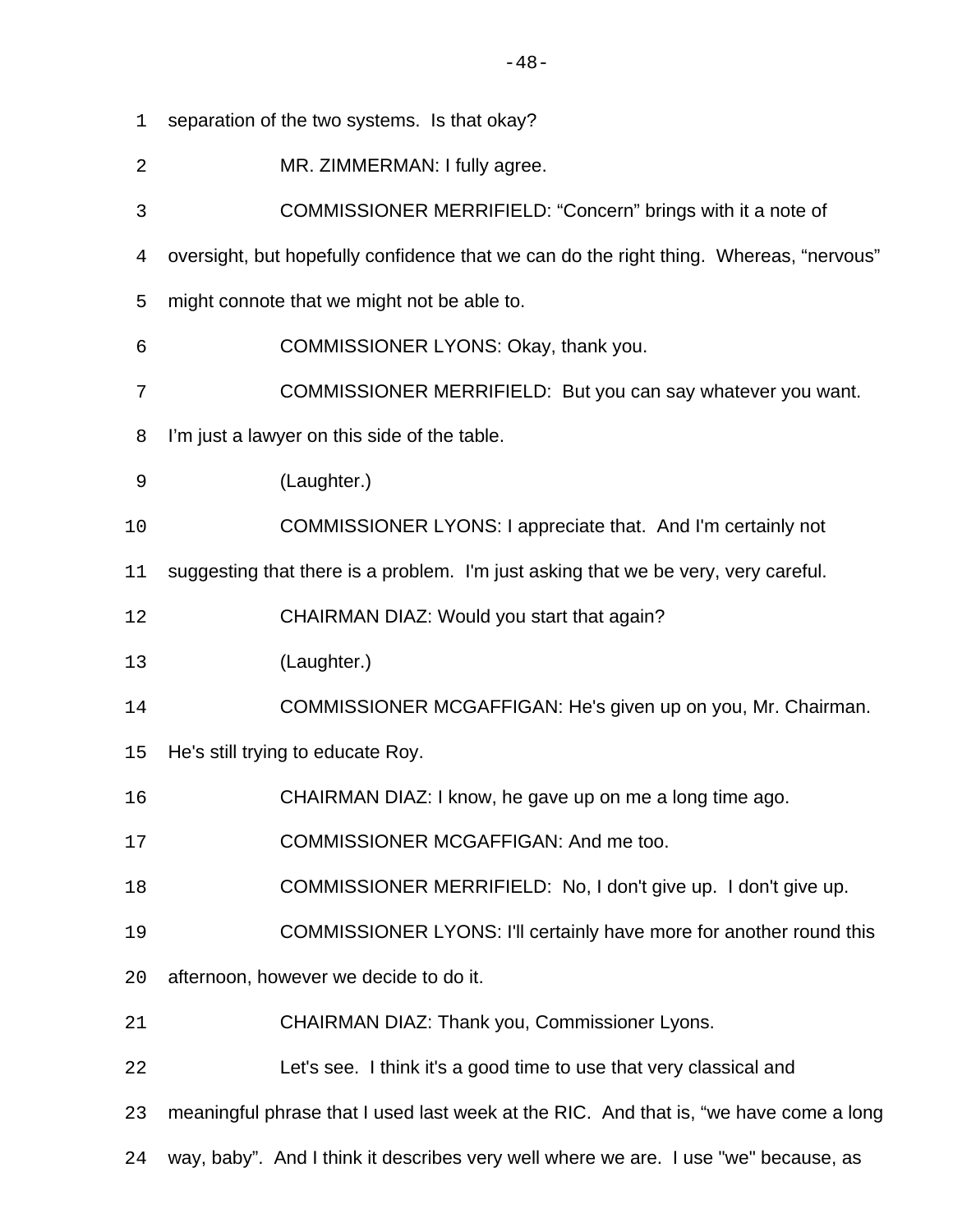Commissioner Jaczko mentioned and everybody understands, really the building up of NSIR has been a joint Commission and staff effort that's been going on for a long time, and we all need a break. We guys, you know, need to get to a level and say we're there. If Sam Collins were here, I would entertain with him again my famous discussion of -- you know, Sam kept saying we're a learning organization, and I would say, well, sometimes, Sam, you need to tell me we have learned, that we are a learned organization. MR. ZIMMERMAN: We did bring B.5.b Phase 1 to the table with a smile today. CHAIRMAN DIAZ: Very good. Very good. And I appreciate that. Now, let me make one comment and one question. **I think, not only NSIR, but especially NSIR, NRR and probably Research**  too, we are entering into an area in which we're going to find, whether we like it or not, some divided interests. That is going to be how much time and effort do we put into what I will call operational safety and security programs. This is really what you do and that's what we're doing. So operational security and security programs. We all realize we have to continue to do that, but there is the potential for us putting a significant effort – and the fact is, we are putting already significant efforts and a significant amount of resources into the new reactor licensing. There has to be - - whether we want it or not, there has to be some separation between these two issues so they can actually, each one of them, get the proper attention. However, you don't want to disconnect them. So there goes the dilemma. You want to keep them connected, but you want to keep the emphasis going at the proper level, at the proper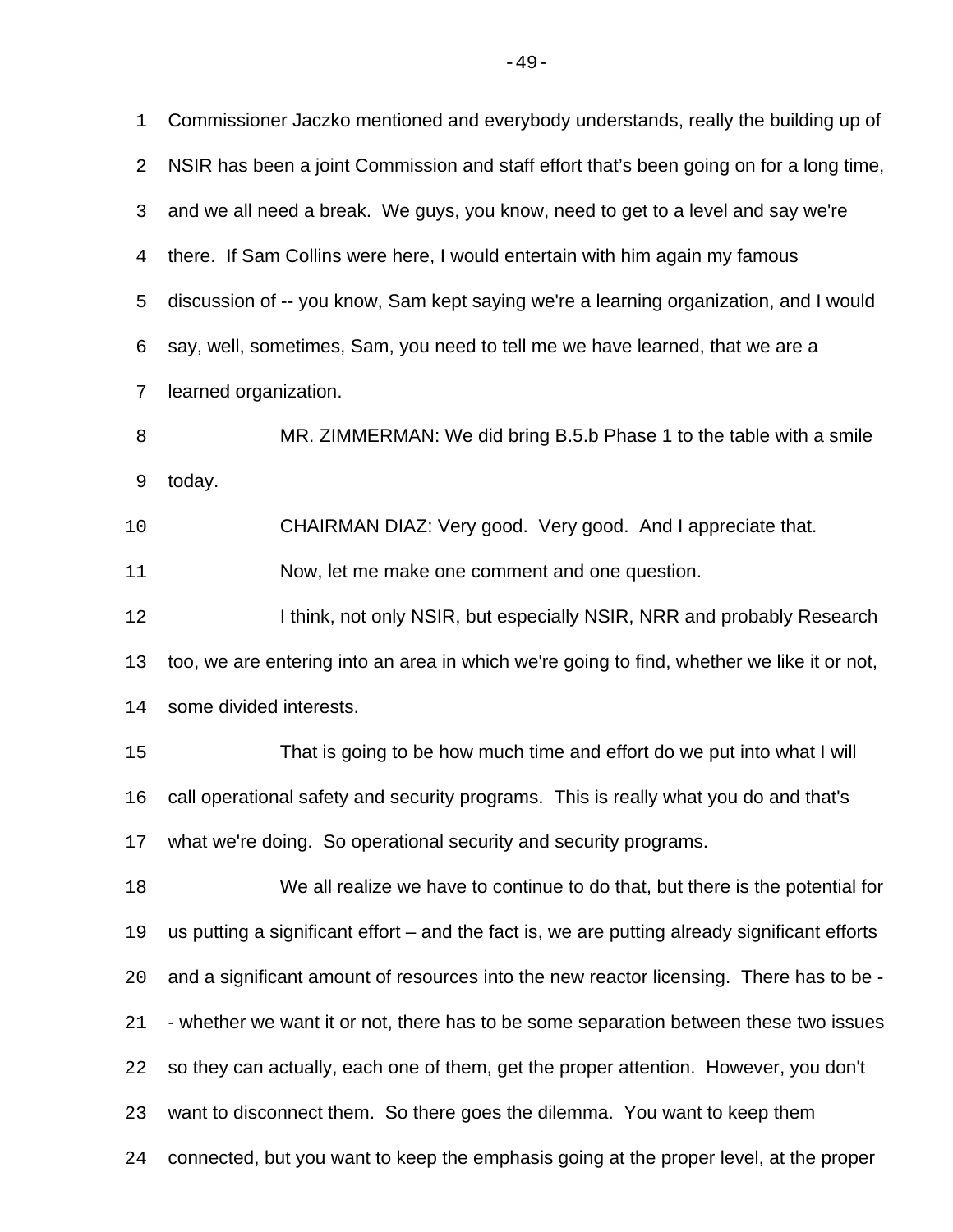time, and don't take anything away from either one of those programs.

I'm sure you understand that.

MR. ZIMMERMAN: I do.

 CHAIRMAN DIAZ: Mr. Zimmerman, what I would like to ask is, how is NSIR ensuring that the strong connectivity you have to have with NRR is, from the very beginning, there as you look at the new reactor security so that we don't take steps in the wrong direction?

 MR. ZIMMERMAN: Okay. If I can, I will answer it in a couple of different ways.

 First off, internally, I think the reorganization helps us greatly within NSIR to be able to put up some areas of insulation, rulemaking, future reactors, to be able to let that work go on while we chase other issues of the day, which is part of the job.

 As far as working with NRR, Jim Dyer and I talk on a regular basis. We have our regular meetings. We had one yesterday. And we look down the road about, are we connected? What are the areas that there may be challenges on that we need to join hands and look at ways of being able to resolve those issues.

 That occurs at all levels between both of our organizations and allows comparing of notes, because we report out to see if there's any disconnects in where we're headed.

 We need to be looking down the road, making sure we have got the resources and we're aligned on the vision of how we're going to get things done. Areas where maybe we're not so sure have to get flagged early so we can sit down with the right people across the different offices and talk to make sure that we work it out so that we get the alignment right for the path that we are going to take.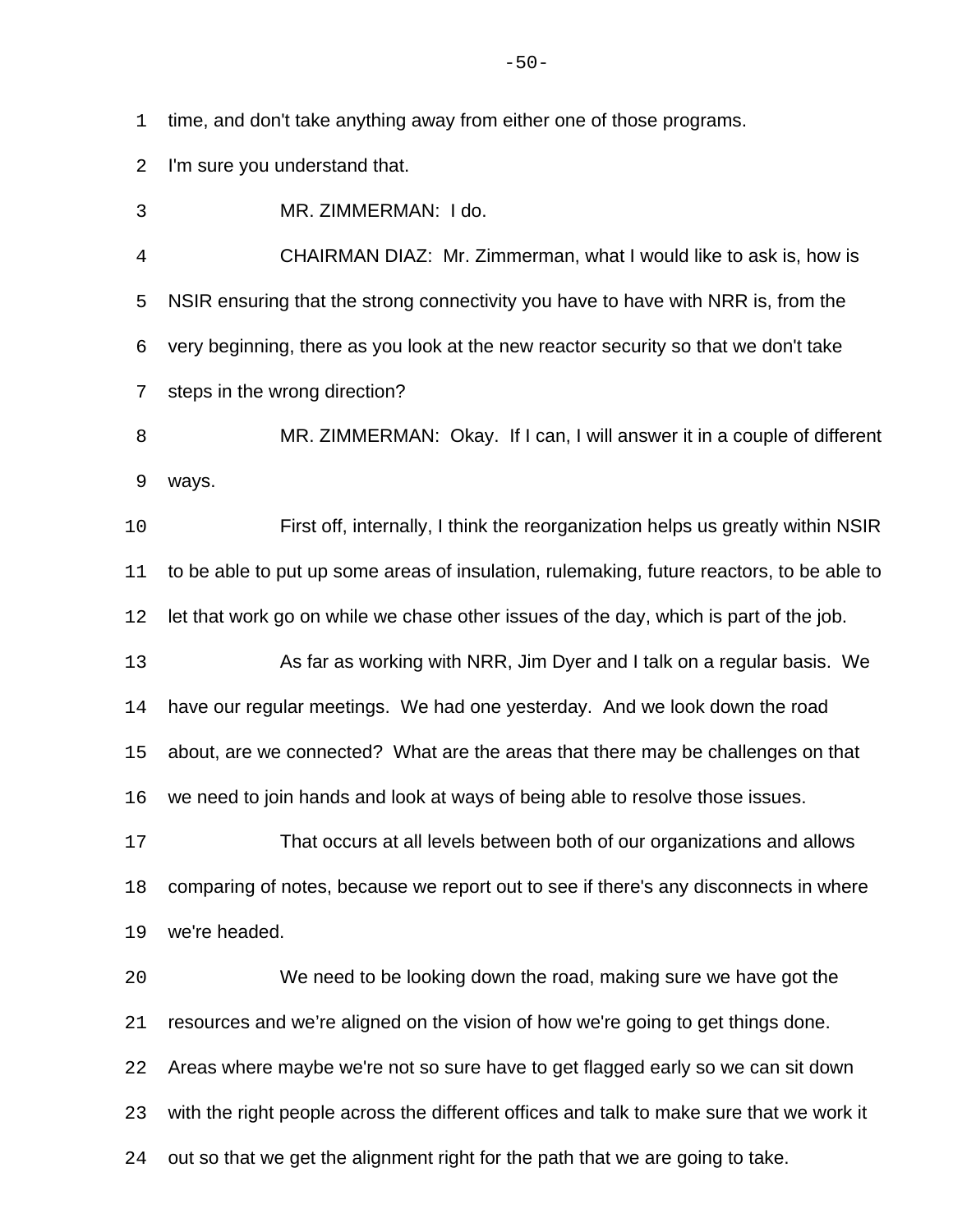What we can't do is confuse the industry, where they've talked to one organization and get a particular answer and talk to another organization and get a slightly different answer. That will start to impact the trust issue. So we're doing what it takes to have regular meetings at various levels between NRR and NSIR, and other offices, whether it's OGC or whoever we need to bring to the table to make sure that we achieve good alignment early, and when we see some potential problems, we flag them early so we can take care of them. CHAIRMAN DIAZ: Okay. I think this is an ongoing and difficult subject. Of course, I always like to introduce a new term just to challenge you. If Joe Callan was here, he would probably be taking potshots at me because he would say we are all about operational safety, and I just introduced operational safety and security programs because that's a reality. Thank you very much. With that, I think we have one round for incisive questions. (Laughter.) COMMISSIONER MCGAFFIGAN: I have two questions. One has to do with, are we making any progress with DHS in getting them to pare down their various lists of critical infrastructure? As a preface to the question, I'll say that I personally believe that we have 68 items that belong on the list. Of the first 10,000, the most important, critical infrastructure priorities are the 64 reactor sites, the two CAT 1 fuel cycle facility sites, and the Paducah/Honeywell complexes that are across the river from each other; the latter two, not because of radiological consequences, but because they're unique national assets.

-51-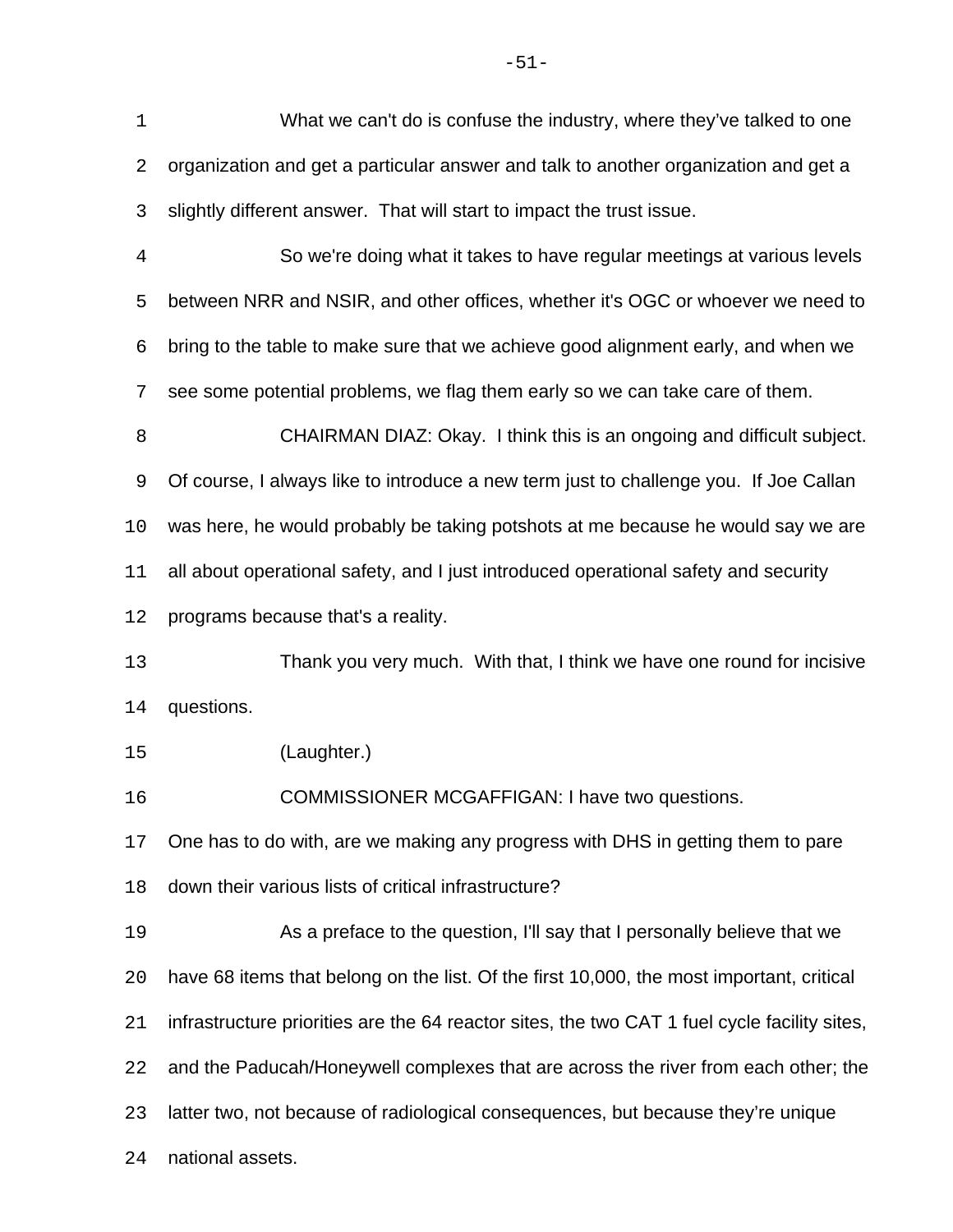Beyond that, I would think that the 10,000 or 100,000 chemical plant has far more consequences than RTR's, or irradiators, or manufacturers and distributors and the other fuel cycle facilities. And that's what our analysis shows. We have a hard time generating casualties. So how are you dealing with the radiophobia that seems to permeate the list makers at DHS? MR. ZIMMERMAN: Sure. It's a mixed bag. We are not making as much progress as we would like to make. We found that out during our NORTHCOM visit; that it's not just DHS, but with other stakeholders as well. We want to continue to engage, and we will, and continue to point out that we are not aligned with some of the priorities that they have listed, and we will work to try to make that clear to them so changes can be made. Right now, DHS is in the process of doing a comprehensive review of the chemical facilities. That will naturally, through that process, which is aimed to do this, work to level that playing field. COMMISSIONER MCGAFFIGAN: Let me cut you off so I can get one last comment in. **I see Mr. Lochbaum in the audience.** 18 I am very proud of where the Ops Center is today. The information systems -- we have taken advantage, I think, of 9/11 to bring the Ops Center into the modern age with tremendous telecommunications capabilities, tremendous abilities to deal both with open information and classified information. We can go even to code word by walking out of the room and down the hallway to another office, another secure video teleconference capability. We're not going to show that to the public. But I think taking advantage of making sure

-52-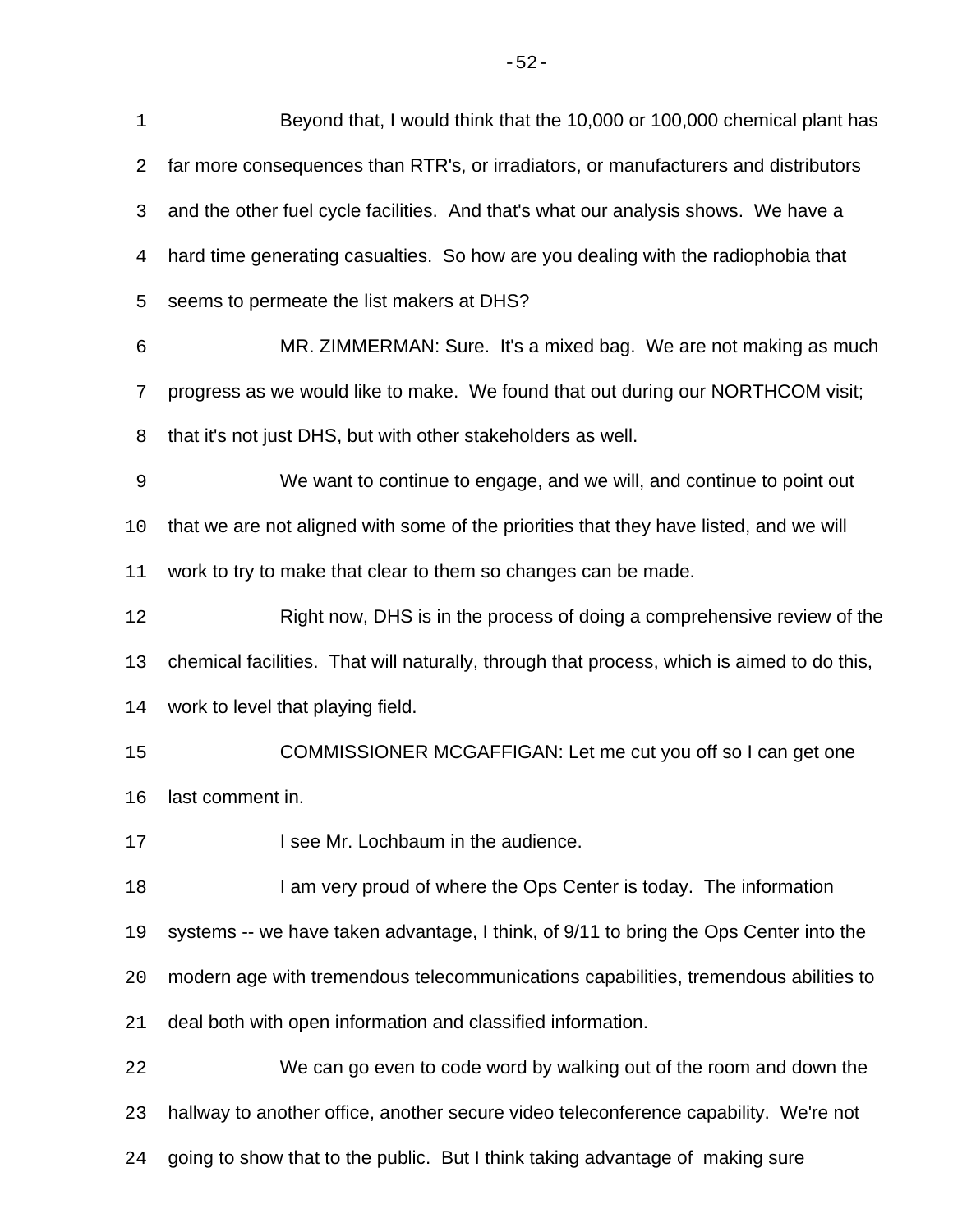members of the public understand how good our Ops Center is, what information is available, and making sure any visiting -- whenever there is a convention in Washington of law enforcement officials from the States or emergency preparedness people from the States, getting as many of them in there as possible so they understand, I think it would be valuable. MR. ZIMMERMAN: If Eric could make a quick comment if there is time. MR. LEEDS: Yes, sir. Thank you. We appreciate hearing that. We are

8 making a concerted effort to bring people through the Ops Center on a regular basis.

We ran eight different organizations through during the RIC. Monthly, we take the

INPO plant managers through the tour. Whenever foreign visitors are here, we take

11 them through the tour. We have had a number of opportunities to take members of

the public through the Ops Center and give them a tour.

 We're very proud of the center. We think the capabilities have increased greatly, and we do show it off, sir.

COMMISSIONER MCGAFFIGAN: I just think we have one of the most

modern Operations Centers in Washington at the current time.

CHAIRMAN DIAZ: Thank you sir, Commissioner Merrifield.

COMMISSIONER MERRIFIELD: And hopefully we can keep it that way,

too. First question, we talked a little bit about the various reviews that have been

undertaken of NSIR, whether it's by our IG, whether it's by GAO, whether it's others,

there's been an awful lot of looks at how we have been doing business.

Are we, or are you in NSIR suffering any review fatigue? I think there's

an easy answer to that one, I think.

MR. ZIMMERMAN: Yes, I think we are, for a couple of reasons. One,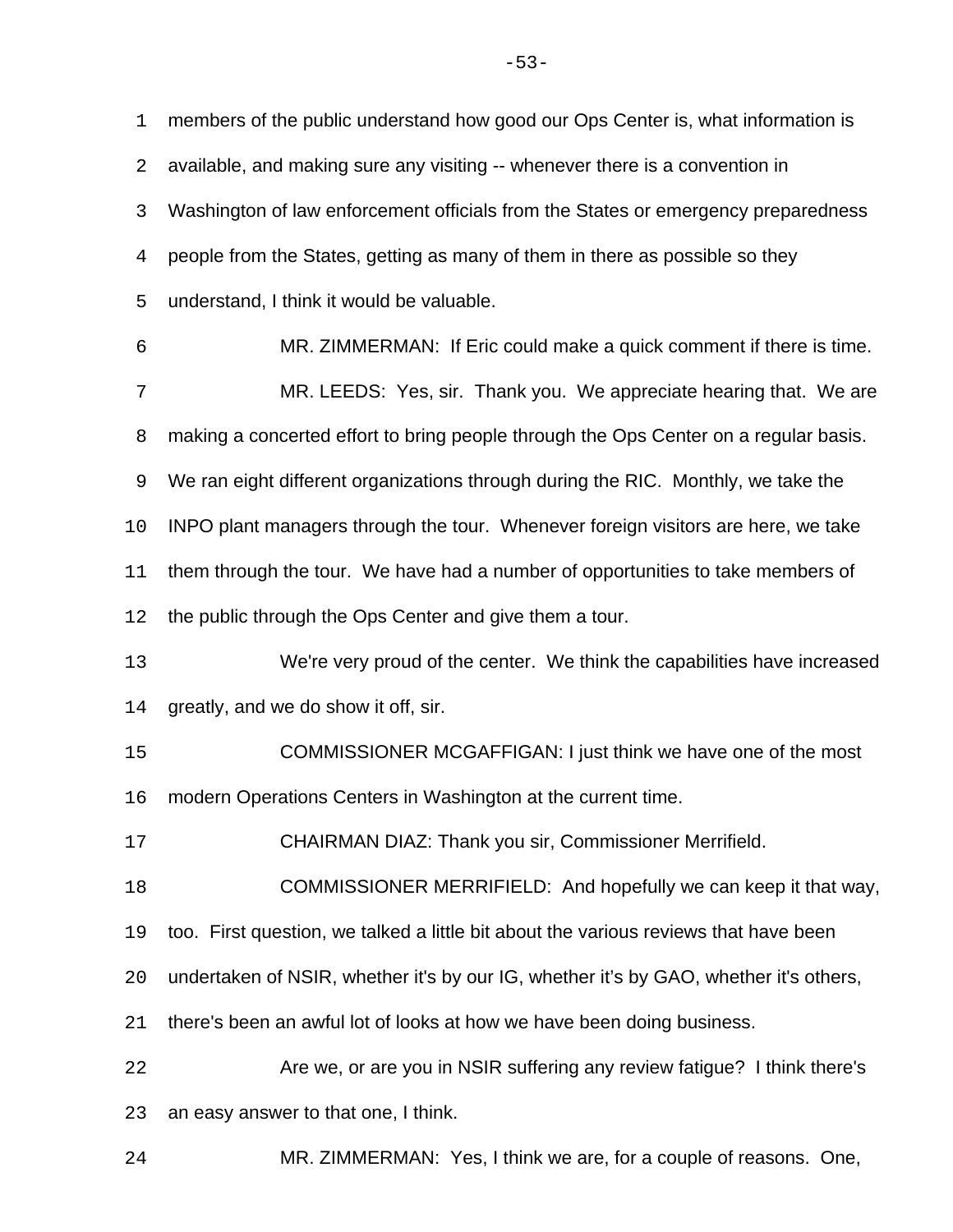there is the repetitiveness of it that overlaps. We have not been fully aligned with some of the input that we have received, and we have tried to make that clear. That takes time to do that and takes us away from other work, which is frustrating for us when we have to continually educate certain organizations and only make limited progress.

 What we try to do is pull ourselves up by the bootstraps and say, okay, what can we learn from this product?

**COMMISSIONER MERRIFIELD: Okay. Eric, there was an interesting**  question asked about what we're doing on emergency preparedness and some of the challenges we face with various States. You mentioned that obviously we work differently with different States. Coming from a small State like New Hampshire, what works well in my home State obviously might be different from what works well in New York, Mississippi, or Arizona.

 And I'm just wondering, given what you have been learning through some of the more recent reviews and issues that had to do with Pennsylvania and others, have you come to the conclusion that that's still the right system, or is a one-size-fits-all a better way of doing business? I didn't take that to be the case, but I wanted to make sure I heard correctly.

 MR. LEEDS: Commissioner, we heard very, very clearly from the States when we had our outreach meeting on August 31 and September 1 over at the Marriott. We had over 200 participants. And the big message that we got back from the States and locals was that one size does not fit all. And what the Emergency Management Agency in Cedar Rapids wanted was very different than what Cathy Dowd, the deputy EMA up in New Hampshire, wanted. And they said, you have got to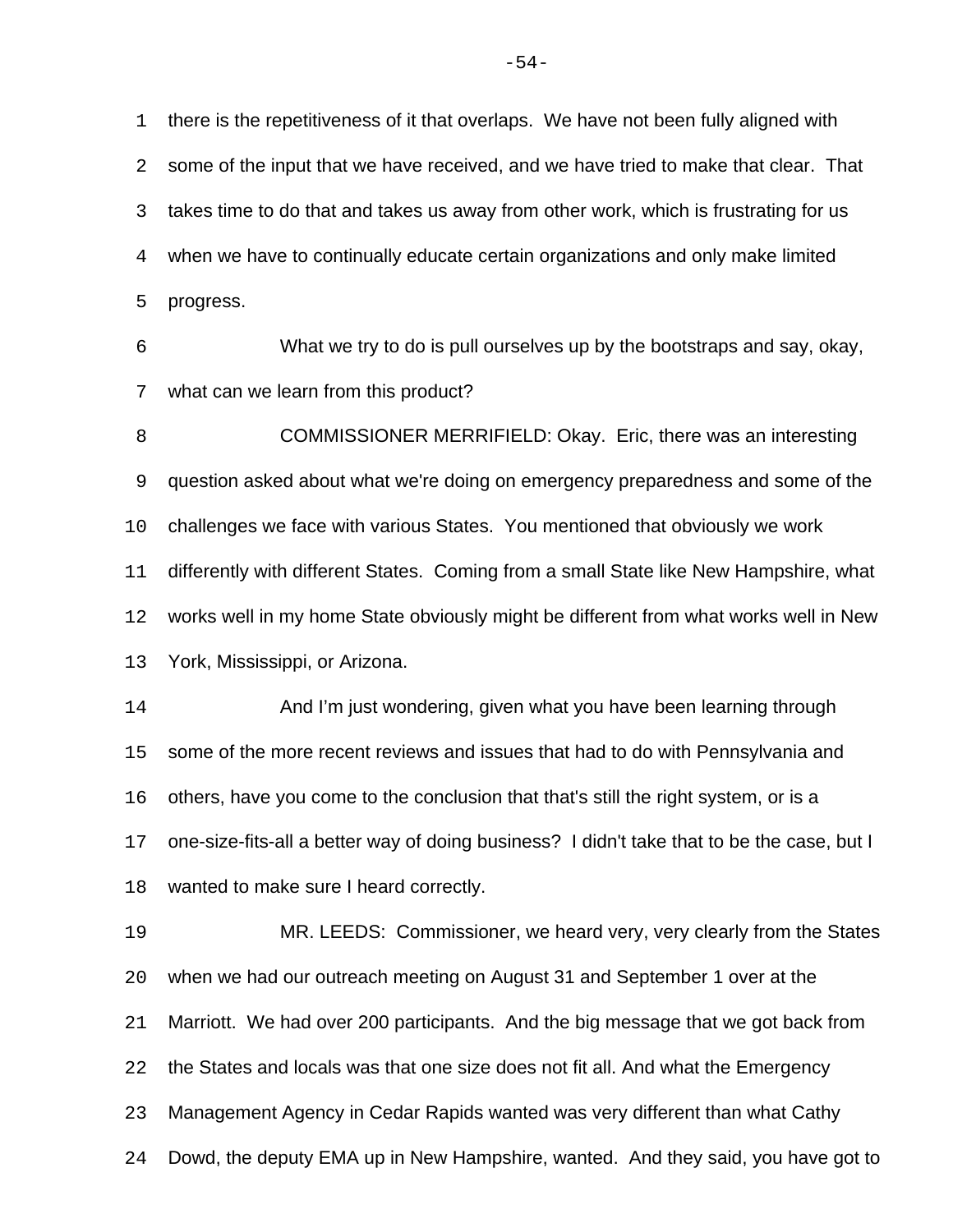treat us differently. We are different States, we have different needs, different population bases, not homogenous, transient, populations around some and not others. And they have made that very clear. I spent a lot of time up in the New England States, sir. MR. ZIMMERMAN: They made it clear to us and they made it clear to each other. COMMISSIONER MERRIFIELD: Karen and I are looking at each other because we may be two lawyers on sort of this end of the table, but she's from Cedar Rapids, and I'm from New Hampshire. We don't always see eye to eye. (Laughter.) CHAIRMAN DIAZ: It was not intentional. (Laughter.) MR. LEEDS: I'm pleased to say that we have established good working relationships with the EMA's. It takes a lot of effort, and it's worth it, sir. CHAIRMAN DIAZ: Thank you. Commissioner Jaczko? COMMISSIONER JACZKO: Thanks. I just want to follow up with one more question in this area, and perhaps it falls under what Commissioner Merrifield was suggesting. I think lots of areas are not one size fits all and lots of sites are not one size fits all. I think one of the area's that is becoming clear to me is that perhaps when we get to emergency preparedness, we need to, perhaps, not look at a one-size-fits-all for every reactor site. In particular, there are some sites that have larger population zones, for instance; different topographies, and all kinds of different features that may require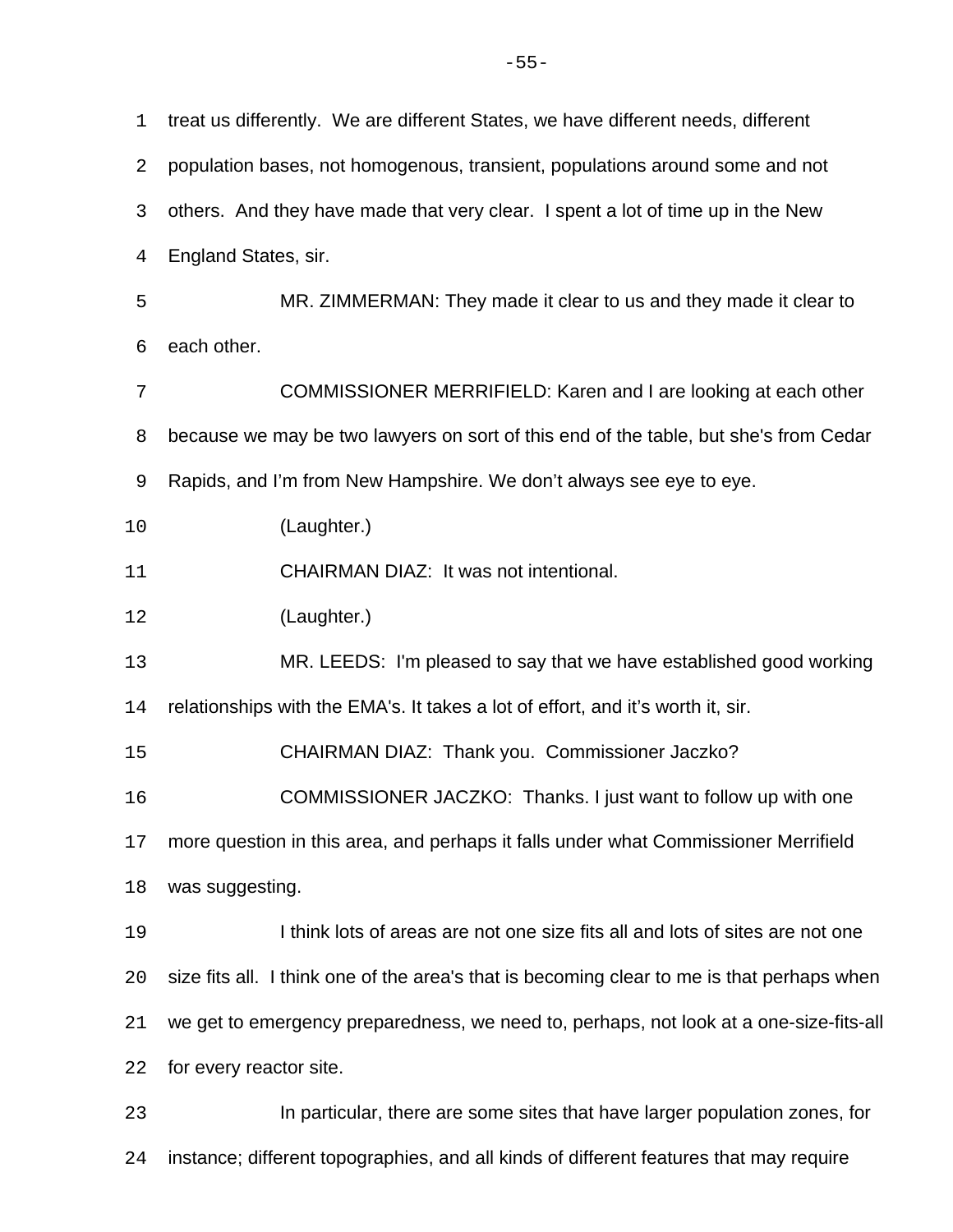looking at different approaches for different areas.

| $\overline{2}$ | And so I'm wondering – perhaps, I'll do this in the form of a question                  |
|----------------|-----------------------------------------------------------------------------------------|
| 3              | then. You talked a lot earlier about the need to $-$ or the work that's ongoing for EP  |
| 4              | review, NUREG-0654. It is a 1980 document that's been updated and supplemented,         |
| 5              | but really it's a 1980 document.                                                        |
| $\epsilon$     | So I'm wondering, as part of that review, is this something you'll be                   |
| 7              | looking at to maybe take a step back and see, should we be looking at different         |
| 8              | approaches for different areas and, in particular, kind of the population-centered kind |
| 9              | of approaches, depending on population size?                                            |
| 10             | MR. LEEDS: That's an interesting question, Commissioner. It's                           |
| 11             | interesting we have such a diverse group of stakeholders, and when we reached out to    |
| 12             | the stakeholders to ask what their interests were, we heard very different things from  |
| 13             | our Federal partners and from our States and from the public and from the industry.     |
| 14             | NUREG-0654 is something that the staff would like to work with DHS on                   |
| 15             | to update it, to incorporate all those supplements, and also what we have learned in    |
| 16             | recent years because of the ongoing studies that we have - our recently completed       |
| 17             | evacuation study, for instance. And we want to spend those resources and go forward     |
| 18             | with that, and I know our Federal partner wants to take a look at that also.            |
| 19             | It's interesting because when we talked with the States, that's not their               |
| 20             | interest. And they have specific interests more along the lines of the security events  |
| 21             | and EAL's. The public has other interests. They are focused on sirens. So there is a    |
| 22             | lot of work to be done; a lot of competition for limited resources. We would like to go |
| 23             | there -- and that's something I think we're going to need to provide to the Commission  |
| 24             | for your direction in the September paper that I alluded to earlier.                    |
|                |                                                                                         |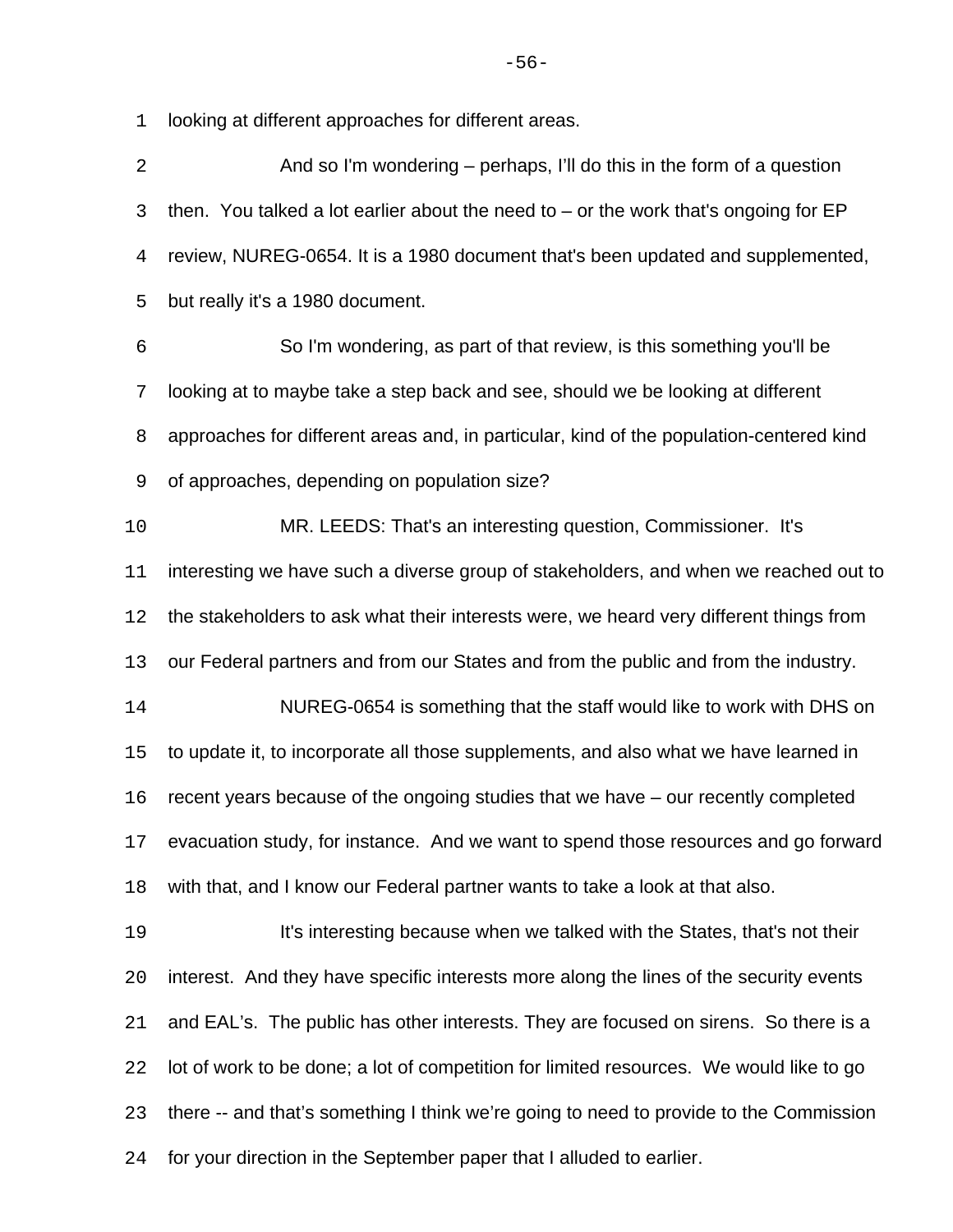COMMISSIONER JACZKO: Well, certainly. I certainly look forward to that. And of course any resource needed that we'll have to address those issues certainly will be important as well to know.

MR. LEEDS: Yes, sir.

CHAIRMAN DIAZ: Thank you, Commissioner Lyons?

 COMMISSIONER LYONS: This will probably wind up being a question for Marc. But you have been describing and we're well aware of the growth and evolution of the programs in NSIR, and they have certainly had a significant impact within your own organization here at headquarters. But Marc's comments as well as Eric's and others also noted the impact of NSIR's growing programs back on the Regions. I'm just wondering if, from a Regional perspective, you're finding that the Regions are adequately staffed to both accomplish the needs and the goals of the NSIR programs and still maintain some of their very critical operational – well, all of their critical operational missions.

 MR. DAPAS: I think the short answer to that is, yes, we are adequately postured to address the program requirements. As I mentioned, the budget planning process is a key to success, in our view.

 It's an opportunity for us to engage the program office and make sure that we're in alignment regarding our understanding of what those requirements are and what resources are needed. And you get into things like budget model and the amount of direct effort, making sure that we understand the number of hours that are needed to complete the various inspection modules.

 But I think we have been successful in working closely with the program office to ensure that we are adequately resourced to execute the program properly.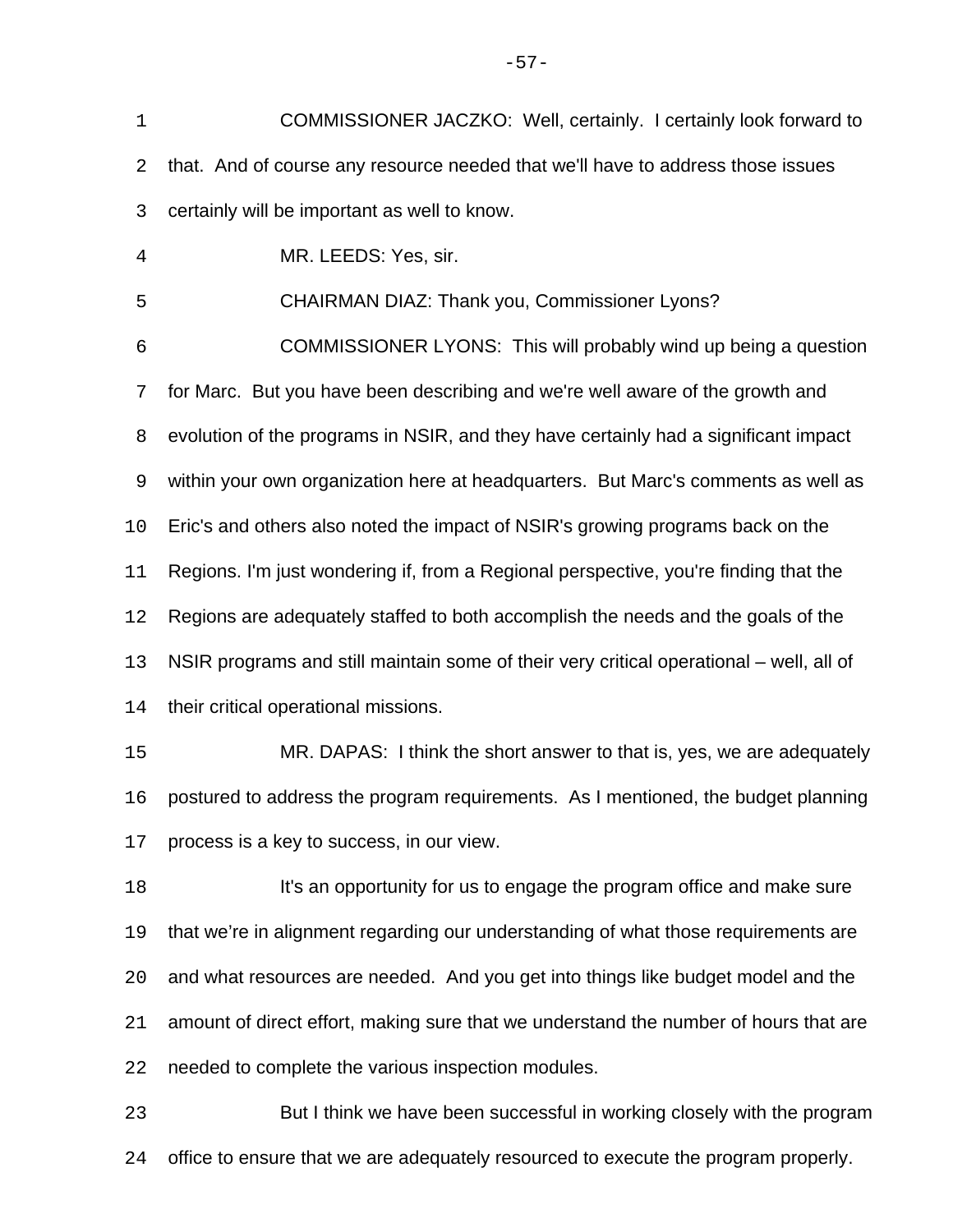And as I mentioned, there are various feedback processes that we exercise. We have the formal review and concurrence process, where we're able to review procedures and comment on those. Of course, we have the reactor oversight process feedback options that we use. But I do think that we are well postured to execute the programs with the resources we have. And we do continue to emphasize the importance of operational safety and making sure that, as we continue to implement the security requirements, we're also focused on the other aspects of the program and that we are resourced for that as well. MR. REYES: Commissioner, having said that, we need to watch that closely because the time on reactive issues is much faster than the budget process. So best intentions, we budget the Region for what we know at the present time, and an issue comes up that we have to deal with that we couldn't anticipate. So we have to be watchful that the right amount of resources are there in the field to execute. COMMISSIONER LYONS: And this may be an area, too, where you need to certainly not hesitate to bring to the Commission, if there's too much of an impact that the Regions cannot accommodate within the available resources. Anyway, I appreciate the answer, and certainly it's a most important subject. Thank you. CHAIRMAN DIAZ: Thank you, Commissioner Lyons, and I want to thank the staff for not only the briefing but the work that goes behind it. 21 I want to close the meeting by taking a further application of something that Marc said, oh, about an hour ago, when he talked about the issue of value-added inspections.

Well, I think that that applies to the entire NSIR organization; an

-58-